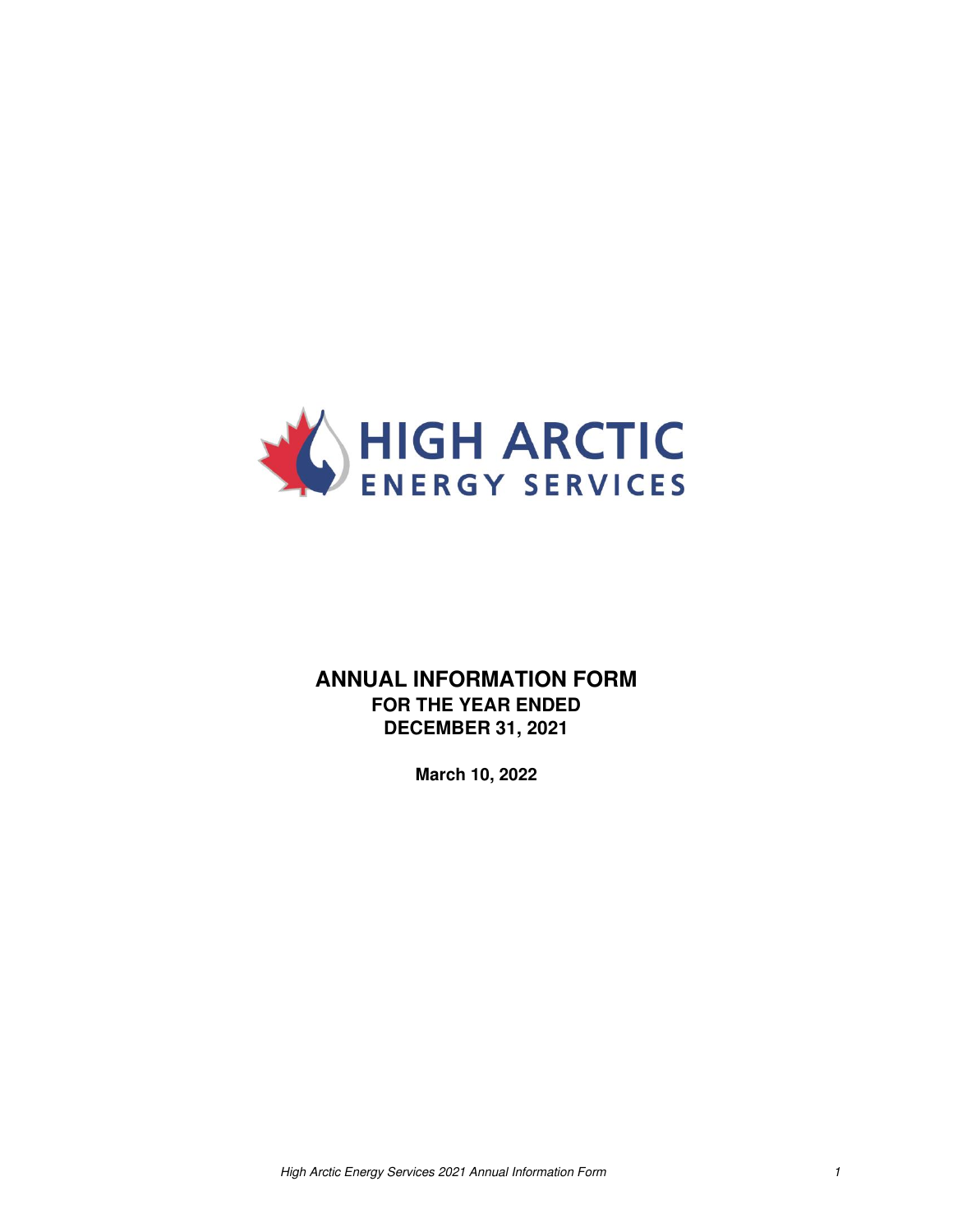# **TABLE OF CONTENTS**

| GENERAL DEVELOPMENT OF THE BUSINESS AND THREE-YEAR HISTORY 9 |  |
|--------------------------------------------------------------|--|
|                                                              |  |
|                                                              |  |
|                                                              |  |
|                                                              |  |
|                                                              |  |
|                                                              |  |
|                                                              |  |
|                                                              |  |
|                                                              |  |
| INTEREST OF MANAGEMENT AND OTHERS IN MATERIAL TRANSACTIONS40 |  |
|                                                              |  |
|                                                              |  |
|                                                              |  |
|                                                              |  |
|                                                              |  |
|                                                              |  |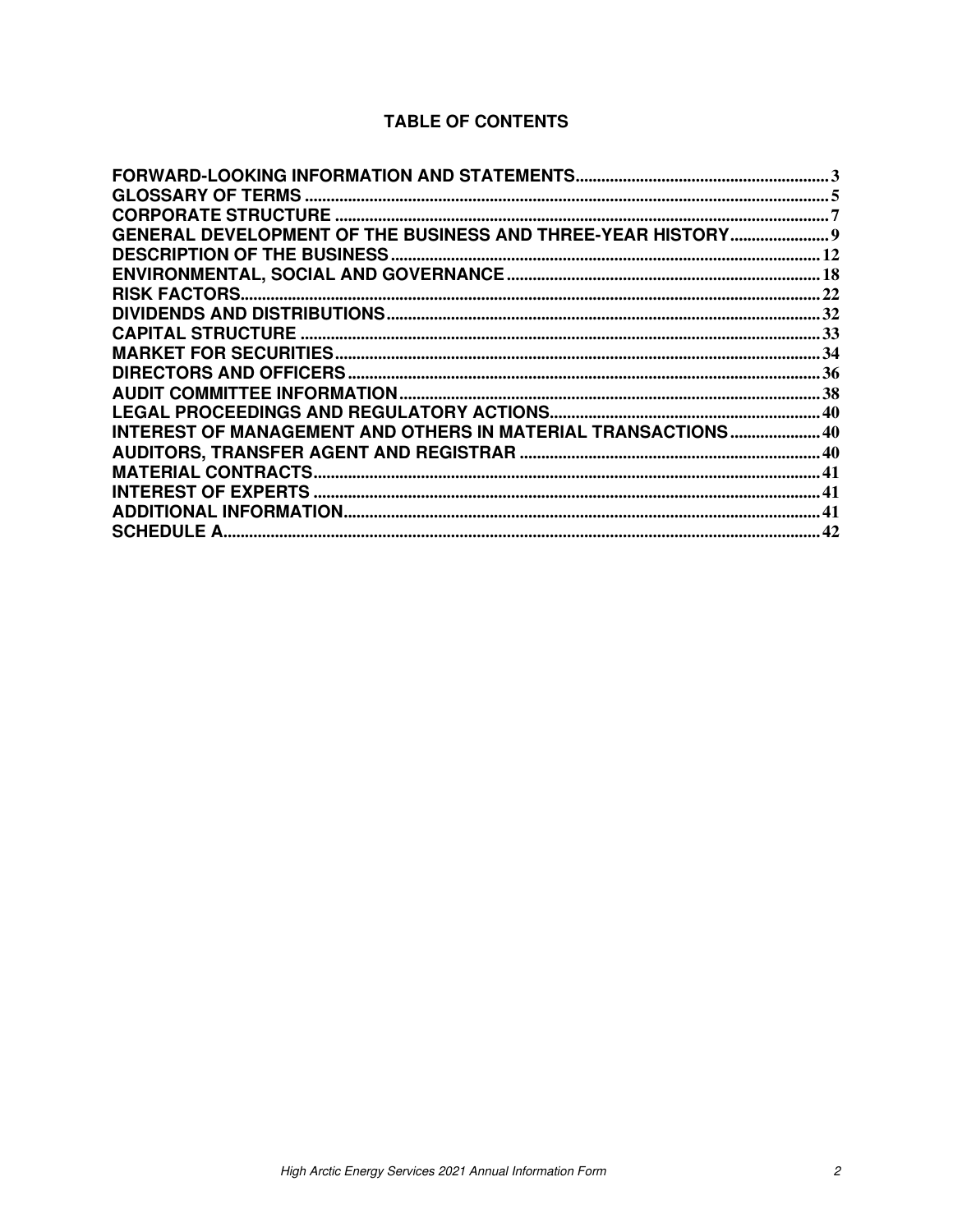# **FORWARD-LOOKING INFORMATION AND STATEMENTS**

<span id="page-2-0"></span>This annual information form ("AIF") contains forward-looking statements. When used in this document, the words "may", "would", "could", "will", "intend", "plan", "anticipate", "believe", "seek", "propose", "estimate", "expect", and similar expressions, as they relate to High Arctic Energy Services Inc. (the "Corporation", or "High Arctic"), are intended to identify forward-looking statements. Such statements reflect the Corporation's current views with respect to future events and are subject to certain risks, uncertainties, and assumptions. Many factors could cause the Corporation's actual results, performance, or achievements to vary from those described in this AIF. Should one or more of these risks or uncertainties materialize, or should assumptions underlying forward-looking statements prove incorrect, actual results may vary materially from those described in this AIF as intended, planned, anticipated, believed, estimated, or expected.

Specific forward-looking statements in this AIF include, among others, statements pertaining to the following:

- general economic and business conditions which will, among other things, impact demand for and market prices for the Corporation's services;
- commodity prices and the impact that they have on industry activity and capital availability;
- projections of market prices and costs;
- expectations regarding the Corporation's ability to raise capital and manage its debt obligations;
- estimated capital expenditure programs for fiscal 2022 and subsequent periods;
- factors upon which the Corporation will decide whether to undertake a specific course of operational action or expansion;
- treatment under governmental regulatory regimes and political uncertainty and civil unrest; and
- expectations regarding the ability for the Corporation to negotiate contracts with customers in Papua New Guinea ("PNG");
- the Corporation's ability to have contracts settled in United States ("US") dollars and repatriate excess funds from PNG as approval is received from the Bank of PNG and their Internal Revenue Commission.

These statements involve known and unknown risks, uncertainties and other factors facing the Corporation. Risks, uncertainties, and other factors may be beyond the Corporation's control and may cause actual results, or events to differ materially from those anticipated in such forward-looking statements. The Corporation believes that the expectations reflected in those forward-looking statements are reasonable, but no assurance can be given that these expectations will prove to be correct and such forward-looking statements included in this AIF should not be unduly relied upon by investors. These statements speak only as of the date of this AIF and are expressly qualified, in their entirety, by this cautionary statement.

With respect to forward-looking statements contained in this AIF, the Corporation has made assumptions regarding, among other things, its ability to:

- maintain its ongoing relationship with major customers;
- market successfully to current and new customers;
- obtain equipment from suppliers;
- successfully manage, operate, and thrive in an environment which is facing much uncertainty;
- remain competitive in all its operations;
- attract and retain skilled employees; and
- obtain equity and debt financing on satisfactory terms.

The Corporation's actual results could differ materially from those anticipated in these forward-looking statements as a result of the risk factors set forth below and elsewhere in this AIF:

- reduction in industry activity levels due to such factors as lower oil and natural gas prices and the ability of customers to raise capital for exploration and development;
- the worldwide demand for oilfield services in connection with the drilling, workover and completion of oil and natural gas wells;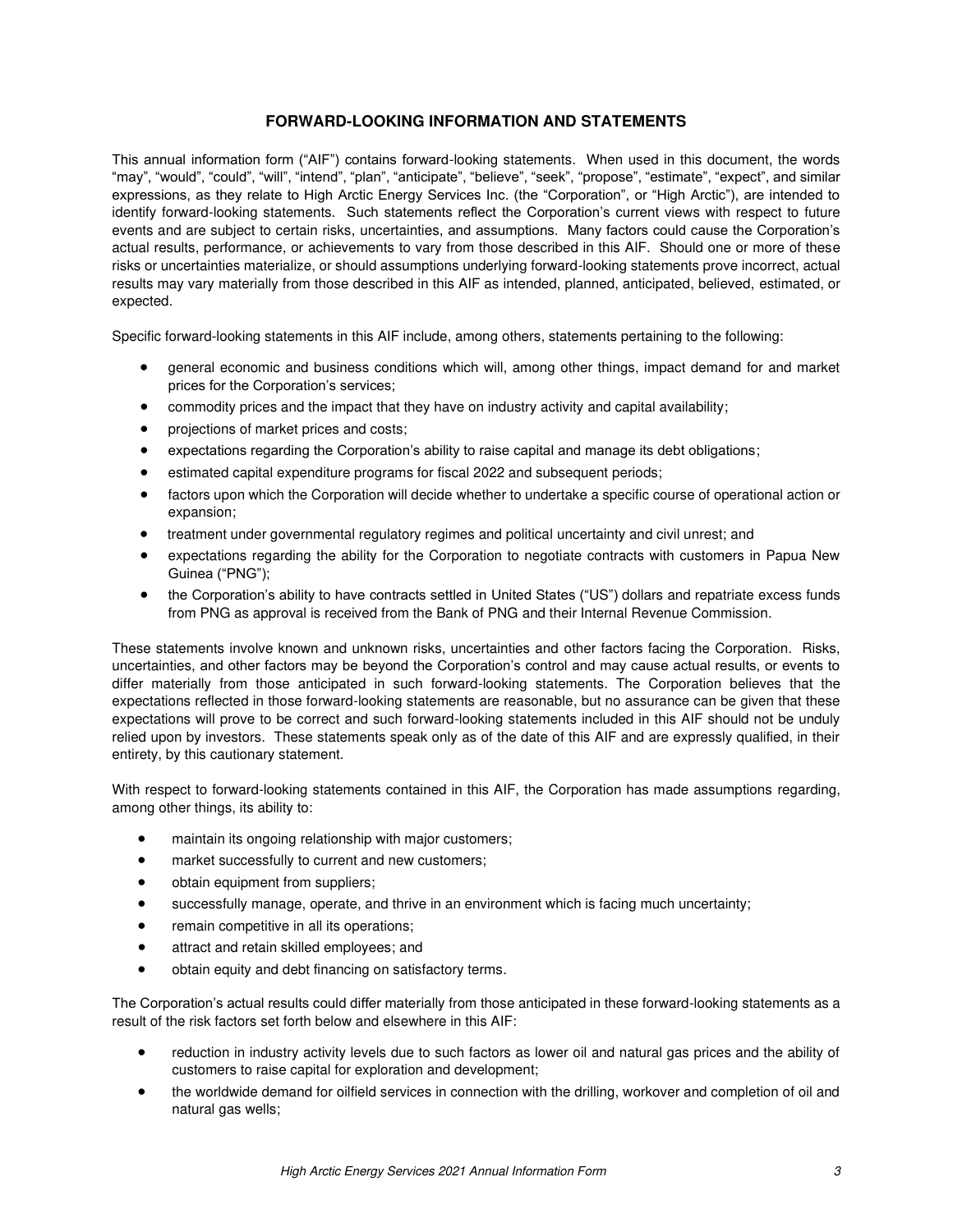- volatilities in global supply and demand and market prices for oil and natural gas and the effect of these volatilities on the demand for oilfield services generally;
- changes in legislation and the regulatory environment, including uncertainties with respect to royalty regimes, environmental initiatives, and provincial production limitations;
- consistent interpretation and application of government regulations and controls;
- liabilities and risks inherent in oil and natural gas operations, including environmental liabilities and risks;
- risk of disease outbreak locally, regionally, or internationally that could adversely impact those same economies and negatively impact the price for oil and gas, and as a result, our services;
- lack of unified local, provincial, and federal political and geopolitical support for the Canadian energy industry to provide world class solutions to the global energy marketplace;
- risks inherent in foreign operations, including political and economic risk;
- uncertainties in weather and/or natural disasters affecting the ability to provide services at all and/or the duration of the service periods and the activities that can be completed;
- impact of changing climate and regulations and tariffs/taxes imposed as a result;
- changes in PNG Government policy on resource development;
- the recommencement of exploration and appraisal work in PNG oil and gas;
- liquidity risks, which may be exacerbated if the Corporation is unable to maintain or raise financing on terms acceptable to the Corporation or at all;
- credit risks associated with customers in the oil and natural gas industry, including the inability of customers of the Corporation to pay for goods and services that have been provided;
- income tax matters including unanticipated tax and other expenses and liabilities of the Corporation in foreign jurisdictions;
- general economic conditions in Canada, Southeast Asia and elsewhere, including variations in exchange, interest, and tax rates;
- regional and international competition;
- sourcing, pricing and availability of raw materials, component parts, equipment, suppliers, facilities, and skilled personnel;
- continuing success in developing and integrating technological advances and the ability to match advances of competitors;
- pressures to reduce global greenhouse gas emissions through international agreements that may impact the ability to attract capital investment into the Canadian energy sector;
- the cancellation of industry-standard type contract arrangements used by the Corporation including written contracts, which are cancellable by customers at any time, and verbal agreements;
- price risks resulting in fluctuations in market prices for short term investments;
- cyber-security risks associated with information technology, where third parties purposely attempt to damage organization's systems through unauthorized and fraudulent access;
- stock market volatility and market valuations; and
- the other factors considered under "Risk Factors" in the AIF, which is incorporated by reference herein, and other filings with Canadian securities authorities.

Although management of the Corporation has attempted to identify important factors that could cause actual results to differ materially from those contained in forward-looking statements, there may be other factors that cause results not to be as anticipated, estimated or intended.

Forward-looking statements contained herein are made as of the date of the AIF and the Corporation disclaims any obligation, to update any forward-looking statements if circumstances or management's beliefs, expectations or opinions should change, whether as a result of new information, future events or otherwise, unless required by applicable securities law. Throughout this document we refer to certain defined terms that may be specific to High Arctic and or the industry in which our services are provided. For your ease of reference, the definition of each such term is provided in the Glossary of Terms below.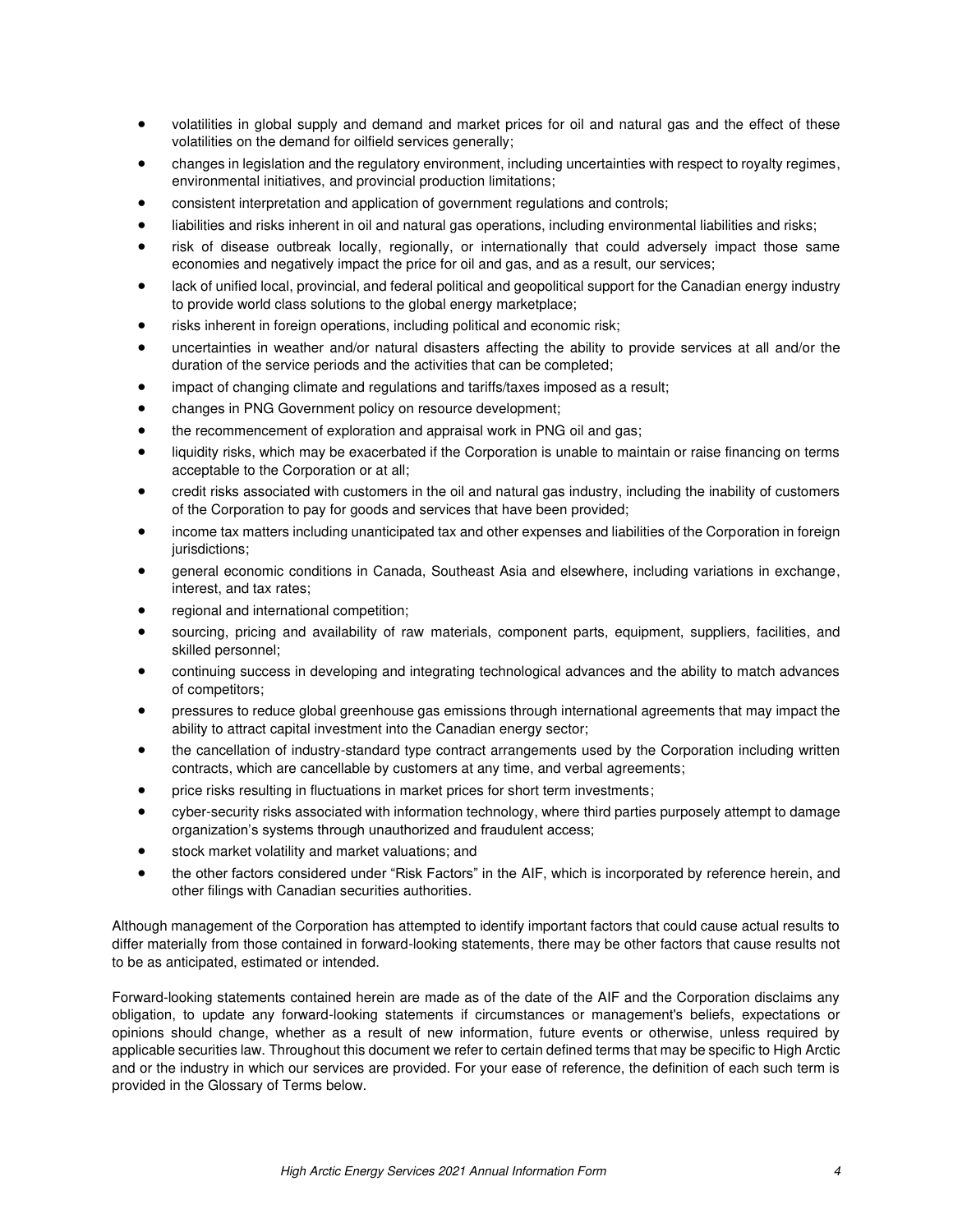### **GLOSSARY OF TERMS**

<span id="page-4-0"></span>"**ABCA**" means the Business Corporations Act (Alberta), R.S.A. 2000, c. B-9, including the regulations promulgated thereunder;

"**AIF**" means this annual information form;

"**Board**" means the Corporation's Board of Directors;

"**CAD**" means Canadian dollars;

"**CAOEC**" means Canadian Association of Energy Contractors, formerly the Canadian Association of Drilling Contractors;

"**Common Shares**" means the common shares of High Arctic;

"**Corporation**" or "**High Arctic**" means High Arctic Energy Services Inc., together with its divisions and subsidiaries and its predecessor entities;

"**Covid-19**" or "**Covid**" means the global coronavirus which reached a pandemic state as declared by the World Health Organization on March 11<sup>th</sup>, 2020, as well as its variations, mutations, and consequential health effects;

"**Credit Facility**" means the credit agreement between the Corporation and HSBC Bank Canada;

"**Cryogenic Liquid Nitrogen Pumping Services**" means the process of transporting, storing, and pumping liquid nitrogen for use in the drilling, completion and workovers of oil and natural gas wells;

"**FID**" means Final Investment Decision;

"**Hydraulic Workover Rig**" or "**HWR**" means a workover rig that moves the tubulars using hydraulic power while performing a workover;

"**IFRS**" means International Financial Reporting Standards;

"**Leapfrog Rig**" means a sister drilling rig package that includes core central drilling equipment that is setup on the next wellsite in advance of drilling, to reduce the amount of time between completion of drilling on one location and the commencement of drilling on the next location;

"**N2**" means nitrogen;

"**Papua New Guinea**" **or** "**PNG**" means the country of Papua New Guinea;

"**Preferred Shares**" means preferred shares in the capital of the Corporation issuable in series of which none have been issued;

"**Q**" means quarter;

"**Rig Assist**" means a Snubbing unit that performs Snubbing services with the assistance of a service rig;

"**Seh' Chene Partnership**" means the Seh' Chene Well Servicing Limited Partnership formed in July 2020, among HAES SD Holding Corp, a wholly owned subsidiary of the Corporation and Saa Dene Services Ltd., as limited partners and Seh' Chene GP Inc., as general partner, in order to conduct an oilfield services business to be managed and operated by High Arctic;

"**Shareholder**" means a holder of Common Shares;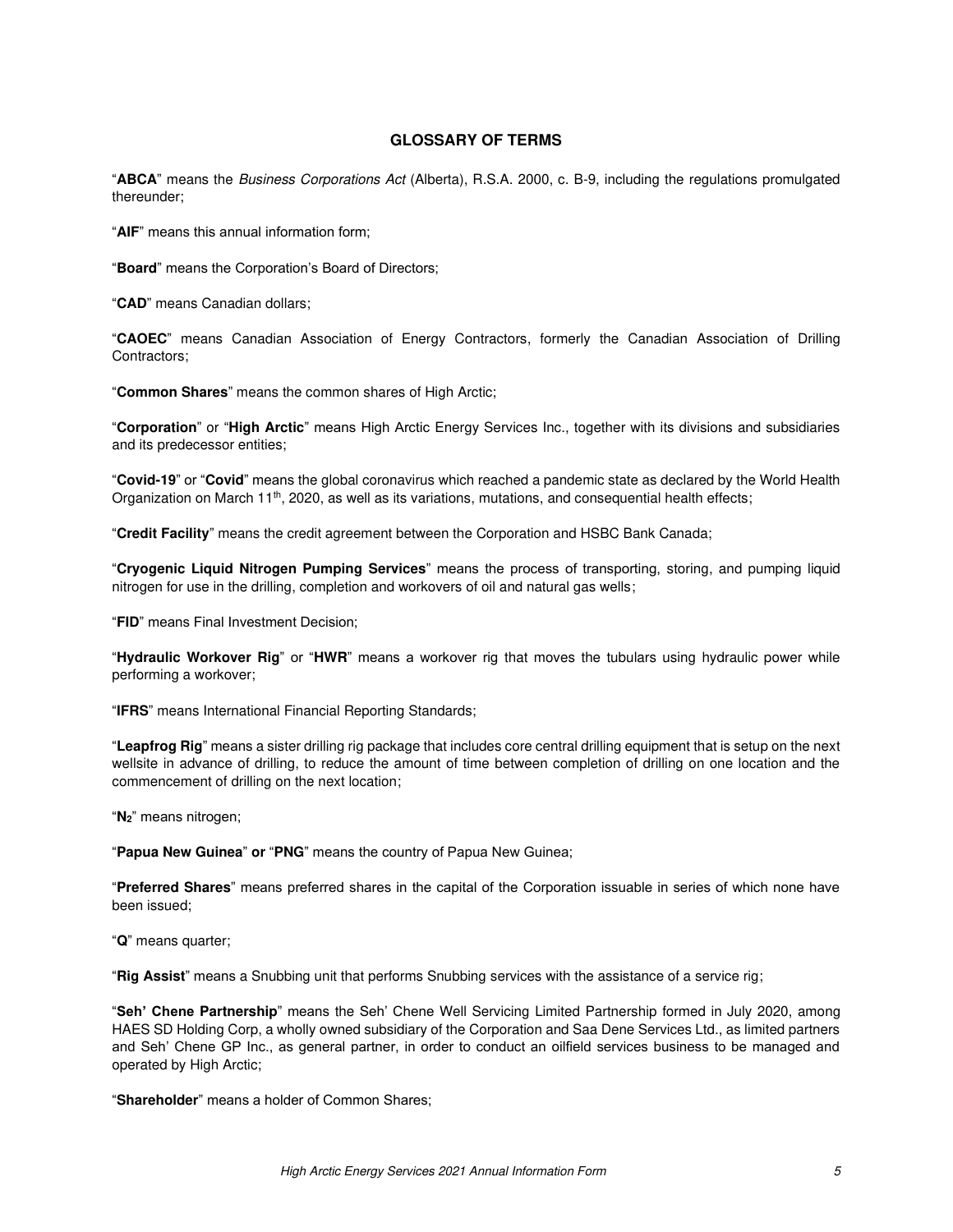"**Snubbing**" is the act of mechanically overcoming forces exerted from pressurized wellbores when moving tubing and drill pipe into and out of that wellbore, a scenario often created after the well has had multiple fracturing operations performed on it;

"**Stand Alone Snubbing System®**" means High Arctic's snubbing units designed to assist in the completion of wells without the aid of a service rig;

"**Stock Option Plan**" means the stock option plan of the Corporation approved by the Shareholders on June 28, 2007, as amended on June 29, 2010, June 1, 2011, May 13, 2014, and May 10, 2017;

"**TSX**" means the Toronto Stock Exchange;

"**US**" means United States of America;

"**USD**" means US dollars;

"**well**" means a hole drilled into the ground to extract petroleum, natural gas and associated liquids; and

"**Well Servicing**" is the utilization of a service rig to perform workover services including, maintenance and completions services on a well.

**Unless otherwise indicated, references herein to** "**\$**" **or** "**dollars**" **are to CAD.**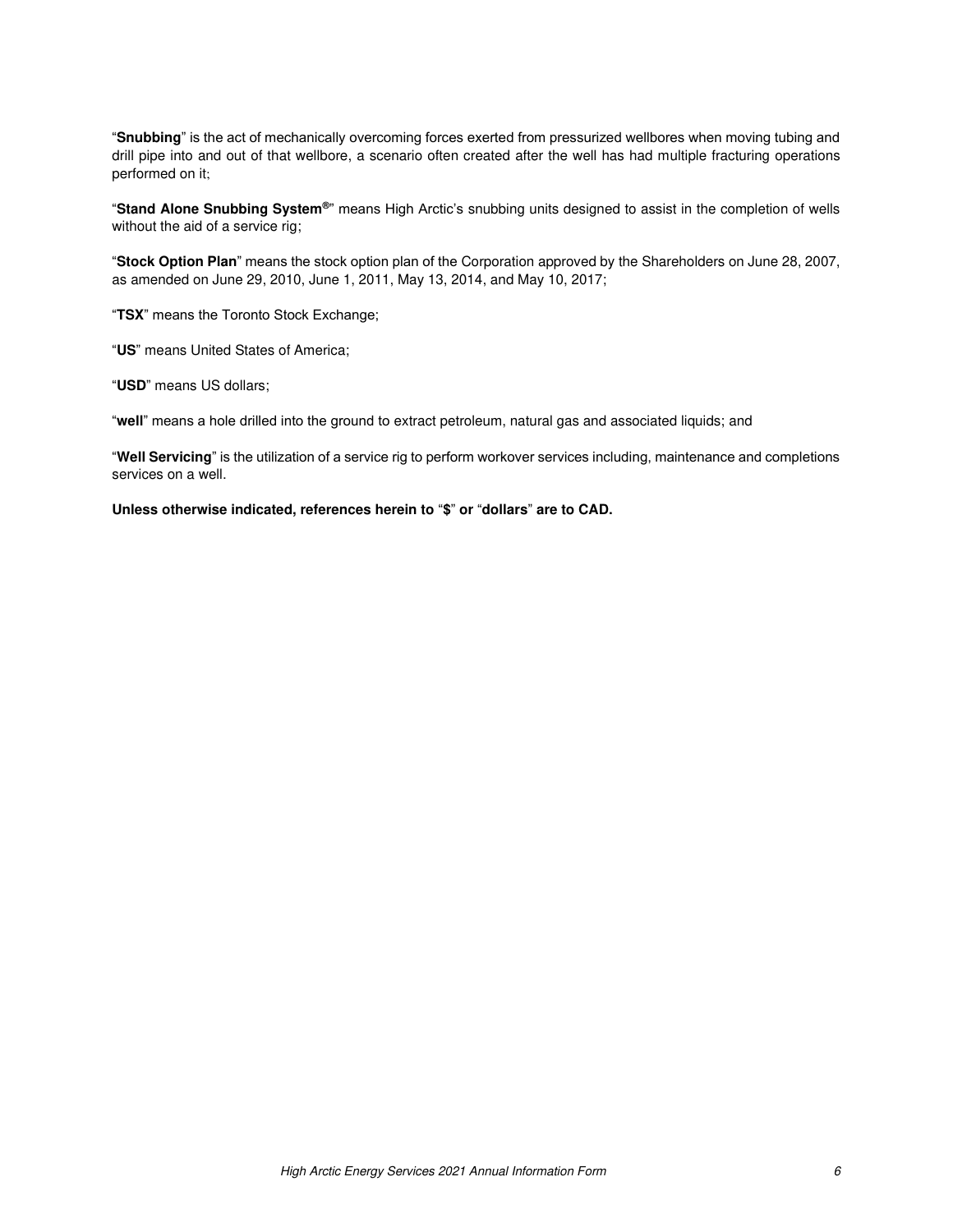# **CORPORATE STRUCTURE**

### <span id="page-6-0"></span>**General**

High Arctic is incorporated under the ABCA and commenced operations on June 29, 2007 as a successor of High Arctic Energy Services Trust. The Corporation amended its articles of incorporation to consolidate its outstanding Common Shares on a five for one basis on June 14, 2011.

The head office of the Corporation is at 2350, 330 – 5<sup>th</sup> Avenue SW, Calgary, Alberta T2P 0L4. The registered office of the Corporation is at Suite 1000 – 250 2nd Street SW Calgary, Alberta, Canada, T2P 0C1. The Corporation's telephone number is (403) 508-7836, the facsimile number is (780) 948-3058 and the website i[s www.haes.ca.](http://www.haes.ca/)

The Corporation is a reporting issuer in Alberta, British Columbia, Saskatchewan, Manitoba and Ontario. The Common Shares of High Arctic are listed on the TSX under the trading symbol "HWO".

### **Inter-corporate Relationships**

As at the date hereof, the subsidiaries of the Corporation actively carrying out business activities are set forth below:

| <b>Entity</b>                                               | <b>Percentage of Voting</b><br><b>Securities controlled</b><br>(directly or indirectly) by<br><b>High Arctic</b> | <b>Physical Location</b>          | Jurisdiction of<br><b>Incorporation or Formation</b> |
|-------------------------------------------------------------|------------------------------------------------------------------------------------------------------------------|-----------------------------------|------------------------------------------------------|
| <b>High Arctic Energy Services</b><br><b>Cyprus Limited</b> | 100%                                                                                                             | Nicosia, Cyprus                   | Cyprus                                               |
| <b>High Arctic Energy Services</b><br><b>PNG Limited</b>    | 100%                                                                                                             | Port Moresby, Papua New<br>Guinea | Papua New Guinea                                     |
| <b>High Arctic Energy Services</b><br>(Singapore) PTE. Ltd. | 100%                                                                                                             | Singapore                         | Singapore                                            |
| <b>High Arctic Energy Services</b><br>Australia PTY Ltd.    | 100%                                                                                                             | Brisbane, Australia               | Australia                                            |
| <b>HAES SD Holding Corp</b>                                 | 100%                                                                                                             | Calgary, Canada                   | Canada                                               |
| Seh' Chene Well Services<br>Limited Partnership             | 49%                                                                                                              | Calgary, Canada                   | Canada                                               |
| Seh' Chene GP Inc.                                          | 49%                                                                                                              | Calgary, Canada                   | Canada                                               |
| Powerstroke Well Control Inc.                               | 100%                                                                                                             | Greeley, Colorado, US             | <b>US</b>                                            |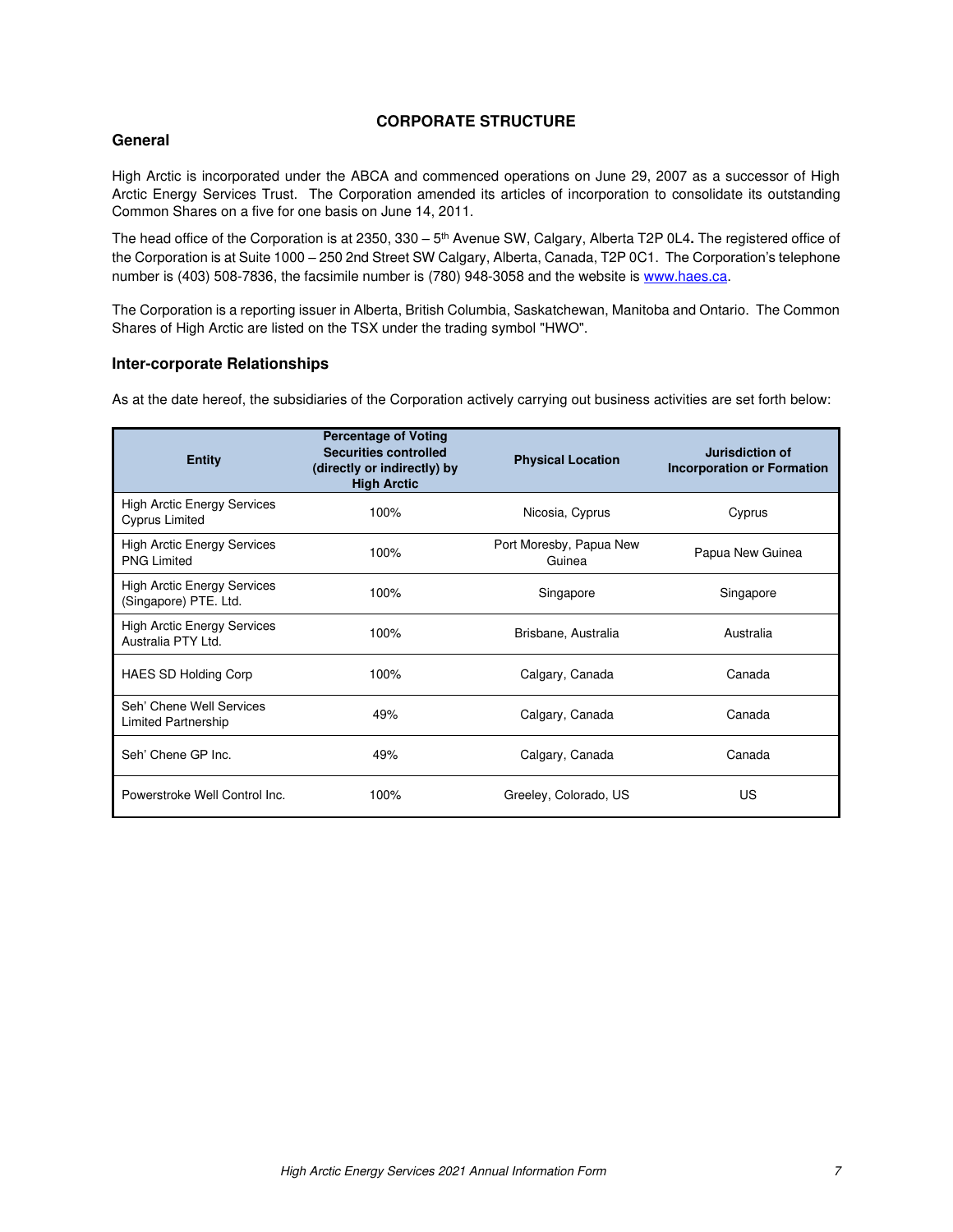# **Organization Structure of the Corporation**

The following diagram sets out the relationship among the Corporation and its active subsidiaries:

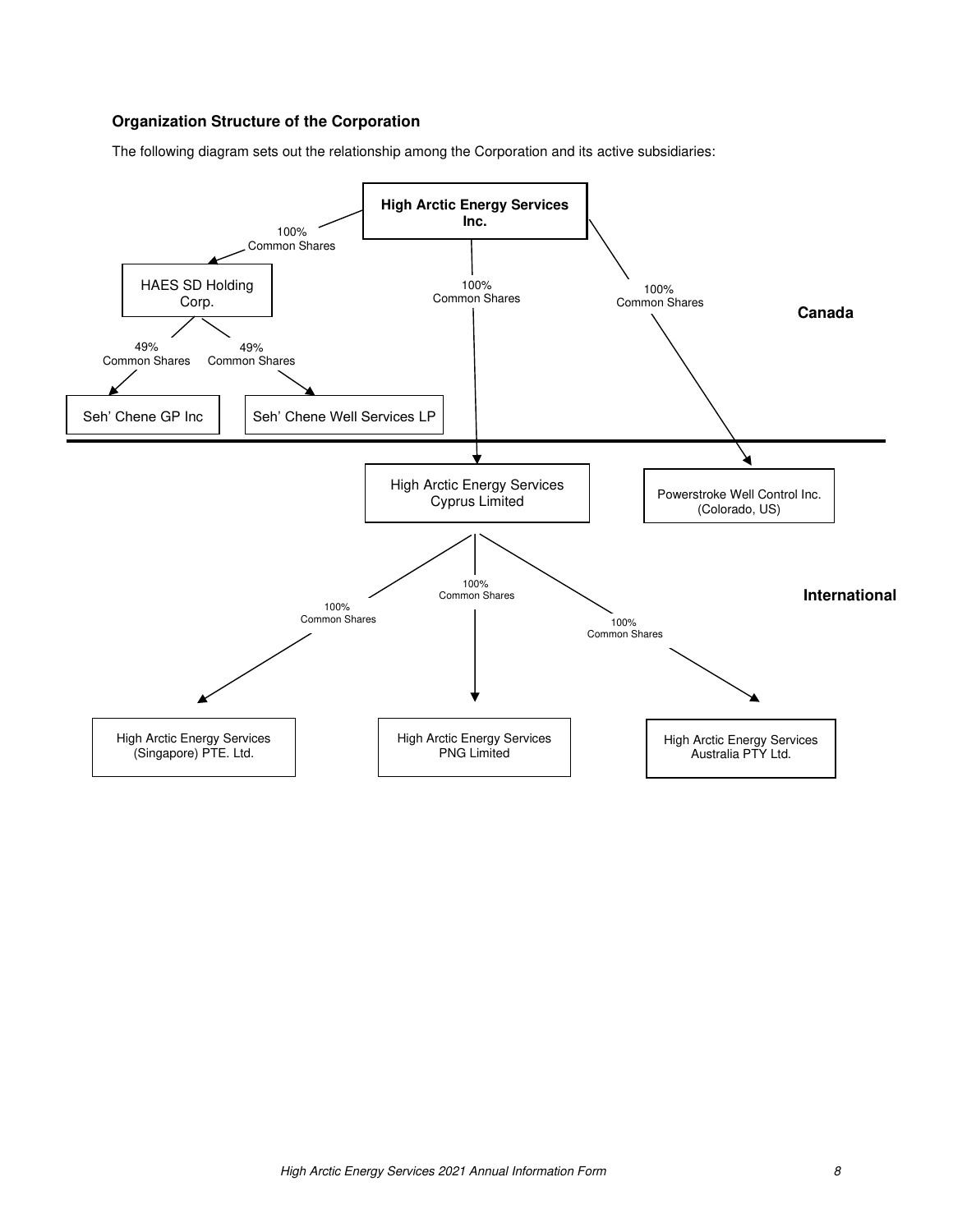# **GENERAL DEVELOPMENT OF THE BUSINESS AND THREE-YEAR HISTORY**

<span id="page-8-0"></span>High Arctic is an oilfield services company currently operating in PNG and Western Canada. In PNG, the product line consists of drilling services, workover services and equipment rental including rig mats, cranes, and oilfield related equipment. In Canada, the product line consists primarily of Well Servicing and Snubbing services, the supply of Cryogenic Liquid Nitrogen Pumping Services and equipment rentals. A description of each of High Arctic's services can be found below under "Description of the Business*".*

### **Three-Year History**

The following is a summary of the significant events in the development of High Arctic's business during the last three completed financial years.

### *2019:*

In early 2019, extreme cold weather impacted well servicing operations resulting in lower operating hours although High Arctic generally maintained its market share in Canada. Expansion into new markets generated 1,584 hours of rig work in the US in the first quarter. Operations in PNG saw both Rigs 103 and 104 active and generating revenue throughout the first quarter.

The Chairman of the Board of High Arctic was recognized for his focus on trade and improving trade relationships between Canada and PNG in March, with his appointment as PNG Honorary Consul to Canada.

The Corporation acquired the assets of Precision Drilling's snubbing services business located entirely in Canada ("Precision Snubbing"). The acquisition closed in April 2019 and provided High Arctic with additional quality snubbing equipment and access to experienced personnel and crews. The purchase price of \$8.25 million was settled in cash from cash on hand. The acquisition provided High Arctic with twelve additional marketed snubbing units as well as certain patent rights related to the design and configuration of stand-alone snubbing units and spare equipment.

High Arctic continued preservation of a strong capital structure characterized by no long-term debt and an extension of its Credit Facility to August 2021, with fewer covenants.

In August, Rig 104 was stacked in the customers forward base location awaiting notice of additional work, while Rig 103 and its Leapfrog Rig continued to operate for the rest of the year. Safety excellence was maintained in PNG with 3 years and 2 million man-hours "Total Recordable Incident Frequency" free attained in August and September respectively. This was maintained throughout the remainder of the year. Canadian operations achieved a 1-year "Lost Time Injury Free" record on the 25th of September with Cold Lake operations recording 6.2 years and 1.5 million manhours of Total Recordable Incident Free with Imperial Oil Limited ("IOL"). In May, High Arctic was awarded the International Association of Drilling Contractors – Australasian Chapter Land Contractor Safety Statistics Award for 2018, which High Arctic also won previously for 2017 and 2015.

A total of 1,397,247 common shares of the Corporation were purchased and cancelled in 2019 pursuant to the 2018 Normal Course Issuer Bid at a total cost of \$5.1 million. In December 2019, the Corporation received approval from the TSX to acquire for cancellation up to 5 percent of the Corporation's issued and outstanding common shares under a Normal Course Issuer Bid ("the 2019 Bid"). As of December 31, 2019, there had been no purchases and cancellations pursuant to the 2019 Bid.

For the year ended December 31, 2019, the Corporation incurred \$14.8 million in capital additions, disposed of various equipment for proceeds of \$4.9 million, acquired the snubbing assets of Precision Drilling for \$8.25 million and acquired three snubbing units from a competitor resulting in year to date \$17.4 million of net cash used in investing activities.

### *2020:*

Predictions for increased drilling activity in Western Canada in 2020, were supported by higher rig counts. In the US, our operational foothold had been bolstered by the deployment of additional equipment from Canada including Well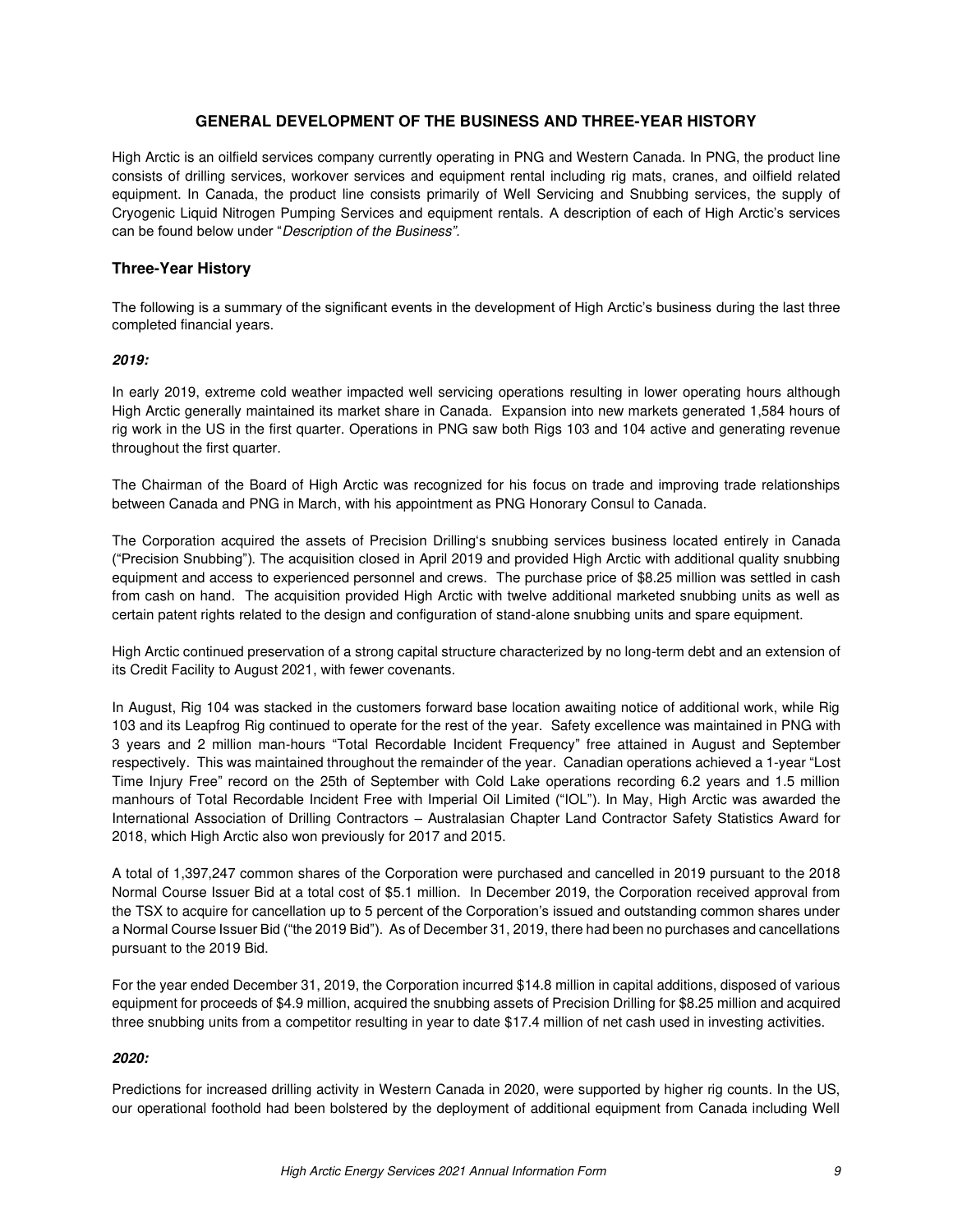Servicing Rigs, and an increasing order book of work. In PNG, Rig 103 and its Leapfrog Rig continued to operate from 2019 into 2020 and were expected to operate throughout the year. A refurbishment of Rig 102 was well progressed, and discussions were underway with several customers for its future use.

On March 11, 2020 the World Health Organization declared a pandemic state resulting from the Covid-19 virus which impacted countries and economies throughout the world. Measures taken by governments around the world to contain the virus significantly restricted travel and drastically reduced demand for crude oil along with other products and services. This caused a dramatic slowdown in the global economy, market volatility and significant uncertainty. At the same time, the cooperation between the Organization of Petroleum Exporting Countries ("OPEC") and non-OPEC members, primarily Saudi Arabia and Russia, to manage global crude oil production levels broke down, resulting in a crisis and sudden significant decline in benchmark crude oil prices.

High Arctic's quick adjustment to the severe financial impact of Covid-19 together with commodity price pressure implications, resulted in measures to reduce certain cash outflows and position the Corporation to emerge from the crisis in a sound position, including:

- Change of leadership at executive levels within the Corporation and the establishment of a Board Executive Committee to provide oversight as the Corporation operates through the Covid-19 crisis and beyond.
- Significant reduction to our capital expenditure program, resulting in a capital spending reduction of 67% compared to 2019 spending of \$14.8 million.
- The suspension of monthly shareholder dividends effective March 2020, decreasing cash outflows by \$8.3 million compared to 2019.
- Downsizing of the workforce. Aside from the forced lay-off of hundreds of operations employees due to the shut down of revenue earning activity, a further workforce reduction of approximately 40% at executive, management and support personnel levels was made.
- Acceleration of changes to streamline and globalize processes under one management team and reduce fixed infrastructure costs was undertaken.
- A 20% director remuneration reduction took place and a review and reduction to executive and senior management base remuneration, and
- The drawdown of \$10 million from the Corporation's \$45 million Credit Facility.

In the lowest depths of the crisis during Q2-2020, High Arctic was able to maintain a core operation in Western Canada with its cornerstone customer, and pivot in PNG, where borders had been closed, to providing skilled and semi-skilled personnel along with some key equipment to assist its major customers to continue their essential operations. At the same time, we reached 7 years 'Total Recordable Incident Free' at our Cold Lake operations with our largest and longest standing Canadian customer and lifted our market share for well servicing in Canada. In the subsequent periods we extended or renewed contracts with many of our Canadian customers, most of which had implemented reduced rates.

High Arctic applied and qualified for several government programs – predominantly the Canadian Emergency Wage Subsidy ("CEWS"), which was utilized and assisted to ensure retention of a well-positioned and skilled workforce.

In Q3-2020, High Arctic reached two years 'Lost Time Injury Free' in Canada and was once again recognized by the IADC-AC with the 2019 Australasian Safety Statistics Award, the fourth such award in the past five years. With the continued challenges in the marketplace, we idled our operations in Colorado and North Dakota, and in early November 2020 we implemented a further streamlined global management and support structure, eliminating a further \$1.0 million in annual indirect costs. With a mission to execute dependable high-quality energy services, focused on environmental stewardship, while creating opportunity for local Indigenous communities and individuals we established the Seh' Chene Partnership with the Saa Dene Group, led by internationally respected business leader and philanthropist, Mr. Jim Boucher, who was the Fort McKay First Nation's Chief for over 30 years.

During 2020, we renewed our Credit Facility and extended the term through to August 31, 2023. The maximum availability remains at \$45.0 million, of which \$10.0 million being drawn at year end, with similar covenants, margin requirements and conditions. A total of 1,137,100 common shares of the Corporation were purchased and cancelled in 2020 pursuant to the 2019 Normal Course Issuer Bid, at an acquisition price of \$0.8 million. In December 2020, the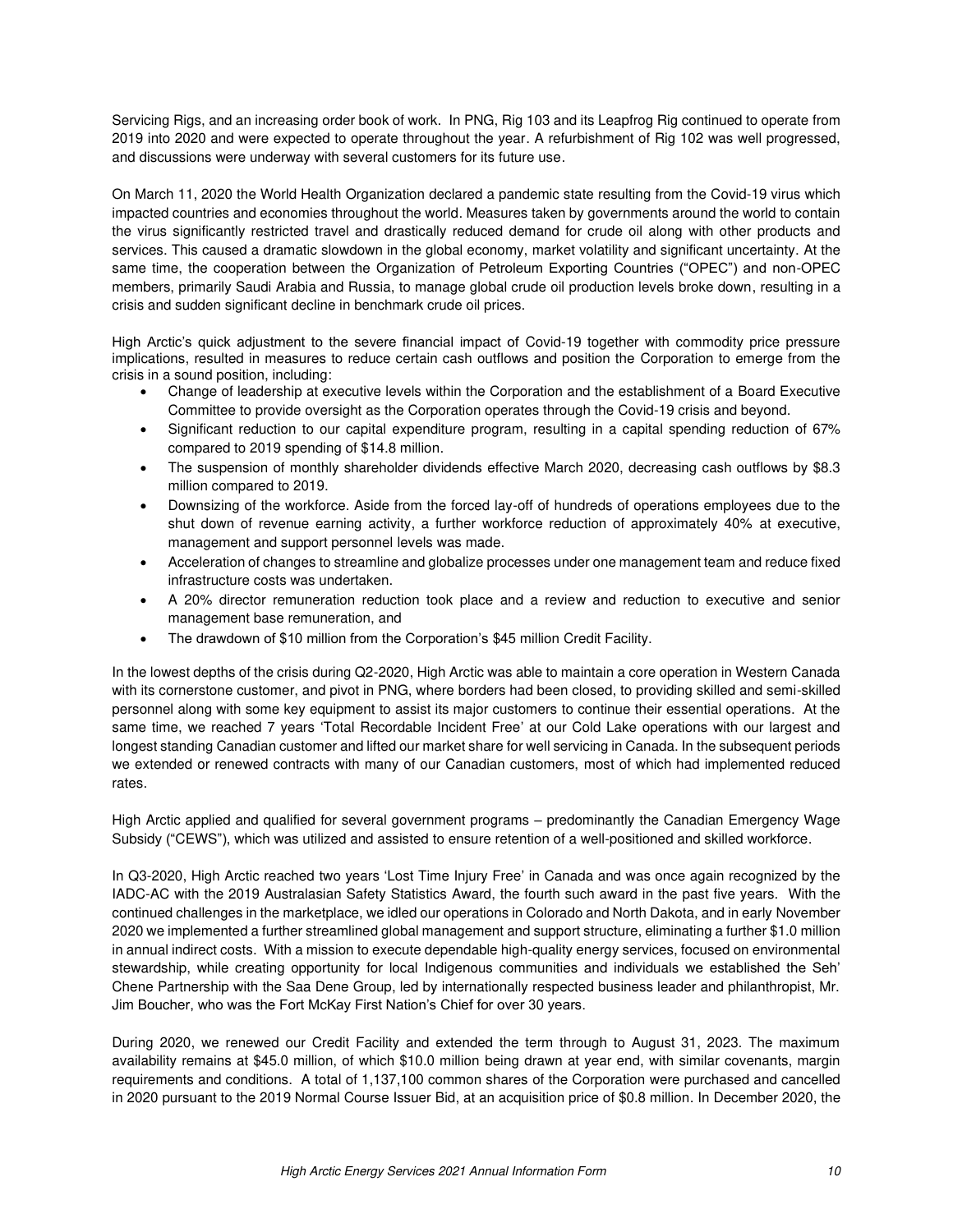Corporation received approval from the TSX to acquire for cancellation up to 5 percent of the Corporation's issued and outstanding common shares under a new Normal Course Issuer Bid ("the 2020 Bid"). There were no shares purchased as at December 31, 2020 under the renewed 2020 Bid.

### *2021:*

The Covid-19 pandemic continued into 2021. Governments around the world attempted to balance measures to contain the virus, including new and emerging virus variants, against the need to open economies. These measures, including intermittent lockdowns continued to impact global commercial activity, including reducing worldwide demand for energy, impacting High Arctic's business.

Improvements in the pandemic outlook led to resumption in air travels with easing of restrictions and corresponding increase in energy needs around the world, which resulted in oil prices stabilizing and then climbing as the year progressed. Benchmark indices including Brent Crude, WTI Crude, Western Canadian select, Alberta Natural gas all reached peaks not seen since the pre-pandemic period.

In PNG, a spike in Covid-19 cases that commenced in Q2-2021, resulted in travel bans imposed by its near neighbor countries, especially Australia for several months through the middle of the year. This ban resulted in the shutting down of the primary source of skilled expatriate PNG workers. The result for High Arctic being the continuous cessation of all drilling and exploration activities and the deferral of customers project activities.

In July the Corporation announced an agreement with a major multi-national customer in PNG to provide services for the abandonment of a complex legacy exploration well, and separately, the extension of its long-standing drilling services contracts with its cornerstone customer to August 2022. The year ended with Rig 115 assembling on site while operations commenced in January 2022 without incident.

There is optimism for PNG as the Corporation anticipates meaningful drilling activity for the coming years. An agreement was reached in 2022 between the Government of PNG and the PNG-LNG partners on terms for the P'nyang gas field development. PNG's development plan phases P'nyang after the Papua LNG project, which could result in nearly a decade of continuous construction activity adding three LNG trains and significant investment in the region. There is positive outlook for Canada too, as increasing demand for services and labour shortages experienced across the industry lead to supply tightening and improved pricing.

In Canada, the impacts of Covid-19 as well as labour shortages in the oil and gas services industry resulted in lowerthan-expected operating hours in 2021. Early breakup saw a more active Q2-2021 than normal, however Canada continued to battle Covid19-outbreaks throughout 2021, with High Arctic experiencing meaningful site shutdowns during the second half of the year, enacting vaccination or negative-test requirements to minimise on site exposure. Despite Covid-19 headwinds, oil prices continued to rise driving up demand for oilfield services. High Arctic's activity remained steady throughout the year, hindered by Covid-19 outbreaks, soft activity levels with a key customer, and inability to crew equipment due to labour shortages. High Arctic maintained positive profitability margins, via increased revenue per hour and strong cost controls, which included a \$2.5 million reduction in G&A expense in 2021 over 2020. The CEWs and Canada Emergency Rent Subsidy (CERs) programs ended on October 23, 2021, with these programs being replaced by new programs for the industries hardest hit by Covid-19, which High Arctic did not qualify for. High Arctic received government subsidies of approximately \$3.3 million in 2021 (\$6.3 million YTD-2020).

In October 2021, the Corporation announced a special one-time dividend payment of \$0.20 dollars per share to holders of common shares and paid dividends of \$9.7 million on November 5, 2021. In December 2021, the Corporation entered a mortgage arrangement with the Business Development Bank of Canada (BDC), for \$8.1 million secured by lands and buildings owned and occupied by High Arctic within Canada ("Mortgage Financing") . The Mortgage Financing provided the Corporation with short term liquidity, and added to existing cash balances. The initial mortgage term is 5 years with a fixed interest rate of 4.30%, an amortization period of 25 years and is payable monthly. The existing Credit Facility with HSBC, which matures on August 31, 2023, was amended to accommodate the Mortgage Financing, reducing the availability from \$45 million to \$37 million and adding up to \$5 million of account overdraft outside of the covenant requirements.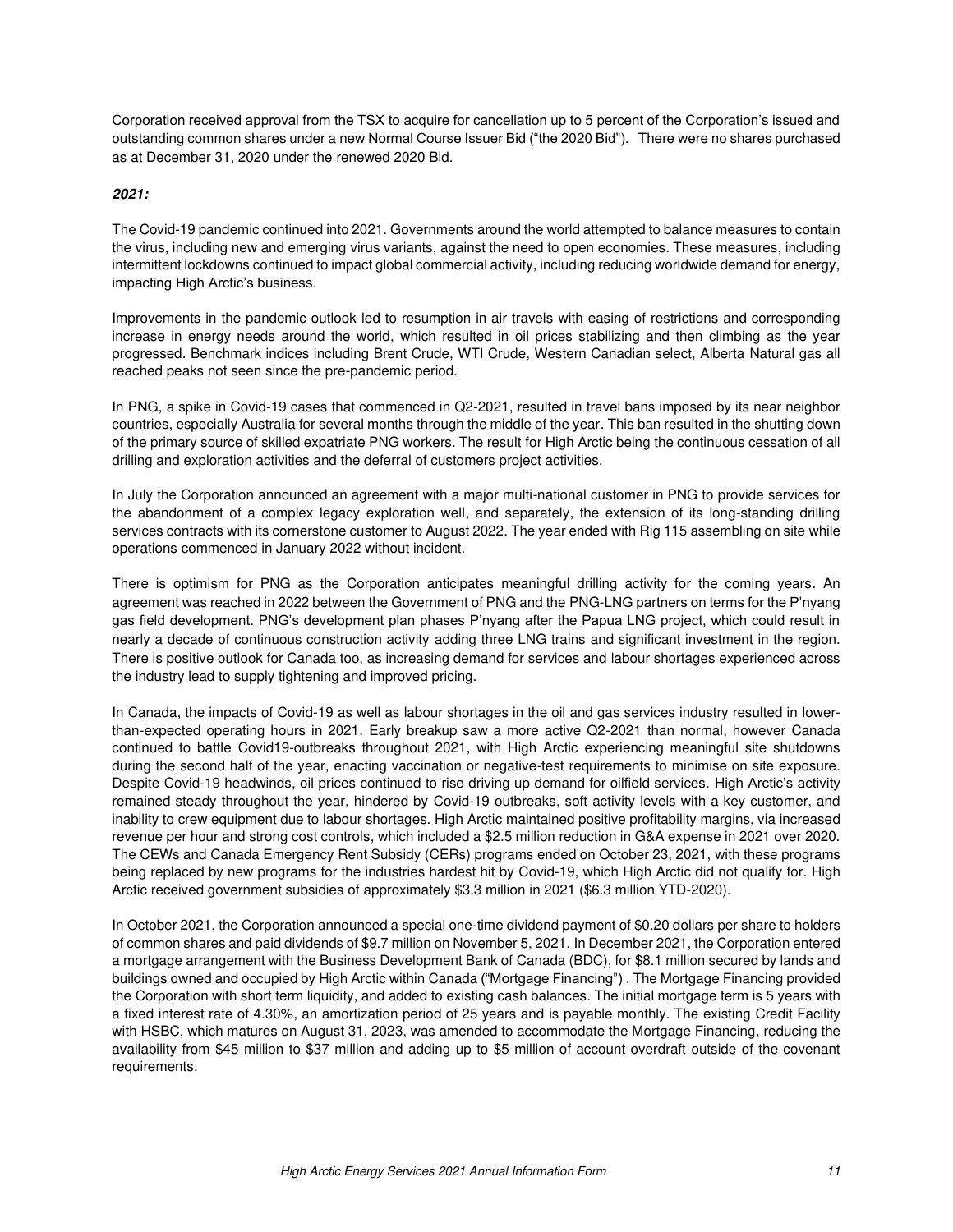# **DESCRIPTION OF THE BUSINESS**

### <span id="page-11-0"></span>**Mission, Vision and Values**

#### *Mission Statement*

Create superior value for investors through the delivery of dependable and innovative energy services consistent with the best interests of employees, customers and community.

#### *Vision Statement*

With a relentless focus on quality, be recognized as a trusted provider of energy services.

#### *Core Value Statement*

#### *"Excellence in safety and service through exceptional leadership"*

Exceptional leadership provides vision and inspires excellence that results in a safe environment, an ethical workplace, the highest quality of service, innovation, and efficient and profitable operations.

#### **Overview**

High Arctic provides oilfield services to exploration and production companies operating in Canada and PNG. High Arctic has organized its business into three operating segments: Drilling Services; Production Services; and Ancillary Services, supported corporately. For purposes of the summary below, only those segments with operating revenue are analyzed.

### **Revenue**

|                            | Year ended 31 December 2021 |                       | Year ended 31 December 2020 |                       |
|----------------------------|-----------------------------|-----------------------|-----------------------------|-----------------------|
|                            | Revenue (thousands)         | % of Total<br>Revenue | Revenue (thousands)         | % of Total<br>Revenue |
| <b>Drilling Services</b>   | \$10,653                    | 14%                   | \$25.357                    | 28%                   |
| <b>Production Services</b> | \$55.440                    | 73%                   | \$57,853                    | 64%                   |
| <b>Ancillary Services</b>  | \$12,274                    | 16%                   | \$9,407                     | 10%                   |
| Inter-Segment Elimination  | (\$1,925)                   | (3%)                  | (\$1,783)                   | (2%)                  |
| <b>Total</b>               | \$76.442                    | 100%                  | \$90,834                    | 100%                  |

#### **Drilling Services**

The Drilling Services segment consists of High Arctic's drilling services in PNG where the Corporation has operated since 2007. High Arctic currently operates the largest fleet of tier-1 heli-portable drilling rigs in PNG, with two owned rigs (Rigs 115 and 116) and two rigs (Rigs 103 and 104) managed under operating and maintenance contracts for one of the Corporation's key customers.

There are significant oil and natural gas reserves in PNG and the country has become a key energy exporter to the Asian LNG markets. A major investment in the oil and gas industry in PNG was the completion in 2014 of a liquefied natural gas project. Both primary participants in the project are customers of High Arctic. The project provides both liquefaction and storage facilities with a name plate capacity of 6.9 million tonnes per annum to Asian LNG consumers through long term agreements, however it has consistently produced at above nameplate since inception. 2021 saw a lot of delays in activity in PNG as a direct result of travel restrictions from the Covid-19 pandemic, leading to the drilling rigs being cold stacked for most of the year.

With the relaxing of travel restrictions demand for our equipment and services are expected to increase in 2022, LNG projects are also being considered by other operators within PNG with a gas agreement signed in April 2019 between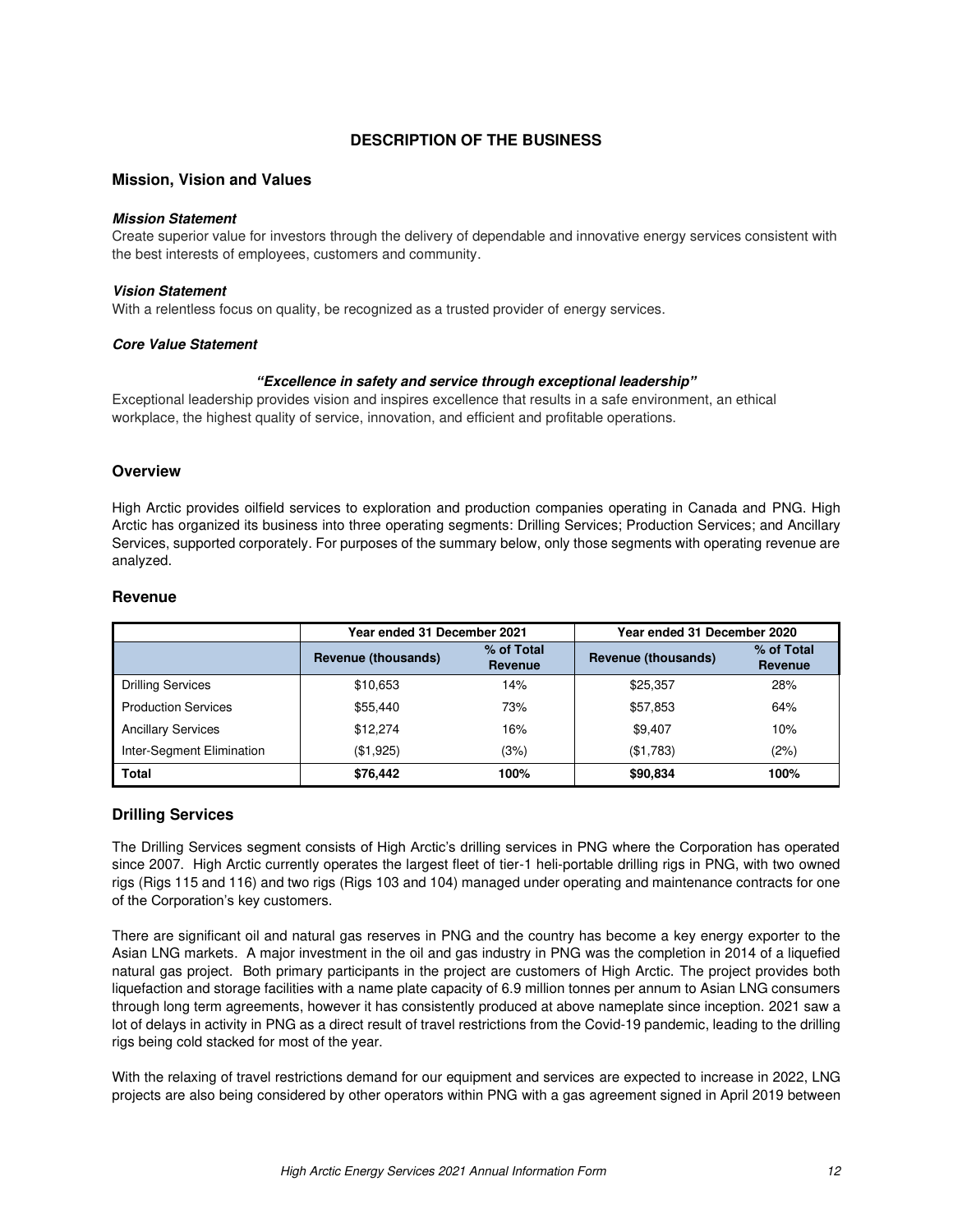PNG and the proponents of the Papua LNG project for export of gas from the Antelope Field. The parties hope to move to a final investment decision on the planned two-train 5.6 million mt/year capacity Papua LNG project. ExxonMobil and its PNG-LNG partners have taken a final investment decision and kicked off work on gas development in the Angore gas field which will help backfill and maintain production at the 6.9 million mt/year Caution Bay LNG facility. In February 2022, the Government of PNG and the PNG-LNG partners announced the signing of a gas agreement for the development of the P'nyang gas field in the Western Province. Key terms include sequencing development to follow the Papua LNG project and third-party pipeline access for other stranded gas field discoveries through the west of the country.

### *Drilling Rig Fleet*

The two owned heli-portable rigs, 115 and 116, were acquired in 2014 and became available for use in 2015 upon the completion of certain customer requested upgrades necessary to meet PNG's high international drilling standards. Each rig is a 1500 horsepower, AC electric, self-erecting rig that is designed to be broken down into 4500kg loads to allow for flexible helicopter, barge and land transport to areas with remote or limited access.

Rigs 103 and 104 are owned by one of High Arctic's key customers. These rigs have been operated and managed by High Arctic on behalf of its customer since 2007. Rigs 103 and 104 are also heli-portable 1500 horsepower, AC electric rigs.

Supporting Rigs 103 and 104 are two partial rig packages which are referred to as "Leapfrog" Rigs 103 and 104. These Leapfrog Rigs consist of a center rig section which is identical to the center rig section utilized in the complete Rig 103 and 104 rig packages. Where appropriate, these Leapfrog Rigs are utilized to advance the setup time at the next drilling location while drilling is completed by the main Rig 103 or 104 at its existing location. While drilling operations are ongoing at the existing location, the Leapfrog Rig is setup at the new location. Upon completion of drilling at the existing location, the remaining drilling rig components are moved to the new location which already has the center section of the Leapfrog Rig setup.

Rig camps are also provided as part of the rig packages for the rigs.

#### *Contract for Services*

Drilling Services are generally conducted under a daily rate contract where the Corporation charges a fixed rate per day depending on the activity being conducted. Such contracts generally have a daily operating rate while the equipment is operating and a reduced rate for other periods such as when the equipment is on standby waiting for orders or is moving between well locations but may include fixed fee or time-based compensation for the initial location of the drilling rig on the well site and its removal after release.

Under the Corporation's operations and management contracts for Rigs 103 and 104, High Arctic provides drilling services to the Corporation's key customer as well as other customers operating in PNG, for which the Corporation receives a daily drilling services rate. As compensation for the use of the rigs, the Corporation pays the customer a daily rig lease rate for the days the rig is utilized. The contracts for Rigs 103 and 104 are not take-or-pay and revenue is generated based on level of activity and services performed. In 2021, the contracts for Rigs 103 and 104 were extended up until August 2022, and the customer retains another option to extend for one year out to August 2023.

Each contract is negotiated between the parties, but standardized terms and conditions have been developed with our key customer over time. The main terms and conditions of each drilling contract are generally in line with the model IADC contract ("International Association of Drilling Contractors") as modified to reflect the conditions in PNG and include considerable detail related to the equipment and services provided by each party, standards of performance, indemnities for loss and risks and the applicable day rates, as well as containing standard terms and conditions commonly found in international oilfield services contracts.

A significant factor in determining the financial performance resulting under each contract is the level of activity at full operating rate as compared to lower rates that apply while moving, waiting on orders or while services are suspended with or without crews. The drilling program details such as the number, type and location of wells is not specified under the contract as the customer retains control and discretion over the activity. The Corporation is at risk for mechanical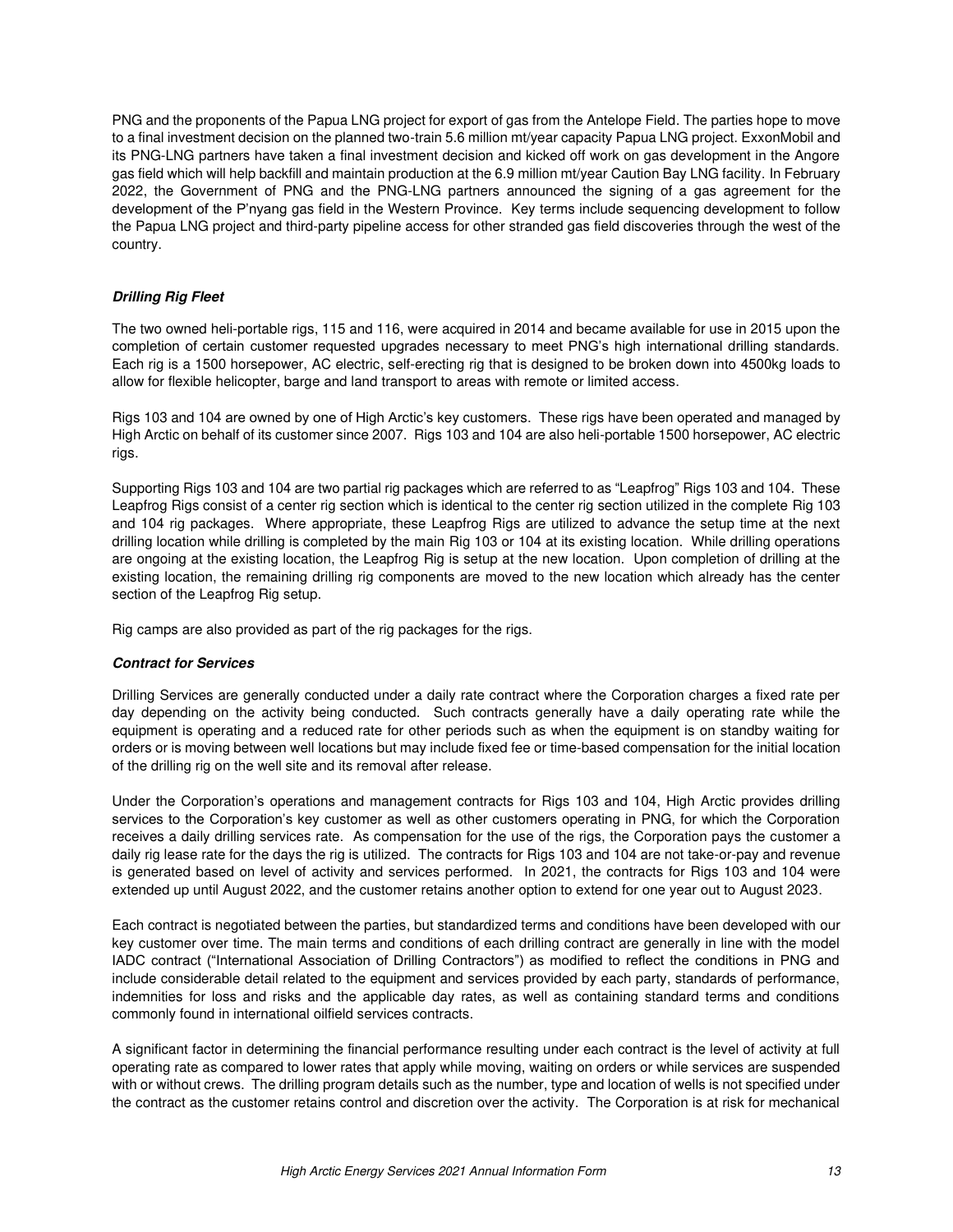or other breakdown of the drilling rig or other equipment and compensation becomes "zero rate" after a short grace period. The remote location of the operations can have a significant impact on the time required to complete a repair. The Corporation manages the risk by maintaining an extensive inventory of spare parts and by having experienced technical personnel on site and in its field support bases.

Each contract has certain termination rights that can be invoked for failure to perform in accordance with the contract.

In aggregate, the total of the contracts for the drilling rigs operated in PNG accounted for approximately 14% of the Corporation's revenue in 2021 (2020 – 28%). It is expected that in 2022, the PNG drilling revenues will make up a larger portion of the corporations' revenue with increased activity. In January of 2022, mobilization of Rig 115 to site was completed and operations commenced. The Corporation expects additional drilling to occur in line with key customers project plans through 2023.

High Arctic attempts to mitigate the risk of loss of these contracts through its operational performance and experience operating in PNG's challenging operational environment. A high level of operational integration also exists between the Corporation and its primary customer with respect to drilling activity.

### *Competition*

Most wells drilled in PNG are currently completed with the use of a heli-portable drilling rig. This is due to the remote nature of drilling activities in PNG and the lack of suitable road infrastructure required to move traditional land-based drilling rigs. Due to High Arctic's long-term experience and exceptional operational performance in PNG, the Corporation is currently the only active operator of heli-portable drilling rigs in PNG. Wells in PNG are expensive to drill by world standards which can limit the amount of drilling activity. As a result, there are relatively few active operators drilling wells at any time. To the Corporation's knowledge, during 2021 there are two smaller older rigs in PNG, but they are not suitable for drilling operations similar to those completed by the Corporation. To the Corporation's knowledge, none of these competitor drilling rigs have operated since 2015.

In addition to local competitors in PNG, the Corporation may also compete with other drilling contractors that operate heli-portable drilling rigs in the global oilfield services market. Due to the specialized nature of heli-portable drilling rigs, the size of the global heli-portable drilling rig fleet capable of drilling for oil and gas in PNG is limited. These rigs are generally operated by large multinational oilfield service companies who may have greater financial resources and operating assets than the Corporation. Most of these rigs are located and operated in South America and would require significant investment to relocate to PNG.

Certain areas with sufficient road infrastructure may be developed to support traditional land-based rigs. To the Corporation's knowledge, there are currently two land-based rigs located in PNG capable of drilling wells typically completed in PNG. Due to higher mobilization costs associated with heli-portable drilling operations, the Corporation's heli-portable rigs are typically utilized for remote access operations and as such do not compete in areas where traditional land-based rigs are more cost effective to utilize. Neither of these competitor rigs have operated since 2016.

The Corporation has established a position as a leading drilling contractor operating at high international standards in PNG. High Arctic has had a long-term relationship with one of the country's most active operators and has also performed services for and established good relationships with the country's other main operators.

The success and activity of the Corporation in PNG is dependent on its continued operational performance as well as the continued exploration and development plans of its customers. The Corporation's primary customers in PNG are the most active operators in PNG, and PNG is a core part of their business activities.

#### *Economic Dependence*

During 2021, due to the cessation of drilling operation the Corporation had no customers in PNG with revenues greater than 10% of consolidated revenues (2020 – one customer). Sales to the largest customer in 2021 were approximately \$6.0 million (7% of consolidated Corporation revenues) for the year ended December 31, 2021 (2020 - \$20.7 million).

## **Production Services**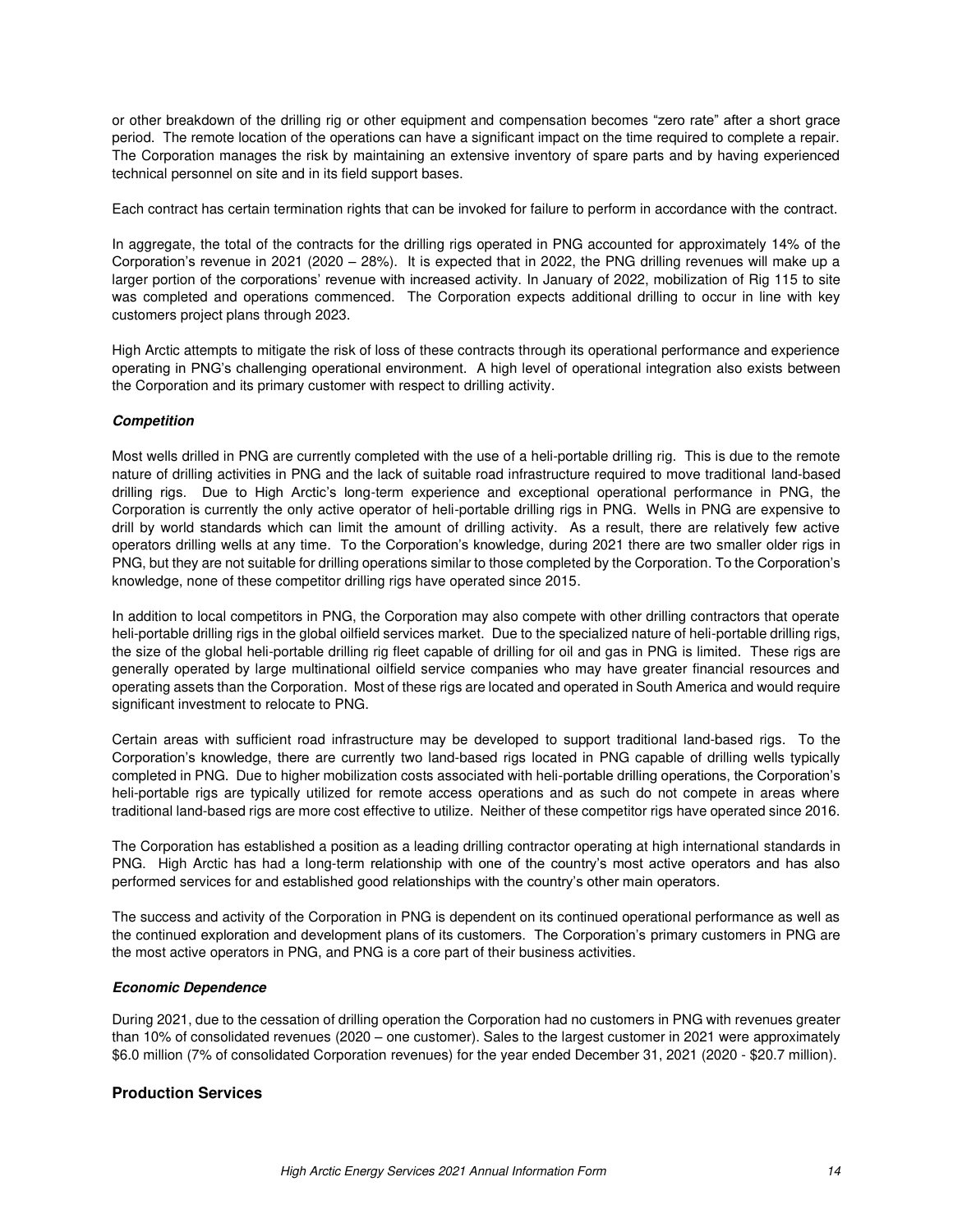The Production Services segment consists of High Arctic's Well Servicing and Snubbing operations. These operations are primarily conducted in the Western Canadian Sedimentary Basin ("WCSB") through High Arctic's fleet of Well Servicing rigs, operating as Concord Well Servicing, and its fleet of stand-alone and rig assist snubbing units. In addition, High Arctic also offers work-over services in PNG with its heli-portable work-over rig.

### *Well Servicing*

High Arctic operates one of the largest service rig fleets in the WCSB. The Corporation's service rigs are used primarily for completions, maintenance, workovers, and abandonment services on producing oil and gas wells. Completion services prepare newly drilled wells for production and may include cleaning out, installing production tubing or downhole equipment. Workover services include major repairs or modifications to existing wells. Workovers are done to restore and enhance production in an existing producing well or plugging or abandoning a well. Well maintenance services are required to ensure continuous and efficient production of a producing well. These services include routine mechanical repairs or replacing damaged production tubing.

### *Service Rig Fleet*

The table below shows the configuration of the Concord Well Servicing fleet as at December 31, 2021:

| <b>Size of Mobile Rig</b> | <b>Marketed</b> | <b>Total Owned</b> |
|---------------------------|-----------------|--------------------|
| Single<br>Double          | 25              | 30                 |
|                           | 22              | 32                 |
| Slant                     |                 | b                  |
| Total                     | 50              | 67                 |

### *Snubbing*

Snubbing is the process of moving the tubing and drill pipe into and out of a wellbore under pressure. The ability of the producing formation to flow in a permanently pressure-controlled environment is a significant advantage in successfully addressing common production problems in fluid sensitive formations, low pressure reservoirs, naturally fractured reservoirs, and low permeability sandstone reservoirs. The largest activity of High Arctic's Snubbing operation is running production tubing to complete wells for production.

The Stand-Alone Snubbing System® was designed and developed by High Arctic in 1997 primarily to assist in the completion of shallow to medium natural gas wells without the need to have both a conventional service rig and a Rig Assist unit to perform Snubbing operations. The Stand-Alone Snubbing System<sup>®</sup> allows wells to be completed while eliminating the use of a conventional service rig and Rig Assist combination by providing all self-contained support equipment required for its operation. High Arctic has developed a proprietary load management system that allows work to be conducted on the well without the transfer of extra weight to the wellhead, in order to minimize ground disturbances and enable the Stand-Alone Snubbing System® to be free standing.

### *Snubbing Fleet*

The table below shows the configuration of the Snubbing fleet as at December 31, 2021:

| <b>Type of Snubbing</b><br>equipment | <b>Marketed</b> | <b>Total</b> |
|--------------------------------------|-----------------|--------------|
| <b>Stand Alone</b>                   |                 | 15           |
| Rig Assist                           |                 |              |
| Гоtal                                |                 | 23           |

#### *Hydraulic Workover Rigs*

Hydraulic Workover Rigs ("HWRs") are capable of the majority of workovers, completions, re-entries, abandonments, and Snubbing operations that are otherwise conducted with conventional draw work type service rigs in combination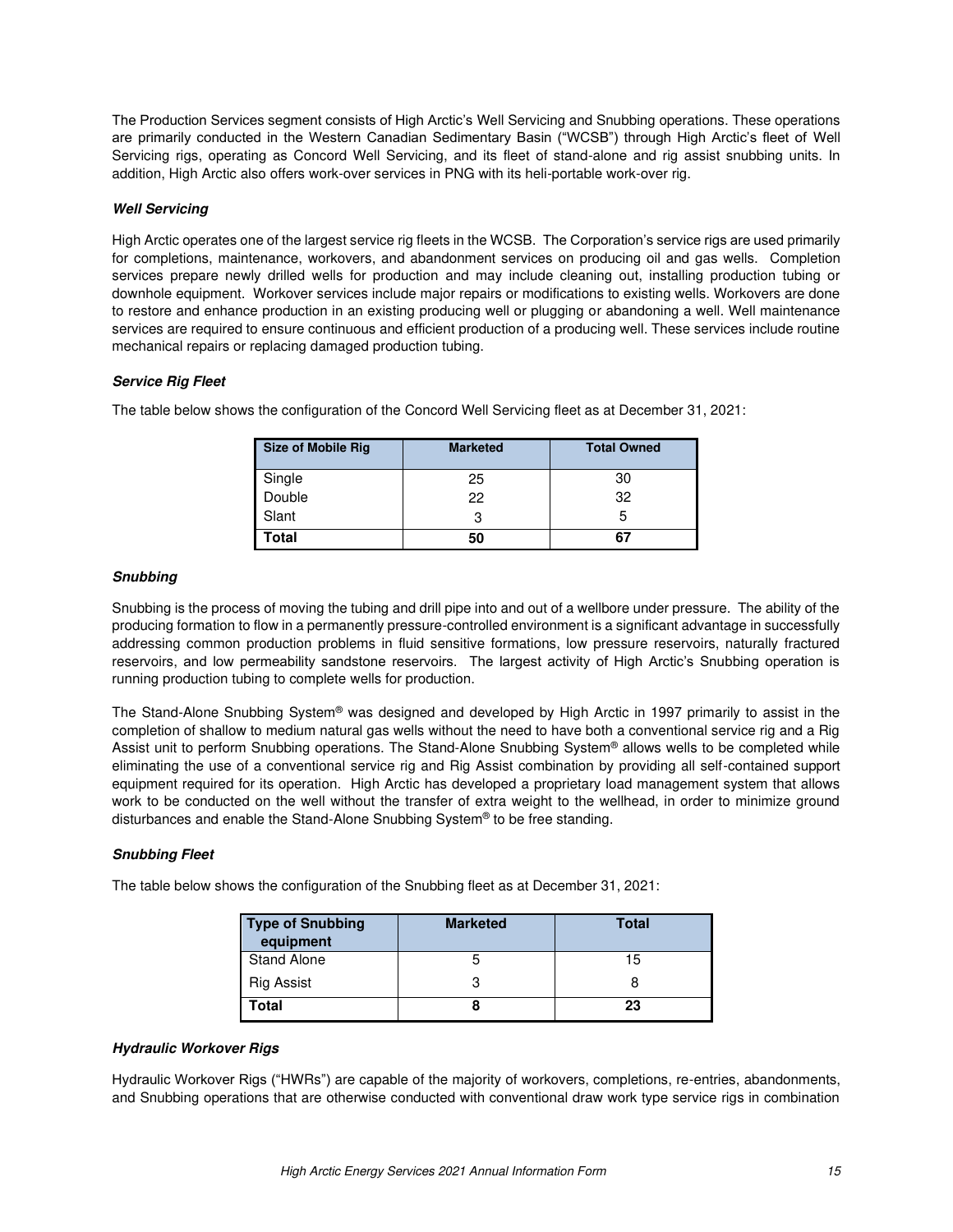with Rig Assist units. The HWRs moves the tubular components in and out of the wellbore using hydraulic rams and slip assemblies. The Corporation owns one Heli-Portable Hydraulic Workover unit, Rig 102 in PNG.

#### *Contract for Services*

The Corporation's Well Servicing and Snubbing services are generally conducted under an hourly rate contract dependent upon the services being provided. The Well Servicing and Snubbing units used in well completions and workovers operate on a well-to-well, call-out basis where the customer calls for a unit to perform the required services on a particular well.

The Corporation generally signs master services agreements ("MSA's") that govern the terms of any work provided but does not specify or guarantee any level of work. In addition, it has several first call arrangements whereby the customer agrees to normally give High Arctic a first chance to perform the work but does not guarantee any level of work and may not be exclusive. The main terms and conditions of each MSA are or generally are in line with the model CAOEC contract and include basic detail related to the services provided by each party, indemnities for loss and risks and the applicable hourly rates, as well as containing standard terms and conditions common to oilfield services contracts. Well Servicing and Snubbing services are typically awarded based on an agreed upon bid sheet on a job-by-job basis. Take or pay contracts are not typically awarded in the industry.

The Corporation ordinarily seeks to limit its exposure to down hole risks, such as damage to the reservoir, blow outs, loss of hole and loss of equipment in the hole, other than limited liability in some instances for gross negligence. The customer also generally takes on the responsibility for well site reclamation and environmental damage associated with drilling fluids and pollution originating below the earth's surface.

Hydraulic Workover services in PNG are generally provided on a day rate basis on well-to-well, or multi-well programs.

### *Competition*

The Well Servicing market in the WCSB is highly competitive with a few large competitors and many smaller competitors. At 31 December 2021, High Arctic's Concord service rig division competes against approximately 479 service rigs of varying design and capacity operating in the WCSB (source: CAOEC). Service rigs typically operate within a fairly close proximity to their home base and, therefore, the competition is more localized in nature and effectively limited to other service rigs based nearby.

Similar to the Well Servicing market, competition for Snubbing services is also quite competitive, however, due to the specialized nature of these services, there are a limited number of competitors.

High Arctic owns the only Hydraulic Workover Rig in PNG.

### **Ancillary Services**

The Ancillary Services segment consists of High Arctic's oilfield rental equipment in Canada and PNG as well as its Canadian Nitrogen and compliance services. Revenues, net of intersegment activities, from Ancillary Services increased in 2021 to \$12.2 million (2020 - \$9.4 million) representing a 30% growth rate for the year.

#### *Cryogenic Liquid Nitrogen Pumping Services*

The Corporation delivers liquid nitrogen to clients using  $N_2$  pumping units.  $N_2$  is an inert gas that is non-corrosive and non-explosive and is used in place of air whenever a risk hazard assessment dictates. Nitrogen services were originally used primarily in support of underbalanced (Snubbing) operations; however, the Corporation's N<sub>2</sub> units are now widely used in the oil and natural gas industry. High Arctic's high-pressure Cryogenic Liquid Nitrogen Pumpers are used in applications such as fracturing, coil tubing clean out, purging pipelines, pressure testing vessels, and in the completion of oil and natural gas wells. Nitrogen is often pumped into the wellbore related to the underbalanced work to safely improve the recovery of introduced or produced fluids, while reducing the potential for damaging the formation.

The Cryogenic Liquid Nitrogen Bulkers are a trailer mounted storage tank that are used for transporting liquid nitrogen to the well sites for use in nitrogen pumping operations.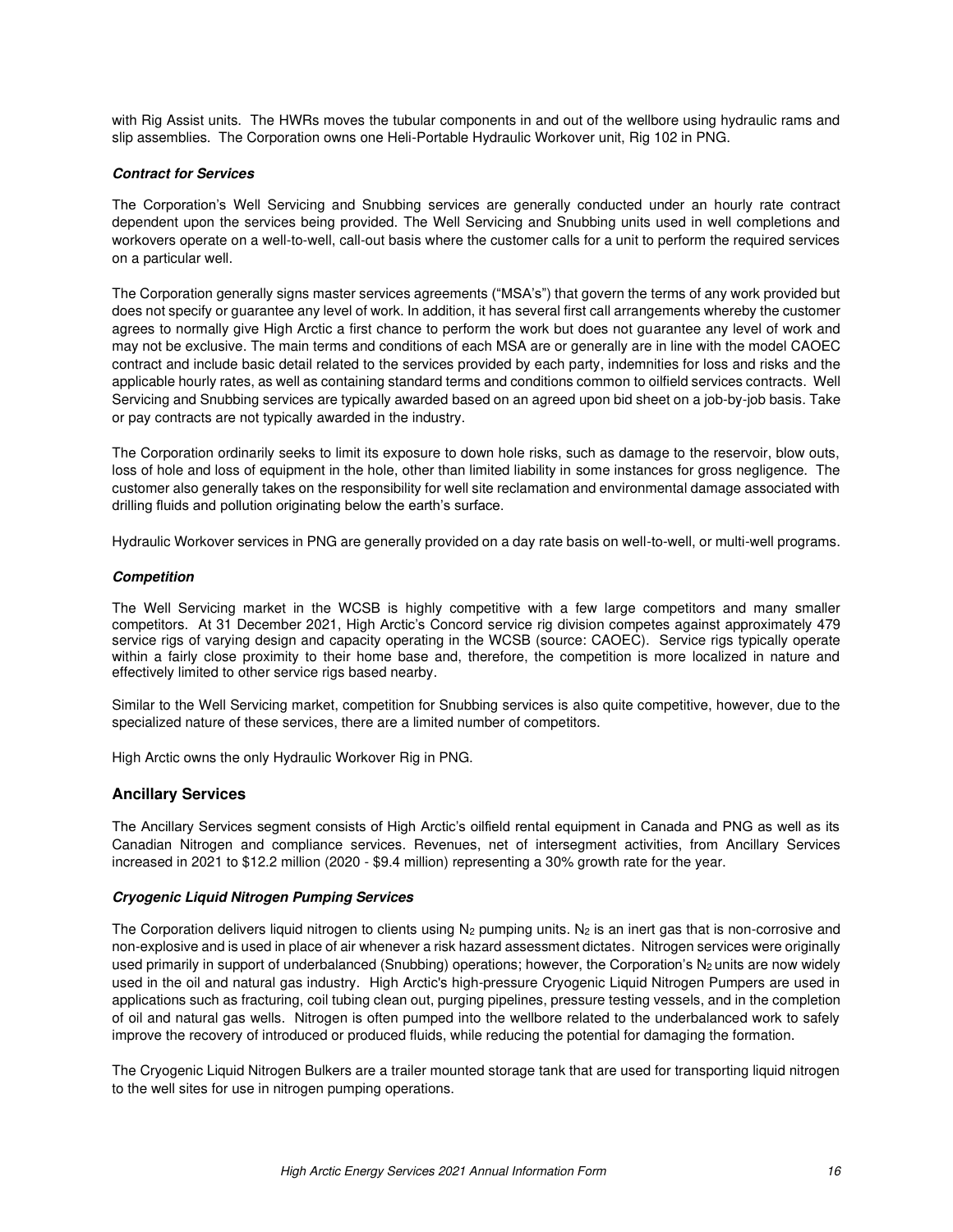### *Nitrogen Fleet*

| <b>Type of Nitrogen Unit</b> | <b>Marketed</b> | <b>Total</b> |
|------------------------------|-----------------|--------------|
| <b>Pumpers</b>               |                 |              |
| <b>Bulkers</b>               |                 |              |
| Total                        |                 | 18           |

The table below shows the configuration of the  $N_2$  fleet as at December 31, 2021:

#### *Equipment Rental Services*

The Corporation has an extensive fleet of rental equipment in PNG and Canada. Its PNG rental fleet includes matting, cranes, forklifts, trucks, camps, pumps, generators, tanks, vehicles, and lighting towers. The Corporation's Canadian rental fleet primarily consists of high-pressure blowout preventers, boilers, lighting towers, hydraulic catwalks, and rig shacks. Rental of the Corporation's equipment is typically charged on a day rate basis.

#### *Work Site Mats*

The Corporation's work site mats are an environmentally friendly mat made of a high-density polyethylene composite suitable for a wide range of applications where a solid base and or ground protection is required for heavy equipment access. They are well suited for the difficult terrain in PNG where the conditions are often wet, boggy, and uneven. These mats are suitable for drilling, mining and civil activities including pipeline construction, plant construction and a base for camp facilities. At December 31, 2021, the Corporation had approximately 360 work site mats under contract in PNG and an additional 4,820 on hand. The Corporation has been actively pursuing opportunities to diversify our customer base in PNG and international markets for any uncontracted mats.

#### *Competition*

The Corporation competes with many service providers for its Ancillary Services. Other than the segment's fleet of specialized blowout preventers and boilers which are solely used in the oil and gas industry, its remaining fleet of rental equipment is capable of being utilized in other industries beyond oil and gas development. While this provides an expanded market, it also increases the number of potential competitors.

Due to the size of the market and remote operations, the Corporation faces less competition for its rental equipment in PNG. However, as the Corporation pursues alternative markets in PNG and internationally, it will face additional competition from other service providers operating in those markets.

The factors that will allow the Corporation to remain competitive in the markets for its Ancillary services are the Corporation's ability to supply the necessary equipment and services when required at competitive prices.

#### **Seasonality**

The Corporation's Canadian Production Services and Ancillary Services operations are seasonal in nature and are impacted by weather conditions that may hinder the Corporation's ability to access locations or move heavy equipment. The highest rate of activity in the industry is typically during the winter season, from November through March when frozen ground conditions allow for the movement of equipment in the field. The lowest period of activity is during spring breakup which commences with the thawing of the frozen winter ground around March until the completion of wet spring weather around June. During this period, wet ground conditions prevent the movement of heavy equipment.

High Arctic's inability to operate during any period has a higher impact on the results of its operations compared to some of its competitors who are able to deploy additional, potentially idle, equipment in the face of "catch-up" demand after the adverse operating conditions have subsided. The volatility in weather and temperature can create unpredictable activity and utilization rates, which can have a material adverse effect on the Corporation's business, financial condition, results of operations and cashflows. The Corporation has mitigated some of this risk through its international operations which are not as dependent on weather and do not have the same seasonality constraints as its Canadian operations.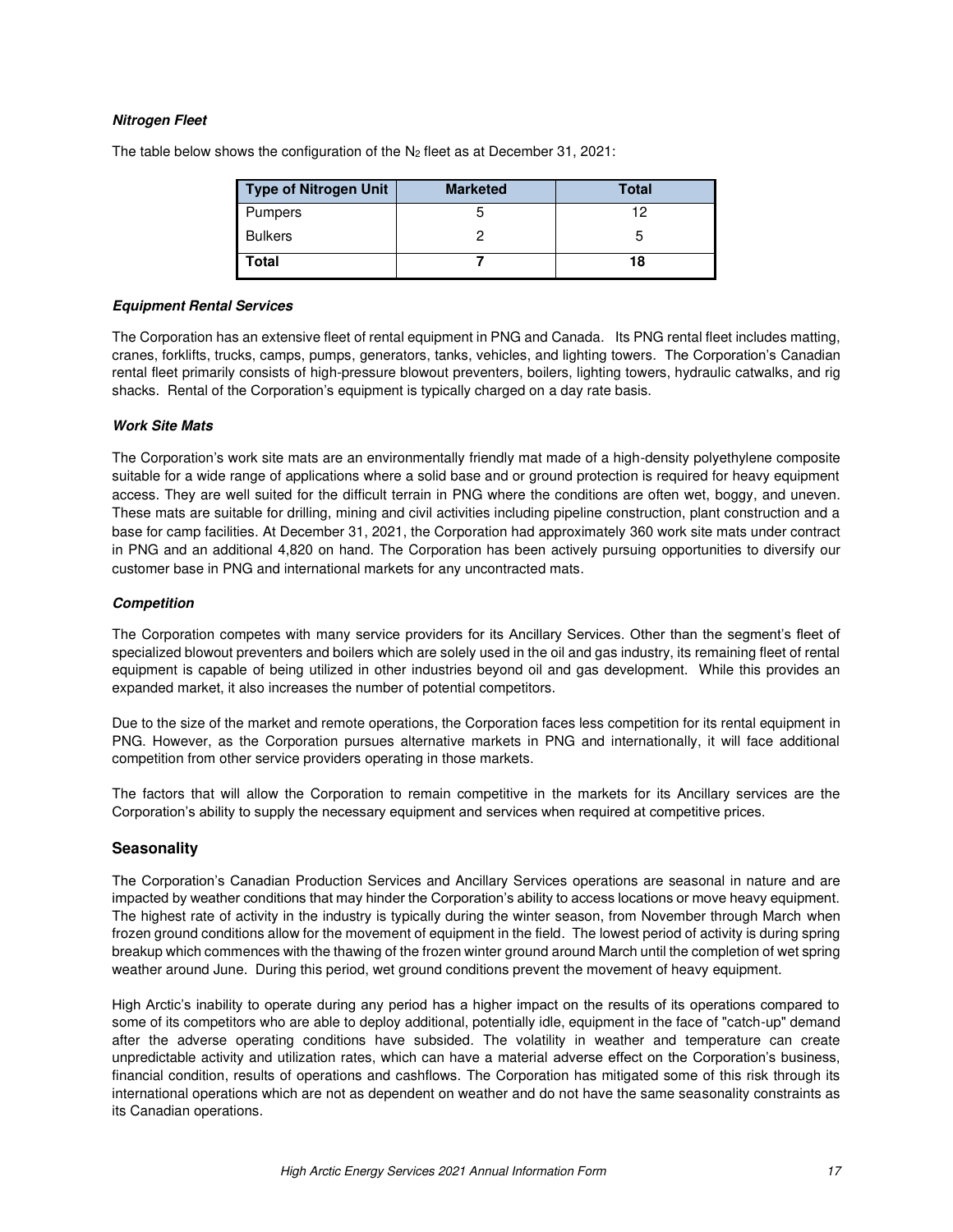# **Employees**

At December 31, 2021, High Arctic had the following number of employees:

| <b>Operating Region</b>     | Number of<br><b>Employees</b> |
|-----------------------------|-------------------------------|
| <b>PNG</b>                  | 154                           |
| Canada (including corporate |                               |
| administration)             | 325                           |
| Total                       | 479                           |

# **ENVIRONMENTAL, SOCIAL AND GOVERNANCE**

<span id="page-17-0"></span>At High Arctic, we are committed to acting responsibly across our operations and advancing sustainable environmental, social and governance ("ESG") practices. We aim to align our ESG disclosures to maintain consistency with other ESG leaders, our industry, and our customers.

### **Materiality Assessment**

The objective of the Materiality Assessment is to ensure that we address the issues and opportunities that are most material to High Arctic and our stakeholders, in 2021. We conduct the assessment using guidance from the Sustainability Accounting Standards Board ("SASB"), as a result we identified certain issues important to our stakeholders and defined their relative business impact in the matrix below:



On an annual basis, we review our materiality assessment and use data-driven analytics to understand and measure our performance levels, allowing us to set appropriate future targets and determine pathways to achieving them. In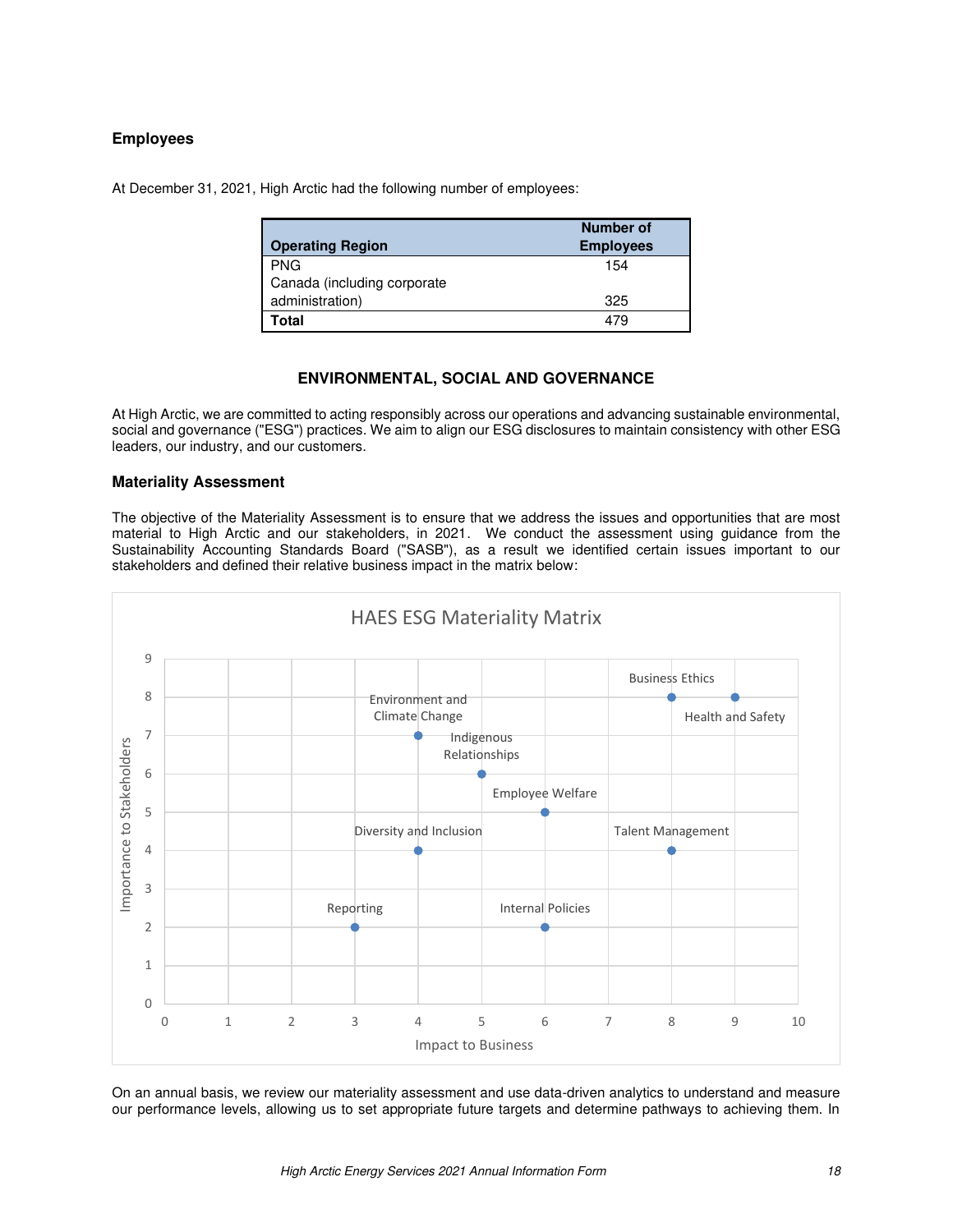addition, we continue to review mandatory regulations, industry standards, and examine news and social media to develop a detailed view of current and evolving trends. We are committed to improving our corporate performance and communicating it transparently.

We recognize that each issue, taken in isolation, is of the utmost importance to certain stakeholders and key to the Corporation's success.

## **Environmental**

### *Environment and Climate Change*

High Arctic is committed to protecting the environment in compliance with environmental laws and regulations. We recognize climate change as an important global risk, and we actively monitor developments that have the potential to impact the way we conduct our business activity. We have implemented detailed procedures that comply with current environmental laws and regulations, including managing waste, spills and the uncontrolled release of hydrocarbons.

Commencing in 2022, our focus is to design and implement the strategies and tools necessary to monitor our energy usage and mix. This work will enable:

- formal and accurate reporting of our energy usage by each operating segment,
- the foundation for greenhouse gas calculations and reporting, and
- an ability to accurately measure the reduction of our environmental footprint resulting from our initiatives, such as introducing electric drive service rigs for which High Arctic has a proprietary design with patent pending.

While regulations and other governing enforcement standards continue to evolve, it will require us to challenge our thinking and supplement or replace equipment or change or discontinue existing methods of operations. As a result, we are motivated to reduce our carbon footprint across the scope of our operations and actively partner with our customers in their approach to better measure, control, and report emissions.

As an industry leader, we accept that our position requires us to assist our industry, customers, and communities in achieving safer, sustainable operations.

### **Social**

#### *Health and Safety*

High Arctic Energy is committed to protecting the health and safety of our personnel, customers, and visitors. We value human life above all and will not prioritize profit over safety. No job is so urgent or important that the necessary steps for safety cannot be undertaken.

We promote a positive safety culture that improves human performance through visual leadership, proactive intervention, and competency. In addition, our training is specific to each role and based on the work systems that underpin the achievement of our health and safety objectives.

In 2019 we developed and introduced our online Document Management System (DMS) and Analytics. These platforms enable all worksites to access the necessary information that guides safe operations and use electronic applications (Apps) to capture the details of operational activity; including, but not limited to:

- Hazard and risk management,
- Incident reporting, notification and investigation,
- Equipment preventative maintenance and inspections,
- Corrective and improvement actions, their notification and progress tracking,
- Human Resource employee trends, and
- Operational performance.

As a result, we have experienced a consistent downward trend in our incident severity as the quality of information and its use by management improves.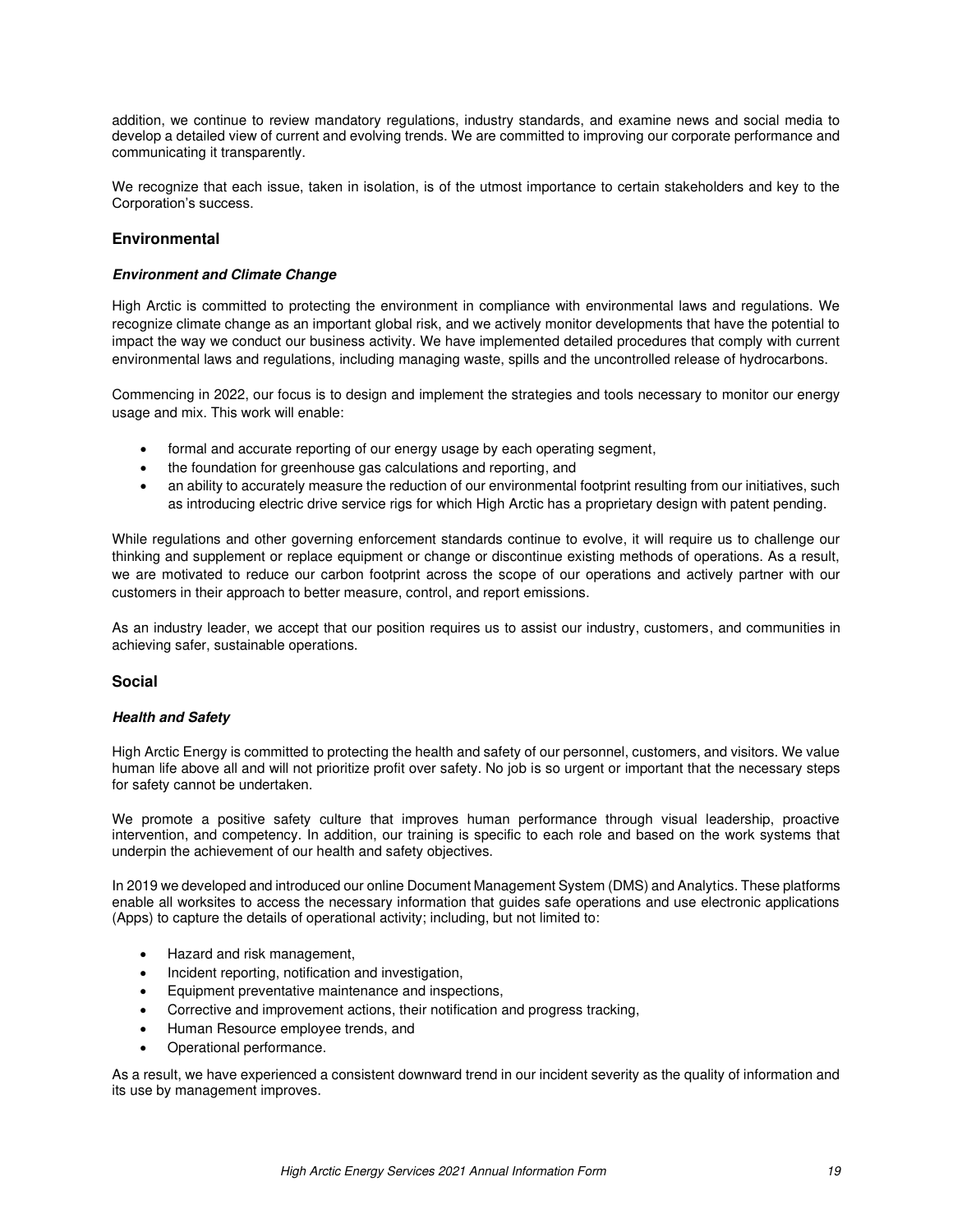Each quarter High Arctic's management presents QHSE results to the Board of Director's QHSE Committee. These meetings provide directors with the information needed to evaluate and govern QHSE strategies, outcomes and initiatives. The meetings also challenge management's implementation of a safe environment and ability for continuous improvement.

### *Employee Welfare*

We have long acknowledged that employees that are well supported achieve positive results. Consequently, we support our employees and their families by supplementing medical, dental, vision and life insurance and long/short-term disability insurance plans.

Our employee and family assistance program provides practical help through qualified professionals and experts that offer counselling and advice for financial, health and other matters. In addition, the program provides immediate, confidential assistance to help employees find the right options and solutions to navigate life's challenges. High Arctic also offers vacation time options to support employee-specific quality-of-life needs, including family care and personal leave.

In 2021, we worked with industry experts to deliver a series of presentations aimed at improving the quality of life for our employees and their families:

- [Finding Balance in Work and Home Life,](https://haescanada.sharepoint.com/sites/Intranet/SitePages/Lunch-%26-Learn.aspx#wellness-webinar-finding-balance-in-work-and-home-life)
- [Stress Relief Tools & Techniques for Everyone,](https://haescanada.sharepoint.com/sites/Intranet/SitePages/Lunch-%26-Learn.aspx#wellness-webinar-stress-relief-tools-techniques-for-everyone)
- [How Nutrition Impacts your Overall Health,](https://haescanada.sharepoint.com/sites/Intranet/SitePages/Lunch-%26-Learn.aspx#wellness-webinar-how-nutrition-impacts-your-overall-health-including-tips-for-eating-well-on-shift-work) and
- [75 Ways to Save on Household Expenses.](https://haescanada.sharepoint.com/sites/Intranet/SitePages/Lunch-%26-Learn.aspx#wellness-webinar-75-ways-to-save-on-household-expenses)

During the unprecedented challenges of operating in the Covid-19 environment, the presentations were well received and generated positive feedback through the Business.

#### *Diversity and Inclusion*

We believe that a diverse workforce enhances our long-term success. Diversity brings a vast range of experience and knowledge that can inform our engagement practices and positively shape our corporate culture, leading to improved acceptance of our presence in the communities where we work. Therefore, to benefit the communities where we work and strengthen our cultural values, we focus on hiring, retaining, and advancing underrepresented populations.

Our recent efforts have been focused in two areas:

- 1. expanding our methods to recruit and hire diverse talent, and
- 2. inspiring an inclusive and diverse culture.

Our dedication to the ongoing development of a respectful work environment built on the promise of equity and diversity encourages and enforces:

- a harassment-free and non-discriminatory workplace,
- respectful communication and cooperation between all employees,
- behaviour that respects individual differences and demonstrates mutual respect and consideration,
- teamwork and employee participation, allowing for the representation of all groups and employee perspectives,
- employer and employee contributions to the communities we serve, promoting a greater understanding and respect for its diversity,
- dealing with situations and complaints in a timely, sensitive, and confidential manner, and
- a culture that supports the reporting of all perceived incidents of discrimination or harassment without fear of retaliation.

#### *Indigenous Relationships*

High Arctic recognizes the history and diversity of Indigenous people. Our commitment is emphasized through our Seh' Chene partnership with the Saa Dene Group, led by internationally respected business leader and philanthropist Mr. Jim Boucher, former Chief of the Fort McKay First Nation's for over 30 years.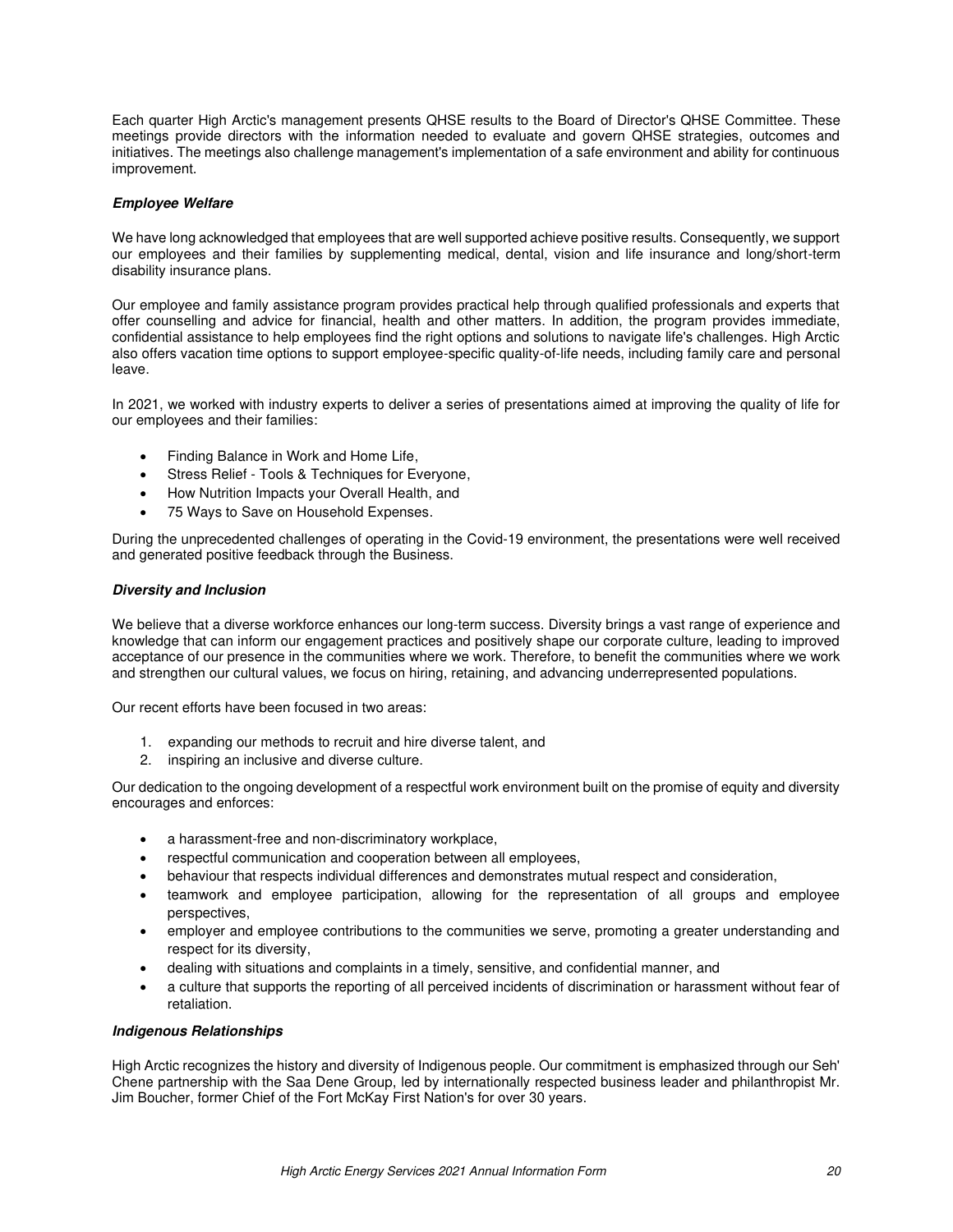Our mission at Seh' Chene is to create opportunities for local indigenous communities and individuals focused on environmental stewardship while delivering dependable, high-quality energy services. We do this through ongoing engagement, employment, and mutually beneficial business opportunities. Find out more about Seh' Chene at the website [https://sehchene.com.](https://sehchene.com/)

Our history in Papua New Guinea is a testament to the value we place on the development of indigenous workers. Our PNG workforce comprises over 75% PNG Nationals, including the appointment of HR and Finance Managers and senior frontline supervisory and technical roles, including Electrical and Mechanical Tradesmen and Assistant Drillers in operations.

#### *Talent Management*

High Arctic engages high-performing, passionate people throughout the organization. We have implemented systems and processes that assist us in maintaining a well-trained, highly competent, and capable talent pool in field roles and the roles that contribute to operational success. In addition, we set annual goals and development targets for our Business and with each employee. Goals are implemented using a top-down approach to ensure that the message from our CEO is conveyed to each level of the Business in a manner that helps strengthen a culture of open feedback and communication and align all employees with the organization's vision, mission, and values.

### **Governance**

#### *Corporate Governance*

The Board has oversight responsibilities for the corporate governance of High Arctic and its senior officers. Our Corporate Governance is the system by which the Corporation is directed and controlled to support a culture of integrity, compliance, and achievement of the Corporation's strategy.

High Arctic achieves this through the Board's self-reflection, independence, relationship oversight and effective process and tools. Integral to these oversight and monitoring responsibilities is the approval of the Code of Business Conduct, core governance policies, key governance standards, and the procedures management use to ensure adherence.

The Board has several committees, each with its own terms of reference. As of 31 December 2021, the committees are the Audit Committee; Governance and Nominating Committee; Remuneration Committee; Quality, Health, Safety and Environment Committee; and the Executive Committee. The Board and its committees frequently meet to fulfill their mandates and receive management reports on business outcomes and strategy.

#### *Our Code of Business Conduct*

At High Arctic, we are committed to conducting our business while upholding the highest ethical and business standards, no matter where in the world our business takes us. We commit to these standards both individually and collectively, even if maintaining such high ethical standards may result in a loss of business.

As we face daily and unique business challenges, our decisions and actions must be influenced by the highest sense of business and professional integrity. This commitment requires compliance with laws and requires that, employees, officers, and directors of High Arctic conduct business activities according to the Corporation's values and beliefs.

The success of our Business is reliant on delivering our services better than others. To establish or maintain market superiority, we must continually deliver on our promise with fewer variables and fewer errors. Therefore, our ability to identify risk through a systematic, whole of business approach, implement quality solutions and drive improvement through active measurement is fundamental to sustaining business success.

Our and Ethical Business Policy sets the expectation for employees' behaviour and standards of conduct at all levels of the business. The Code of Business Conduct is presented to every employee as part of the onboarding induction process.

### *Internal Policies and Governance Standards*

We work proactively to ensure our workforce and the Board understand their obligations to uphold our standards and the law regarding ethics and compliance. We have developed internal corporate standards and policies, in addition to our code of business conduct, to guide our directors, officers, and employees in meeting their responsibilities to our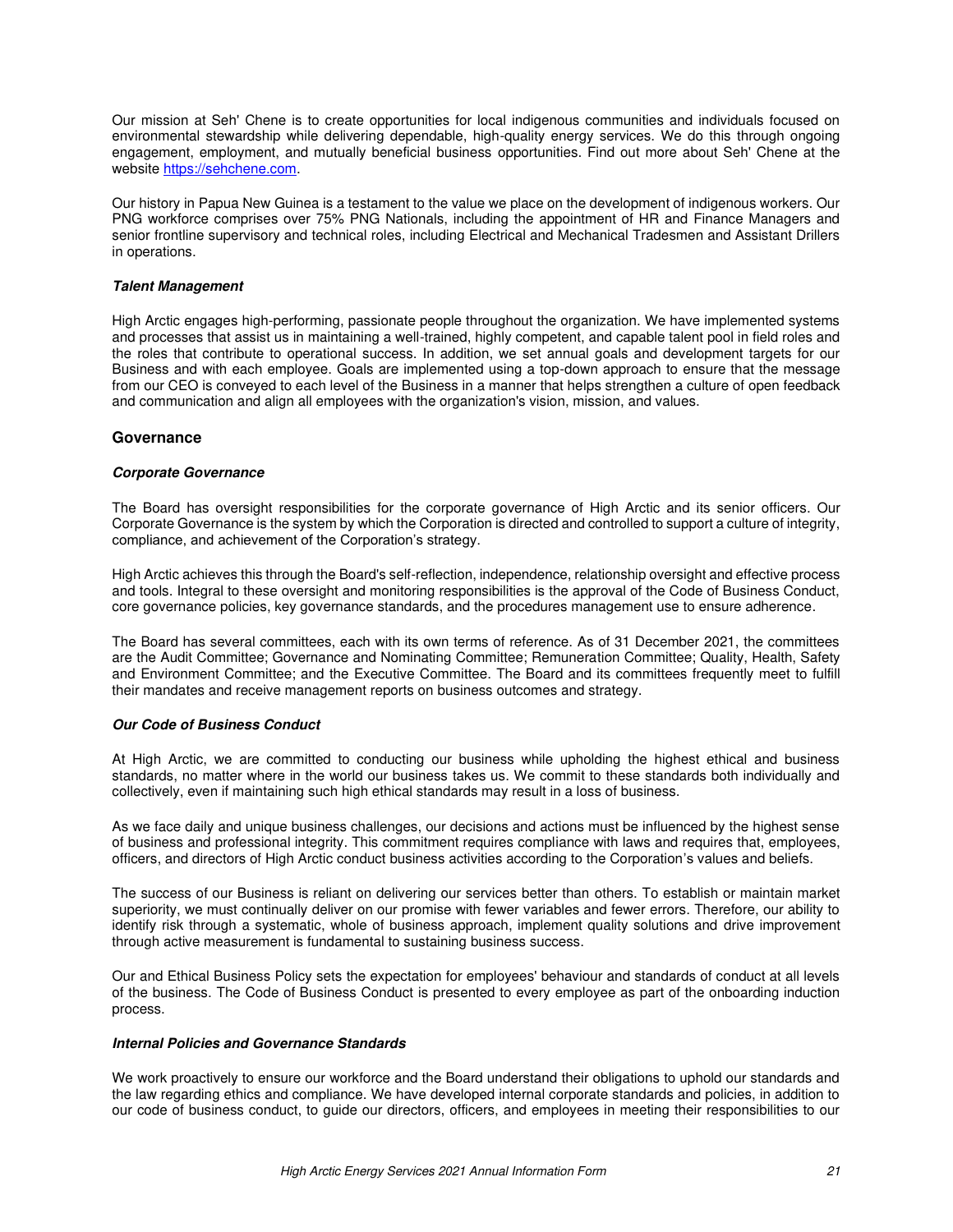shareholders, regulatory authorities, business partners and each other.

Key Internal Policies that underpin our governance are posted in prominent locations at our workplaces and made available online for employees and contractors. They include:

- Authorization for Expenditure,
- Drug and Alcohol,
- Ethical Business,
- Equity and Diversity,
- Quality,
- Environmental,
- Health and Safety
- Risk management

Governance Standards that form part of our Code of Business Conduct include:

- Anti-Bribery and Anti-Corruption **•** Business Travel
- Confidentiality and Intellectual Property Conflict of Interest
- 
- 
- 
- Information Technology  **Insider Trading**
- Interpersonal Relationships  **Risk Management**
- 
- 
- 
- Corporate Disclosure Corporate Disclosure Discrimination, Harassment & Bullying
	- Employee Wellbeing Environmental Sustainability
	- Finance Gifts, Donations and Sponsorships
		-
		-
- Quality Whistleblower

#### *Reporting*

According to our Whistleblower Standard, one of the key mechanisms through which suspected violations of our policies are reported is through our whistleblower hotline. We encourage our employees, consultants, service providers and other stakeholders to bring forward any concerns regarding suspected violations of our code, policies or standards, including those pertaining to High Arctic's accounting practices, audits, financial reporting, or internal controls. Such concerns may be raised with a supervisor, a member of our leadership team or through the whistleblower hotline.

Whistleblower hotline phone numbers and websites are published at work locations. This process is independently monitored and accessible in every country in which High Arctic operates. Whistleblower activity is under the oversight of the Audit Committee chairman.

#### *Corporate Governance Material Available on Our Website*

Our Corporate Governance Principals set forth our governing principles for an effective functioning Board. They are reviewed annually and are revised in response to changing governance practices and requirements. The Corporate Governance Principals, Code of Business Conduct, Board Mandate and Board Committee Terms of Reference are posted along with other governance related materials on the Corporate Governance section of our website at <https://haes.ca/corporate-governance/>

# **RISK FACTORS**

<span id="page-21-0"></span>The Corporation's business is subject to a number of risks and uncertainties, some of which are summarized below. Readers should carefully consider the risk factors set out below and consider all other information contained herein, and in the Corporation's other public filings prior to making an investment in the Corporation's Common Shares. If any such risks were to materialize, the Corporation's business, financial condition, results of operations, cash flows or prospects could be materially adversely affected. In turn, this could have a material adverse effect on the trading price of the Common Shares. The risks set out below are not an exhaustive list, nor should they be taken as a complete summary or description of all the risks associated with the Corporation's business and the oil and gas service business generally.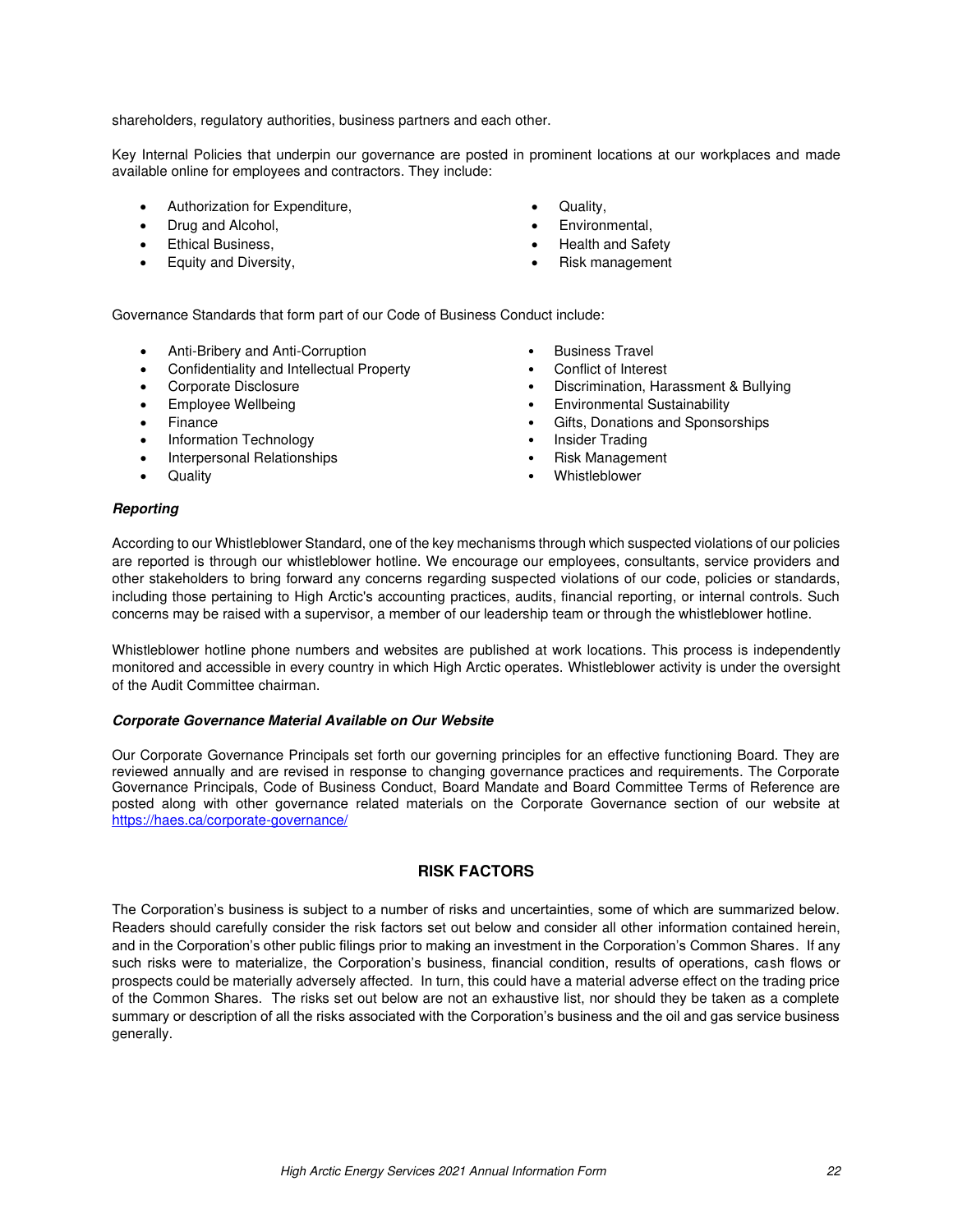The success of the Corporation is dependent to a great extent on the health of the oil and natural gas industry in Canada and internationally which, in turn, is driven in large part by commodity prices. As a service provider to this industry, the Corporation is exposed to various risks, including:

- the Covid-19 situation with emerging variants and the ability for governments to successfully manage the virus, and the speed of resultant economic recovery associated with the return of freedom of movement, tourism and international trade; the inability to provide services caused by border restrictions, road or port closures or pipeline shut-ins, including as a result of pipeline companies suffering workforce disruptions or otherwise being unable to continue to operate;
- suppliers and third-party vendors experiencing workforce disruption or being ordered to cease operations;
- the implications of changes to government and government policy in Canada and other countries where High Arctic does business;
- Government and regulatory approval of our customers' projects;
- volatility in global supply and demand and market prices for oil and natural gas and the effect of these volatilities on the demand for oilfield services generally;
- uncertainties in weather affecting the ability to provide services at all and/or the duration of the service periods and the activities that can be completed, including the seasonality that affects industry activity in Canada;
- changes in legislation and the regulatory environment, including uncertainties with respect to royalty regimes, environmental initiatives, and provincial production limitations;
- alternatives to and changing demands for petroleum products;
- the worldwide demand for oilfield services in connection with the workover and completion of oil and natural gas wells;
- general economic and political conditions in Canada and Southeast Asia including variations in currency exchange rates, interest rates and income tax rates;
- liabilities and risks inherent in oil and natural gas operations, including environmental liabilities and risks arising below ground surface;
- credit risks associated with customers in the oil and natural gas industry, including the inability of a significant customer to pay for goods and services that have been provided; and
- risks inherent in foreign operations, including political, economic risk and the risk of foreign currency controls that could restrict the transfer of funds in or out of countries in which the Corporation operates or result in the imposition of taxes on such transfers.

These factors may have an impact upon the Corporation's customer base which, in turn, would impact the Corporation's business prospects. The following provides a further description of the risks associated with the Corporation's business and the oilfield services business in general. This list should not be taken as an exhaustive list, nor should it be taken as a complete summary or description of all the risks associated with the Corporation's business.

### *Volatility of Industry Conditions*

The demand, pricing and terms for the Corporation's services depend significantly upon the level of expenditures made by oil and gas companies on exploration, development, and production activities. Expenditures by oil and gas companies are typically directly related to the demand for, and price of, oil and gas. Generally, when commodity prices and demand are predicted to be, or are relatively high, demand for High Arctic's services is high. The converse is also true. Historically, oilfield services companies are more sensitive to crude oil price volatility compared to companies doing exploration and production.

The prices for crude oil and gas have fluctuated widely during recent years and may continue to be volatile in the future. Crude oil prices have decreased significantly since mid-2014 and have fluctuated in response to a variety of factors beyond High Arctic's control, including: global energy supply, production and policies, including the ability of OPEC to set and maintain production levels in order to influence or control prices for oil; oil and gas production by non-OPEC countries; the level of consumer demand; political conditions, including the risk of war involving producer countries,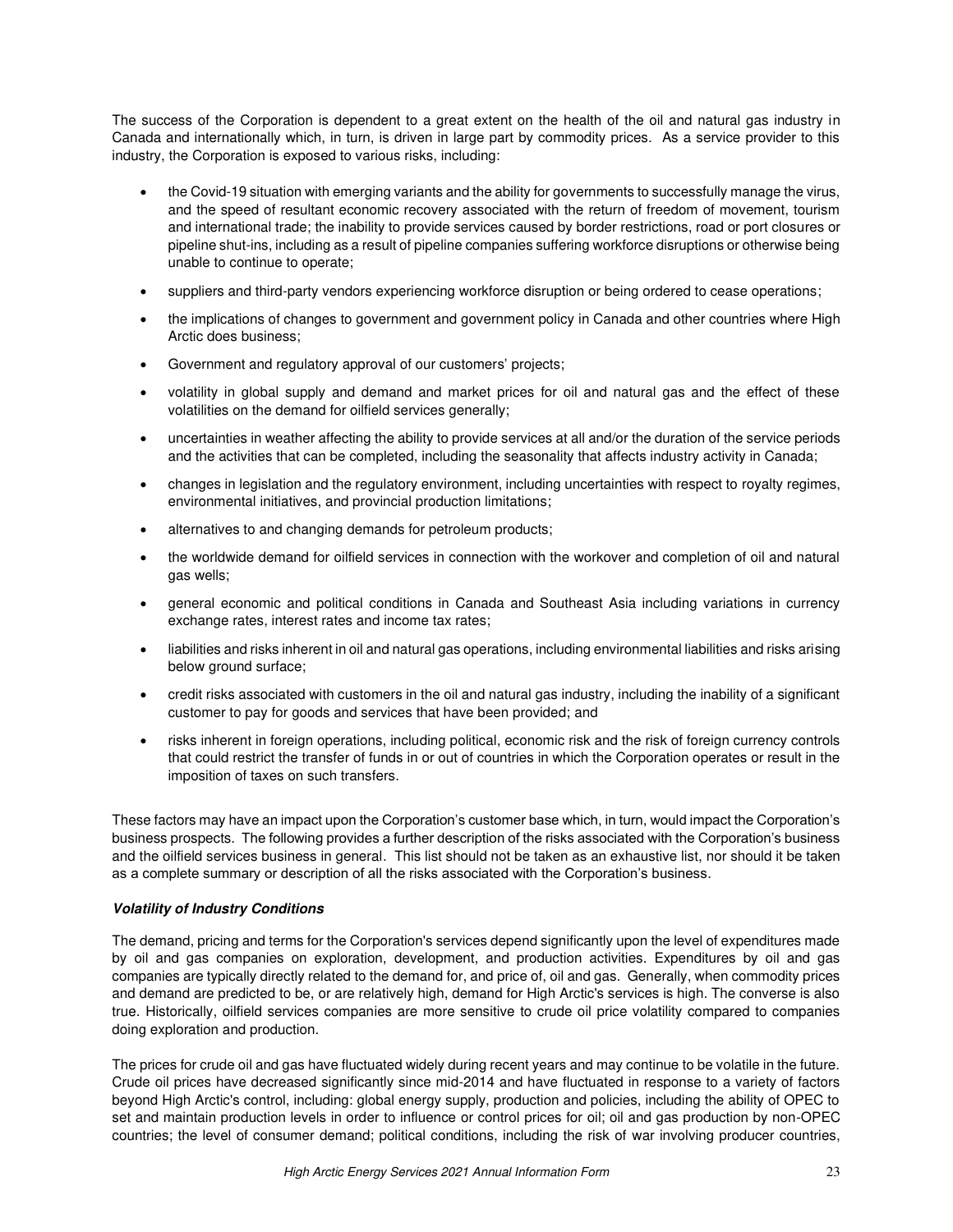hostilities in the Middle East and global terrorism; global and domestic economic conditions, including currency fluctuations; cost of exporting, producing and delivering oil and gas; technological advances affecting energy consumption; weather conditions; the effect of world-wide energy conservation and greenhouse gas reduction measures and the price and availability of alternative energy sources; government policy and regulations; and ongoing fluctuations in demand precipitated by the global Covid-19 pandemic.

2021 saw a recovery in oil and gas prices from the pandemic lows of 2020, as a result of returning energy demand accompanying the relaxation of travel restrictions with the roll out of the Covid-19 vaccines, the removal of nuclear power stations from service in Germany and elsewhere, and the inability of renewable sources to meet the expanding needs. The price growth was countered to a small degree through the agreement by OPEC and Russia to modestly increase crude oil production by 400,000 barrels per day each month until previous production cuts undertaken in 2020 are fully reversed. This return to pre-pandemic supply levels should occur by the third quarter of the 2022-year and result in a tightening of the supply and demand gap in the global market.

In February 2022, Russian forces attacked Ukraine resulting in higher geopolitical tensions, increase sanctions on Russia, and an increase to global oil prices. It is uncertain at this point in time how the resulting rise in geopolitical risks will impact the global oil and gas industry as well as the Corporation going forward.

In addition to current and future oil and gas prices, the level of expenditures made by oil and gas companies are influenced by numerous factors over which the Corporation has no control, including but not limited to: general economic conditions; the cost of exploring for, producing and delivering oil and gas; the discovery rates of new oil and gas reserves; cost and availability of drilling equipment; availability and expected availability of pipeline and other oil and gas transportation capacity; North American natural gas storage levels; demand for heating and cooling; availability and pricing of alternate energy sources; taxation and royalty changes; government regulation; environmental regulation; ability of oil and gas companies to obtain credit, equity capital and/or debt financing; and currency fluctuations in the jurisdiction where we operate. A further decline in expenditures by oil and gas companies caused by the fluctuations in and uncertainly regarding crude oil pricing and continued low natural gas prices or otherwise, could have a material adverse effect on High Arctic's business, financial condition, results of operations and cash flows. Conversely a sustained recovery and increase in oil and gas prices could drive a material improvement in demand for and pricing of High Arctic's services. Such recoveries create a business risk to the Corporation as well, including the need to ensure appropriate levels of operating and support personnel are available to the organization to allow for the continuation and growth of quality service to our customers and appropriate returns to our shareholders.

#### *Pipeline Constraints and Energy Industry Uncertainty*

Uncertainties that exist within the Canadian oil and gas industry are ongoing. Industry activity continues to be muted due to a significant differential for Western Canadian Select and other crude grades to WTI and other benchmark North American oil prices, which is a disincentive for long-term capital investments in the country. This is as a result of the surplus of oil production in Western Canada relative to the takeaway capacity caused by pipeline constraints. Production limits were introduced in January 2019 to align production with export capacity, protecting the value of Western Canadian oil by helping prevent Canadian crude from selling at large discounts. The limits were intended as a short-term measure, but ongoing delays and cancellation of pipeline projects saw monthly oil production limits remain in effect until December 2020. The curtailment policy was allowed to expire in December 2021 as oil production had reached pre-pandemic levels but remained within export capacity and storage levels are expected to remain within normal range of operations. The major change was Enbridge's line 3 coming online and expectations for the Trans Mountain expansion to come online in early 2023.

In January 2021, the new US presidential administration cancelled the permit allowing the Keystone XL pipeline to cross the border from Canada into the US, removing one of the possible pathways to market surplus Western Canadian oil. During 2021 the state government of Michigan renewed attempts to shut down Enbridge Line 5, which transports up to 540,000 bpd. There will continue to be uncertainty until government policy and action provides definitive support. Until then, the WCS to WTI differential will continue to erode the ability for producers (our customers) to continue to operate at their potential in the Canadian marketplace.

### *Reliance on Key Personnel*

The success of the Corporation is dependent upon its key personnel. Any loss of the services of such persons could have a material adverse effect on the business and operations of the Corporation. The Corporation's ability to provide reliable and quality services is dependent on its ability to hire and retain a dedicated and quality pool of employees.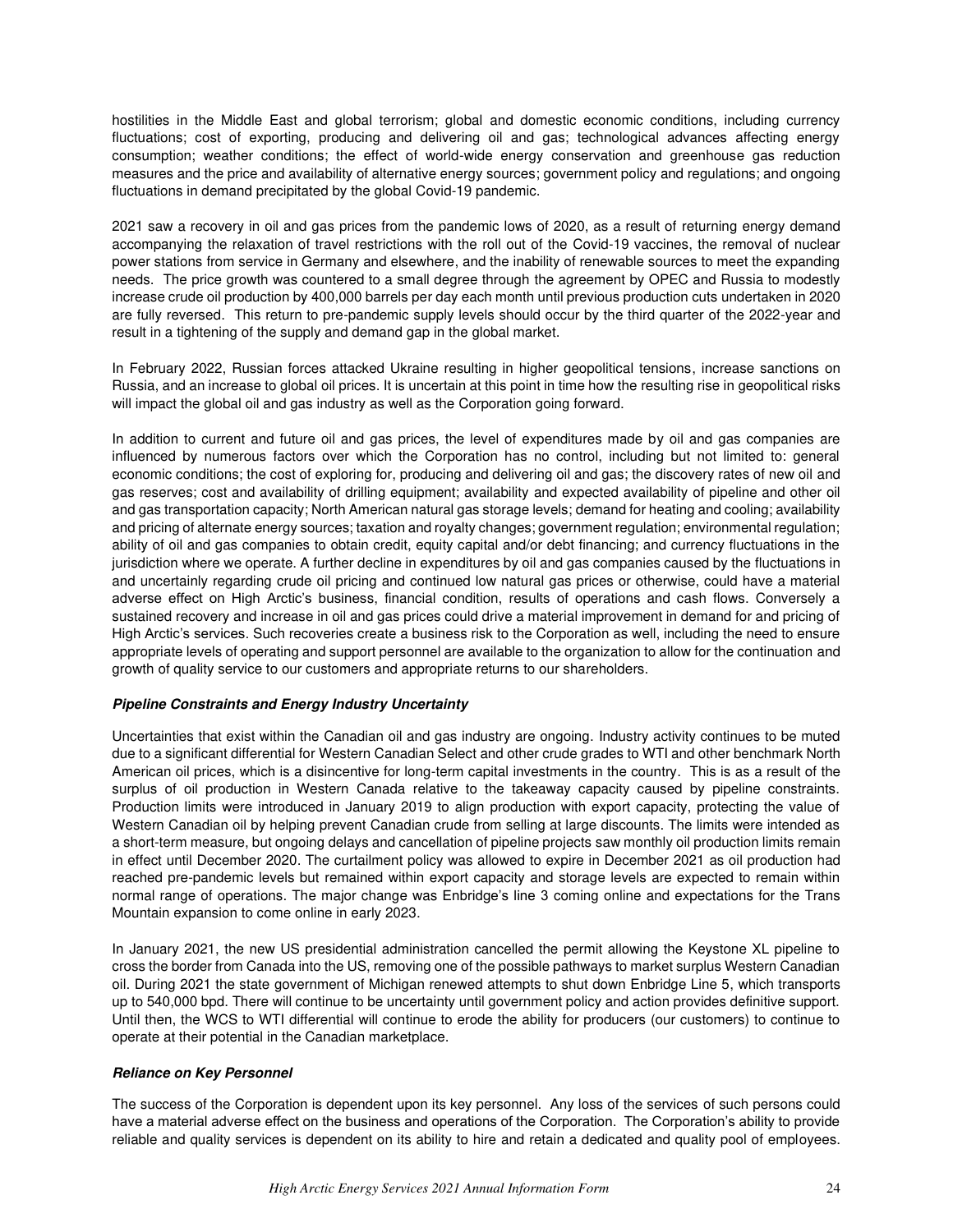The Corporation strives to retain employees by providing a safe working environment, competitive wages and benefits, and an atmosphere in which all employees are treated equally regarding opportunities for advancement. The unexpected loss of key personnel or the inability to retain or recruit skilled personnel could have a material adverse effect on the Corporation's business, financial condition, results of operations and cash flows.

#### *Dependence on Major Customers*

The Corporation has a wide range of customers comprised of small independent, intermediate, and large multinational oil and gas producers. Notwithstanding its large customer base, the Corporation provides ongoing services to two large multinational/regional customers who accounted for approximately 32% of the Corporation's revenue in 2021. The Corporation has historically had a stable relationship with these customers, however, there can be no assurance that the Corporation's relationship with the customers will continue. A significant reduction or total loss of the business from these customers, if not offset by sales to new or existing customers, may have a material adverse effect on the Corporation's business, results of operations, financial conditions, and cash flows. The Corporation constantly strives to win new business and commit to contracts to reduce its reliance on specific customers.

### *Excess Equipment Levels in the Industry*

Due to the long-life nature of oilfield service equipment and the long delivery time for equipment being manufactured, the quality of equipment available does not always correspond with the demand for its use. Periods of high demand often lead to increases in capital expenditures, which in turn lead to increased supply and decreased demand. Such increases in supply often lead to downward pricing pressures across the industry which could materially impact the Corporation's profitability. Additionally, the Corporation could fail to secure sufficient work in which to employ its equipment, which could have a material adverse effect on the Corporation's business, results of operations, financial conditions, and cash flows.

### *Competition*

The oil and gas services industry is highly competitive and the Corporation competes with a substantial number of companies which may have more equipment and personnel as well as greater financial resources. The Corporation's ability to generate revenue and earnings depends primarily upon its ability to win bids in competitive bidding processes and to perform awarded projects within estimated times and costs. There can be no assurance that such competitors will not substantially increase the resources devoted to the development and marketing of products and services that compete with those of the Corporation or that new or existing competitors will not enter the various markets in which the Corporation is active. In certain aspects of its business, the Corporation also competes with several small and medium-sized companies, which, like the Corporation, have certain competitive advantages such as low overhead costs and specialized regional strengths. In addition, reduced levels of activity in the oil and natural gas industry can intensify competition and may result in lower revenue for the Corporation.

#### *Safety Performance*

Standards for the prevention of incidents in the oil and natural gas industry are governed by service company safety polices and procedures, accepted industry safety practices, customer specific safety requirements and health and safety legislation. Safety is captured in our Health Safety Policy, which states that we value human life above all, and will not prioritize profit over safety. No job is so urgent or important that the necessary steps for safety cannot be undertaken. Many customers consider safety performance a key factor in selecting oilfield service providers. Deterioration of the Corporation's safety performance could result in a decline in the demand for the Corporation's services and could have a material adverse effect on the Corporation's business, financial condition, results of operations and cash flows.

#### *Operational Risk and Insurance*

The Corporation's operations are subject to operational risks inherent in the oil and natural gas industry. These risks include equipment defects, malfunction and failures, human error, natural disasters, vehicle accidents, explosions, and uncontrollable flows of natural gas or well fluids that can cause personal injury, loss of life, suspension of operations, damage to formations, damage to facilities, business interruptions and damage to or destruction of property, equipment and the environment. These risks could expose the Corporation to substantial liability for personal injury, wrongful death, property damage, loss of oil and natural gas production, pollution, and other environmental damages. The frequency and severity of such incidents will affect operating costs, insurability and relationships with customers, employees, and regulators.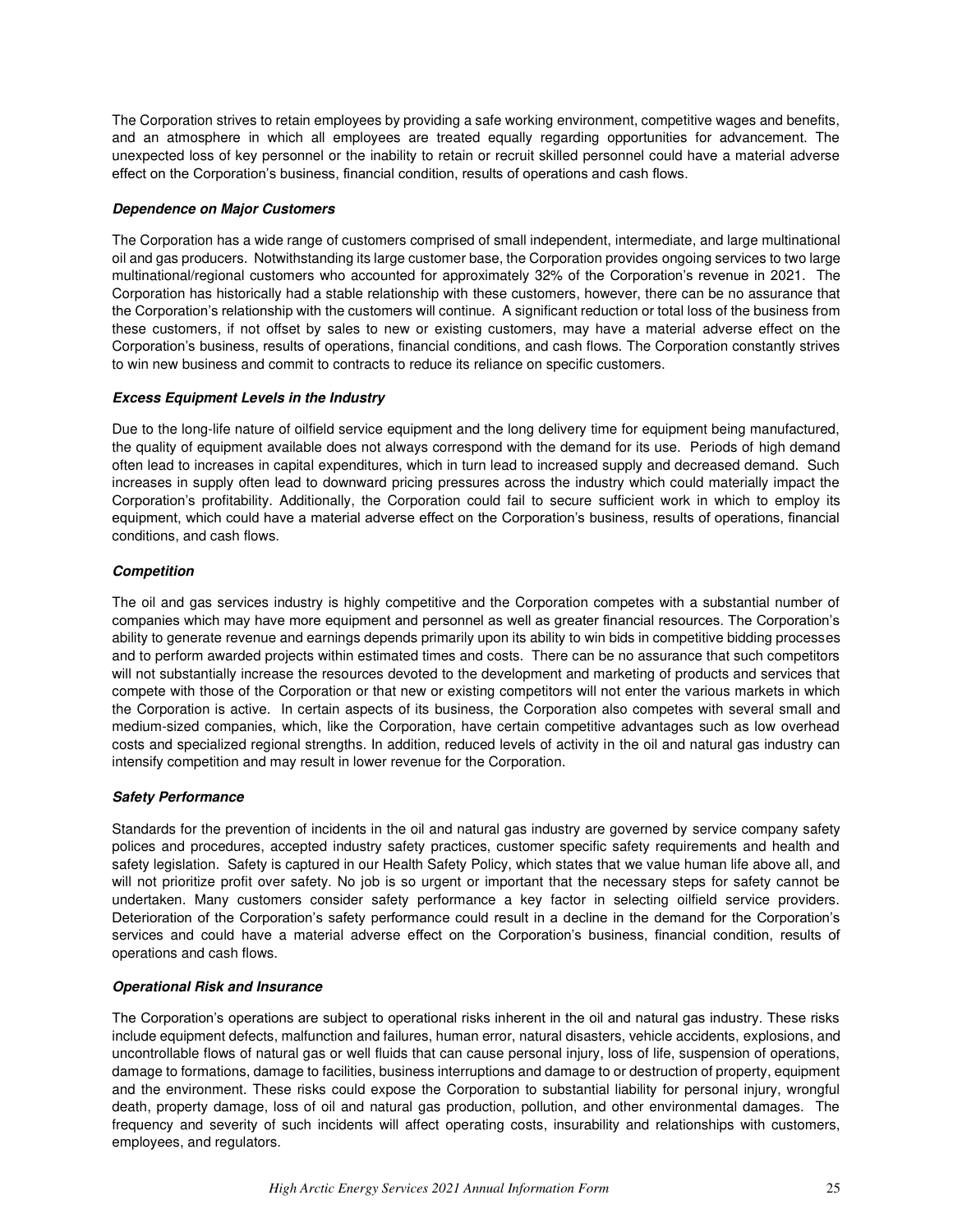Although the Corporation contractually limits and excludes certain potential liabilities and maintains insurance coverage that it believes is adequate and customary for a contractor in the oilfield services industry, there can be no assurance that such insurance will be adequate to cover the Corporation's future liabilities. In addition, there can be no assurance that the Corporation will be able to maintain adequate insurance at rates it considers reasonable and commercially justifiable.

The occurrence of a significant uninsured claim, a claim in excess of the insurance coverage limits maintained by the Corporation, or a claim at a time when the Corporation is not able to obtain adequate insurance, could have a material adverse effect on the Corporation's ability to conduct normal business operations and on its financial condition, results of operations and cash flows.

#### *Risks Applicable to the Corporation's International Activities*

The Corporation operates in international locations, including PNG, which displays characteristics of an emerging market. The Corporation's international operations are subject to special risks inherent in doing business outside Canada. These risks can involve matters arising out of the policies of foreign governments, imposition of special taxes or similar charges by government bodies, restrictions on carrying on business or the revocation or non-issuance of licenses to carry on business by a foreign government, foreign exchange fluctuations and controls, civil disturbances, including landowner disputes, and deprivation or unenforceability of contract rights or the taking of property without fair compensation. Foreign properties, operations and investments may be adversely affected by local political and economic developments, including nationalization, laws affecting foreign ownership, government participation, royalties, duties, rates of exchange, exchange controls, currency fluctuation, taxation and new laws or policies as well as by laws and policies of Canada affecting foreign trade, investment, and taxation.

Furthermore, it is important for the Corporation to maintain good relationships with the governments in the countries in which it operates. The Corporation may not be able to maintain such relationships if the governments of these countries change. Democracies, by their very nature, involve government change from time to time and changes to governing parties and the policies of governing parties can impact the Corporation at an industry, resource development and business level. Certain regions in which the Corporation may conduct operations have been subject to political and economic instability. The Corporation's operations are subject to government legislation, policies and controls relating to environmental protection, taxes, and labour standards. To attempt to mitigate these risks, the Corporation employs personnel with extensive experience in the international marketplace, supplemented with qualified local staff. Management is unable to predict the extent or duration of these risks or quantify their potential impact.

Further, in our main international location, PNG elected a new minority government in July 2017. In May 2019 this governing coalition was removed from office when key ministers defected and formed a new coalition which has governed with regular changes to ministers and coalition partners in the period since, and the ability for this or any, coalition to continue is unknown. The next national elections will take place in the middle of 2022, which all adds to the complexity applicable to doing business in PNG.

Since the Corporation derives a material portion of its revenues from its subsidiaries incorporated outside Canada, the payment of dividends or the making of other cash payments or advances by these subsidiaries to the Corporation may be subject to restrictions or controls on the transfer of funds in or out of these countries or result in the imposition of taxes on such payments or advances. In addition, since the Corporation's international activities are governed by foreign laws, in the event of a dispute, the Corporation may be subject to the exclusive jurisdiction of foreign courts and the application of foreign laws or may not be successful in subjecting foreign persons to the jurisdiction of Canadian courts.

In PNG, the Bank of PNG policy continues to encourage the use of the local market currency in PNG, kina. Due to High Arctic's requirement to transact with international suppliers and customers, High Arctic has received approval from the Bank of PNG to continue to maintain its USD account within the conditions of the Bank of PNG currency regulations. The Corporation continues to use PNG kina for local transactions when practical. Included in the Bank of PNG's conditions is for future contracts to be settled in PNG kina, unless otherwise approved by the Bank of PNG for the contracts to be settled in USD. The Corporation has historically received such approval for its existing contracts with its key customers in PNG. The Corporation will continue to seek Bank of PNG approval for future customer drilling contracts to be settled in USD on a contract-by-contract basis, however there is no assurance the Bank of PNG will continue to grant these approvals. If such approvals are not received, the Corporation's PNG drilling contracts will be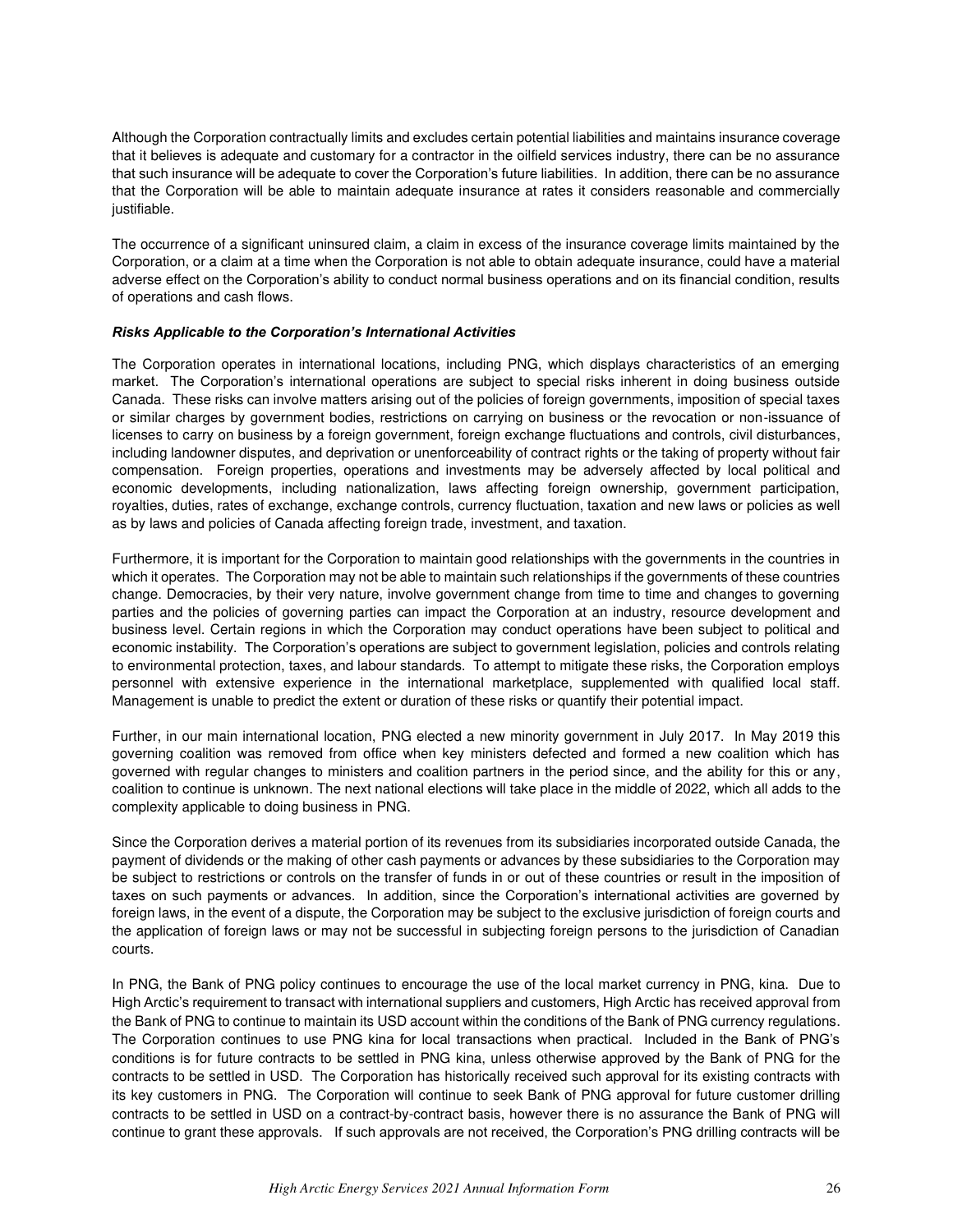settled in PNG kina which would expose the Corporation to exchange rate fluctuations related to the PNG kina. In addition, this may delay the Corporation's ability to receive USD which may impact the Corporation's ability to settle USD denominated liabilities and repatriate funds from PNG on a timely basis.

In addition to the approval from the Bank of PNG to maintain a USD account in PNG and maintain the Corporation's contracts in USD, the Corporation is also required to receive a tax clearance certificate from the Internal Revenue Commission in order to make payments to non-resident suppliers and disbursements such as intercompany dividends out of PNG. Other than the processing time to receive these certificates, the Corporation has not experienced issues receiving these certificates in the past. The Corporation intends to repatriate excess funds from PNG consistent with past practices as approval is received from the Bank of PNG and the Internal Revenue Commission.

### *Government Regulation and Anti-Bribery Laws*

The operations of the Corporation in Canada, PNG and elsewhere are subject to a variety of federal, provincial and local laws, regulations, and guidelines, including laws and regulations relating to health and safety, the conduct of operations, the protection of the environment, the operation of equipment used in its operations and the transportation of materials and equipment it provides for its customers. Such laws or regulations are subject to change and may have a material impact to the Corporation's operations or costs to comply with changes to such laws or regulations in the future. Accordingly, it is impossible to predict the cost or impact that such laws and regulations may have on the Corporation or its future operations.

The Corporation's obligation to comply with laws and regulations also includes those involving bribery and anticorruption. High Arctic currently operates in Canada and PNG and may expand its operations to other international locations in the future. In the course of the Corporation's operations, High Arctic personnel may be required to interact with certain government and foreign officials from time to time. The Corporation has controls, policies, procedures, and training that mandate the compliance with these laws and regulations, however there can be no assurance that employees or consultants will not violate these controls, policies, and procedures. Any alleged violation of these laws and regulations could disrupt the business and cause High Arctic to incur significant costs to investigate any alleged breach. If High Arctic was found to be in contravention with these laws and regulations, severe civil and criminal penalties and other sanctions could materially harm their reputation, business, result of operations, financial conditions, and liquidity.

#### *Sources, Pricing and Availability of Equipment and Equipment Parts*

The Corporation sources its equipment and equipment parts from a variety of suppliers which are located throughout the world. Failure of suppliers to deliver supplies and materials in a timely and efficient manner would be detrimental to the Corporation's ability to maintain levels of service to its customers. The Corporation is also dependent on the technical services of other parties for certain parts and services. High Arctic attempts to mitigate this risk by maintaining good relations with key suppliers. However, if the current suppliers are unable to provide the supplies and materials, or otherwise fail to deliver products in the quantities required, any resulting delays in the provision of services to our clients could have a material adverse effect on our results of operations and our financial condition.

### *Climate Change, Natural Disasters and Environmental Regulations*

The effects of climate change, including physical and regulatory impacts, could have a negative impact on our operations and the demand for oil and natural gas. Laws, regulations or treaties concerning climate change or greenhouse gas emissions, including incentives to conserve energy or use alternate sources of energy, can have an adverse impact on the demand for oil and natural gas, which could have a material adverse effect on High Arctic. Compliance with such legislation can require significant expenditures and a breach of such requirements may result in the imposition of material fines and penalties. Natural disasters may result in delays or cancellation of some of our customer's operations or could increase our operating costs (such as insurance costs), which could have a material adverse affect on our business and operating results.

Canada and PNG are signatories to the Paris Agreement drafted at the United Nations Framework Convention on Climate Change in December 2015. It is not possible at this time to predict the effect of the Paris Agreement and climate related legislation or whether additional climate-change legislation, regulations or other measures will be adopted at the federal, state, provincial or local levels in Canada and PNG. Concerns about climate change have resulted in a number of environmental activists and members of the public opposing the continued exploitation and development of hydrocarbons which has influenced investors' willingness to invest in the oil and gas industry. In recent times, there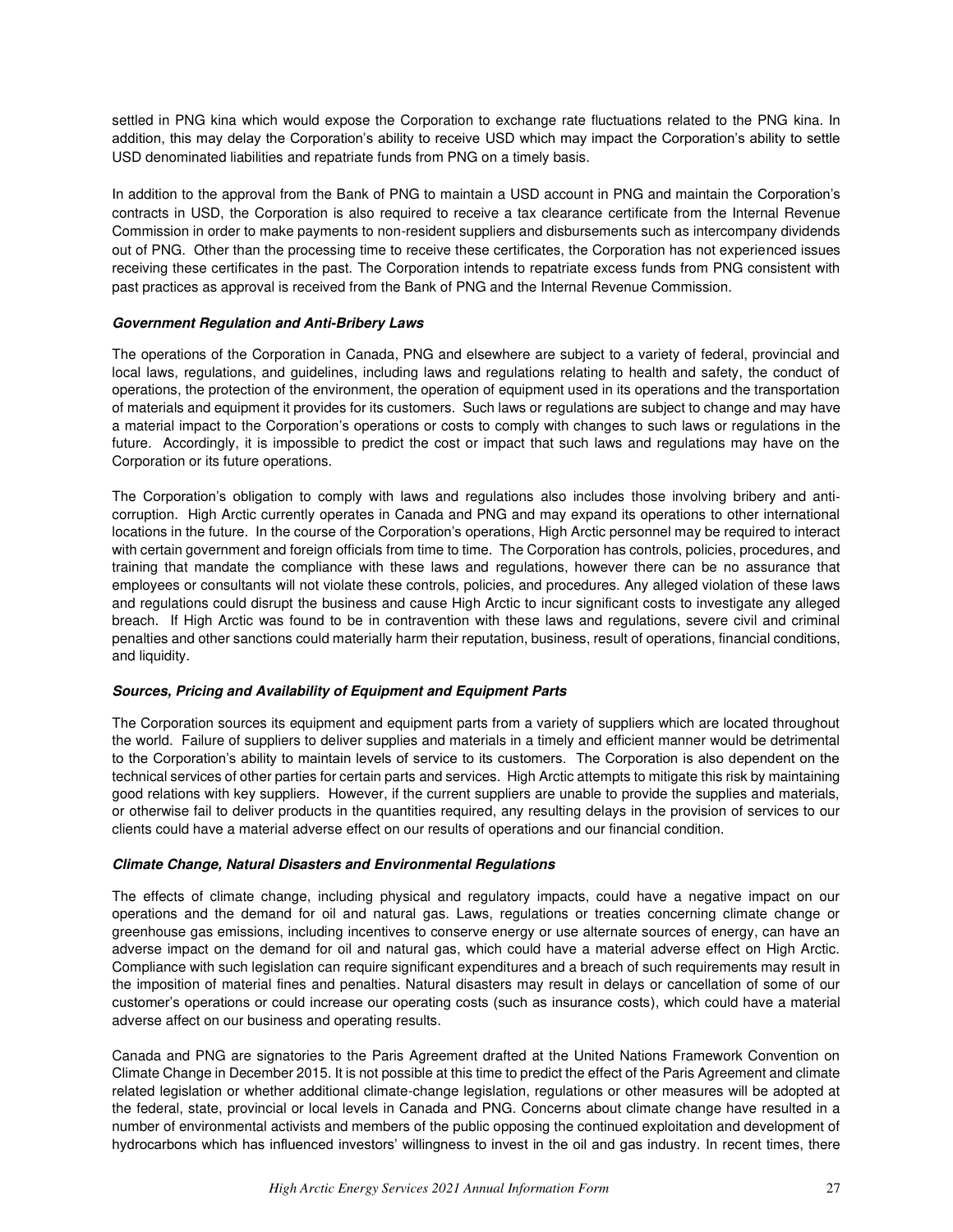has been a movement to hold governments and oil and natural gas companies responsible for climate change through climate litigation. In November 2021, countries worldwide met in Glasgow as part of the COP 26 global climate summit to discuss the impacts of climate change with the goal to limit temperature rise to 1.5 degrees Celsius. Further efforts by governments and non-governmental organizations to reduce greenhouse gas emissions are apparent, which may reduce growth in demand for oil and natural gas and ultimately in time, if successful, reduce consumption of oil and natural gas. To the extent that certain institutions implement policies that discourage investments in our industry, it could have an adverse effect on our financing costs and our access to liquidity and capital.

Additionally, if our reputation is adversely affected by criticism of the oil and gas industry, it could undermine shareholder confidence or public support for our business. Although the Corporation is not a large producer of greenhouse gases, mandatory emissions reductions may result in increased operating costs and capital expenditures for oil and natural gas producers, thereby decreasing the demand for the Corporation's services. Given the evolving nature of the debate related to climate change and control of greenhouse gases and resulting requirements, the Corporation is unable to predict the impact of current and pending emissions reduction legislation on the Corporation and its customers and it is possible that such impact would have a material adverse effect on the Corporation's business, financial condition, results of operations and cash flows. The Corporation is pro-active in its approach to environmental concerns. Generally, industry acceptable contracts in Canada for both drilling and well servicing, provide a clear division of responsibilities relating to the foregoing between oilfield service companies and the customer.

Due to these foregoing climate change risks, we have been and continue to use our know-how to develop ways to assist our customers to reduce their greenhouse gas emissions through the provision of our services. The Corporation did not incur any material expenditure in the past year as a result of environmental protection requirements, nor does it anticipate environmental protection requirements to have a material financial or operational impact on the capital expenditures, earnings, or competitive position of the Corporation in 2022.

### *Pandemic Risk*

Global Crude prices exited 2021 rising as crude markets continue their path to recovery in the wake of the Covid-19 pandemic. 2021 saw widespread vaccine rollouts and lifting of demand-disrupting lockdown measures, causing a surge in economic activity, and driving crude demand back up. Notwithstanding this, there remains significant uncertainty related to the pandemic.

The outbreak of epidemics, pandemics, and other public health crises in geographic areas in which we have operations, suppliers, customers, or employees, including the global outbreak of the Covid-19 pandemic, may increase our exposure to, and magnitude of, each of the risks identified herein, resulting from a reduction in demand for crude oil and natural gas consumption and/or lower commodity prices. Our business, financial condition, results of operations, cash flows, reputation, access to capital, cost of borrowing, access to liquidity, ability to fund dividend payments and/or business plans may without limitation, be adversely impacted as a result of:

- The delay or suspension of work due to workforce disruption or labour shortages caused by workers becoming infected with Covid-19, or government or health authority shelter in place orders, quarantine orders, mandated restrictions on travel by workers or closure of facilities, workforce camps or worksites;
- Suppliers and third-party vendors experiencing similar workforce disruption or being ordered to suspend operations;
- Reduced cash flows resulting in less funds from operations being available to fund our capital expenditure;
- Counterparties being unable to fulfill their contractual obligations to us on a timely basis or at all;
- The capabilities of our information technology systems and the potential heightened threat of a cybersecurity breach arising from the increased number of employees working remotely;
- Our ability to obtain additional capital including, but not limited to, debt and equity financing being adversely impacted as a result of unpredictable financial markets, foreign currency exchange rates, commodity prices and/or a change in market fundamentals; and
- An overall slowdown in the global economy, political and economic instability, and civil unrest.

Given the dynamic nature of the events related to the Covid-19 pandemic, we cannot reasonably estimate the period of time that the ongoing pandemic and related market conditions will persist, the full extent of the impact they will continue to have on our business, financial condition, results of operations or cash flows or the pace or extent of the subsequent recovery. The Corporation will continue to monitor the situation and may take actions that alter its operations as may be required by federal, state, or local authorities or that the Corporations determines are in the best interests of its employees, customers, partners, suppliers, shareholders, and stakeholders. Any such alterations or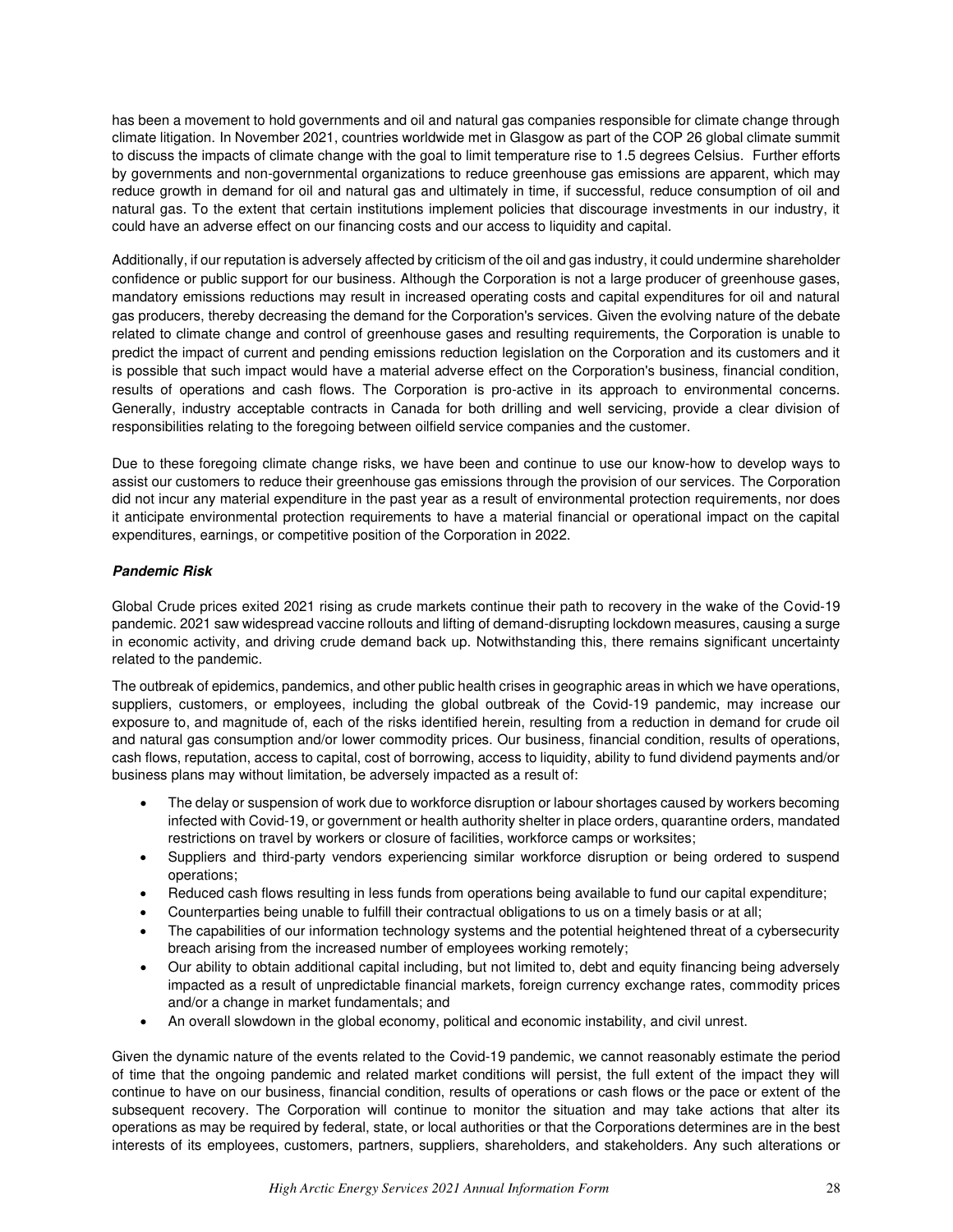modifications could cause substantial interruption to the Corporation's operations, any of which could have a material adverse effect on the Corporation's operations or financial results.

### *Financing Risk*

The Corporation is exposed to risk associated with access to equity capital and debt financing required for business needs and the risk that necessary capital cannot be acquired on a timely basis, on reasonable terms to the Corporation, or at all. The covenants and security granted under the Credit Facility could limit its ability to obtain additional financing in the future on a timely basis to take advantage of business opportunities that may arise. Where additional financing is raised by the issuance of Common Shares or securities convertible into Common Shares, control of the Corporation may change, and shareholders may suffer dilution to their investment.

### *Liquidity Risk*

Liquidity risk is the risk that the Corporation will not be able to meet its financial obligations as they fall due. The Corporation's approach to managing liquidity is to continually monitor its financial resources to provide sufficient liquidity to meet its liabilities when due. The Corporation's processes for managing liquidity risk include preparing and monitoring capital and operating budgets, coordinating, and authorizing project expenditures, and authorization of contractual agreements. The Corporation seeks to manage its financing based on the results of these processes.

### *Third Party Credit Risk*

The Corporation's accounts receivable is predominantly with customers who explore for and develop petroleum reserves and are subject to normal industry credit risks. The Corporation assesses the creditworthiness of its customers on an ongoing basis and monitors the amount and age of balances outstanding.

The Corporation views the credit risks on these amounts as normal for the industry. The carrying amount of accounts receivable represents the maximum credit exposure on this balance. During times of weak economic conditions, the risk of increased payment delays and default increases due to reductions in customers' cash flows. Failure to collect accounts receivable from customers could have a material adverse effect on the Corporation's business, financial condition, results of operations and cash flows. High Arctic generally grants unsecured credit to its customers; however, it evaluates all new customers, as appropriate, and analyzes and reviews the financial health of its current customers on an ongoing basis.

The Corporation has a wide range of customers comprised of small independent, intermediate, and large multinational oil and gas producers. Management has assessed the customers as creditworthy and the Corporation has had no history of collection issues with its customers, however, the inability for the Corporation's customers to meet their financial obligation to the Corporation could have a material adverse effect on the Corporation's business, financial condition, results of operations and cash flows.

#### *Seasonality*

In Canada, the level of activity in the oilfield services industry is influenced by seasonal weather patterns. Extreme cold has led to customers occasionally shutting down well servicing activities for brief periods of time approximately a week in duration. Spring break-up leaves many secondary roads temporarily incapable of supporting the weight of heavy equipment particularly during the second quarter, which results in severe restrictions in the level of oilfield services. The duration of this period will have a direct impact on the level of the Corporation's activities. Spring breakup occurs earlier in the year in south-eastern Alberta than it does in northern Alberta and British Columbia. The timing and duration of spring break-up is dependent on weather patterns, but it generally occurs in April and May. Additionally, if an unseasonably warm winter prevents sufficient freezing, the Corporation may not be able to access well sites and its operating results and financial condition may therefore be adversely affected. The demand for oilfield services may also be affected by the severity of the Canadian winters. In addition, during excessively rainy periods, equipment moves may be delayed, thereby adversely affecting revenues. The volatility in the weather and temperature can therefore create unpredictability in activity and utilization rates, which could have a material adverse effect on the Corporation's business, financial condition, results of operations and cash flows.

### *Foreign Exchange Rate Risk*

Foreign currency risk is the risk that a variation in the exchange rate between Canadian and foreign currencies will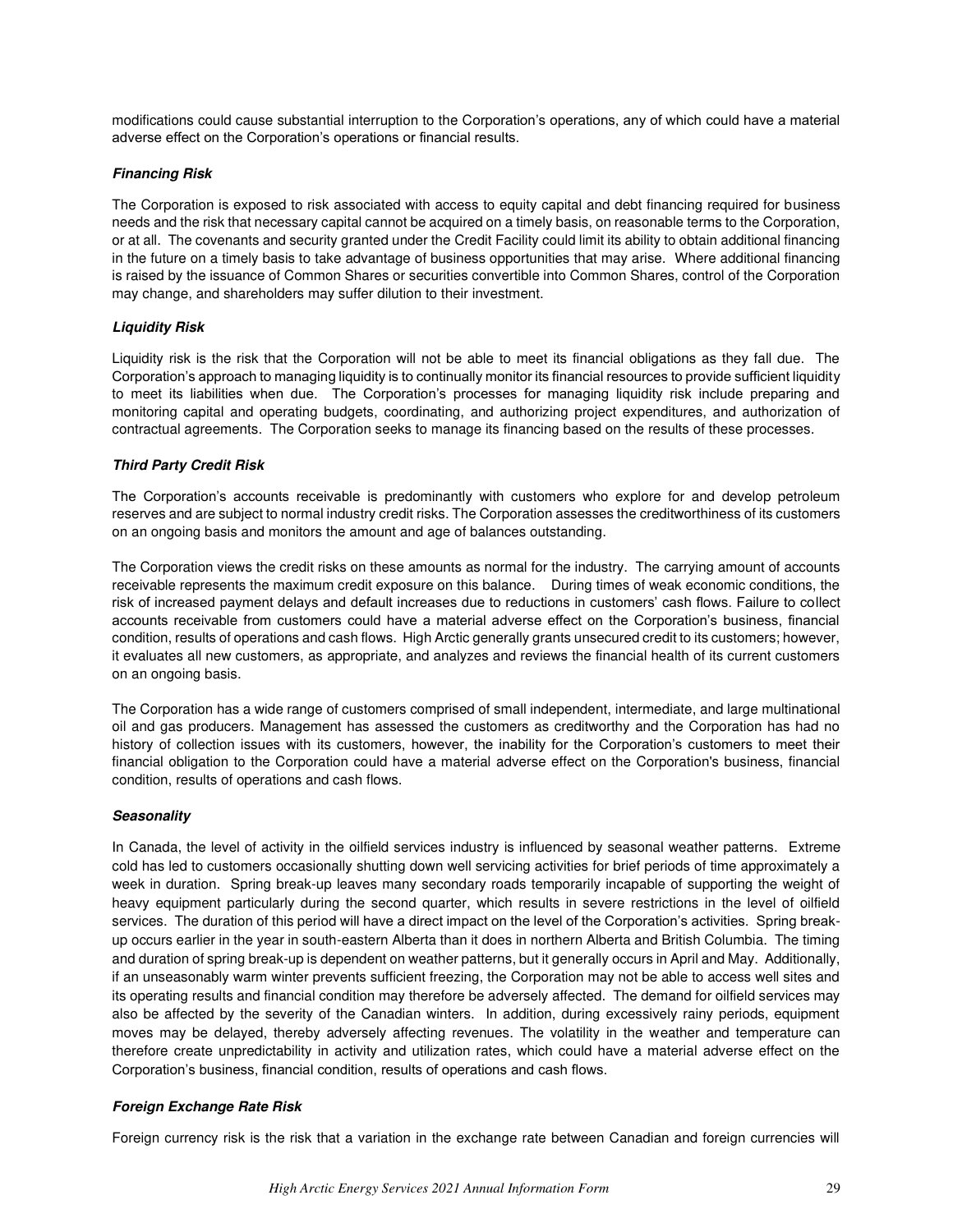affect the Corporation's results. The majority of the Corporation's international revenue and expenses are transacted in USD and the Corporation does not actively engage in foreign currency hedging.

For the year ended December 31, 2021, a \$0.10 change in the value of the Canadian dollar relative to the USD would have resulted in a change of \$0.56 million to net loss for the year as a result of changes in foreign exchange.

#### *Failure to Realize Anticipated Benefits of Acquisitions and Dispositions*

The Corporation considers acquisitions and dispositions of businesses and assets in the ordinary course of business. Achieving the benefits of acquisitions depends in part on successfully consolidating functions and integrating operations and procedures in a timely and efficient manner as well as the Corporation's ability to realize the anticipated growth opportunities and synergies from combining the acquired businesses and operations with those of the Corporation.

The integration of acquired businesses may require substantial management effort, time and resources and may divert management's focus from other strategic opportunities and operational matters. Management continually assesses the value and contribution of services provided and assets required to provide such services. In this regard, non-core assets are periodically disposed of, so that the Corporation can focus its efforts and resources more efficiently. Depending on the state of the market for such non-core assets, certain non-core assets of the Corporation, if disposed of, could realize less than their carrying value in the financial statements of the Corporation.

#### *Technology Risks*

The ability of the Corporation to meet customer demands in respect of performance and cost will depend upon continuous improvements in operating equipment. There can be no assurance that the Corporation will be successful in its efforts in this regard or that it will have the resources available to meet this continuing demand. Failure by the Corporation to do so could have a material adverse effect on the Corporation's business, financial condition, results of operations and cash flows. No assurances can be given that competitors will not achieve technological advantages over the Corporation.

Further, we rely heavily on information technology systems and other digital systems to operate our business. Threats to information technology systems associated with cybersecurity risks and cyber incidents or attacks continue to grow and are increased by the growing complexity of our information technology systems. Cybersecurity attacks could include, but are not limited to, malicious software, attempts to gain unauthorized access to data and the unauthorized release, corruption or loss of data and personal information, account takeovers, and other electronic security breaches that could lead to disruptions in our critical systems.

Other cyber incidents may occur as a result of natural disasters, telecommunication failure, utility outages, human error, design defects, and unexpected complications with technology upgrades. Risks associated with these attacks and other incidents include, among other things, loss of intellectual property, reputational harm, leaked information, improper use of our assets, disruption of our and our customers' business operations and safety procedures, loss or damage to our data systems, unauthorized disclosure of personal information which could result in administrative penalties and increased costs to prevent, respond to or mitigate cybersecurity events. Although we monitor our information technology systems for threats, cybersecurity attacks and other incidents are evolving and unpredictable. The occurrence of such an attack or incident could go unnoticed for a period of time. Any such attack or incident could have a material adverse effect on our business, financial condition results of operations and cash flow.

#### *Alternatives to and Changing Demand for Petroleum Products*

Fuel conservation measures, alternative fuel requirements, increasing consumer demand for alternatives to oil and natural gas, and technological advances in fuel economy and alternative energy generation devices could reduce the demand for crude oil and other liquid hydrocarbons. The Corporation cannot predict the impact of changing demand for oil and natural gas products, and any major changes may have a material adverse effect on the Corporation's business, financial condition, results of operations and cash flows.

#### *Significant Shareholders*

The Corporation has one Shareholder that directly or indirectly has the ability to control the votes to approximately 45% of the issued and outstanding Common Shares at December 31, 2021 and, as such, may be in a position to significantly influence the outcome of actions requiring Shareholder approval.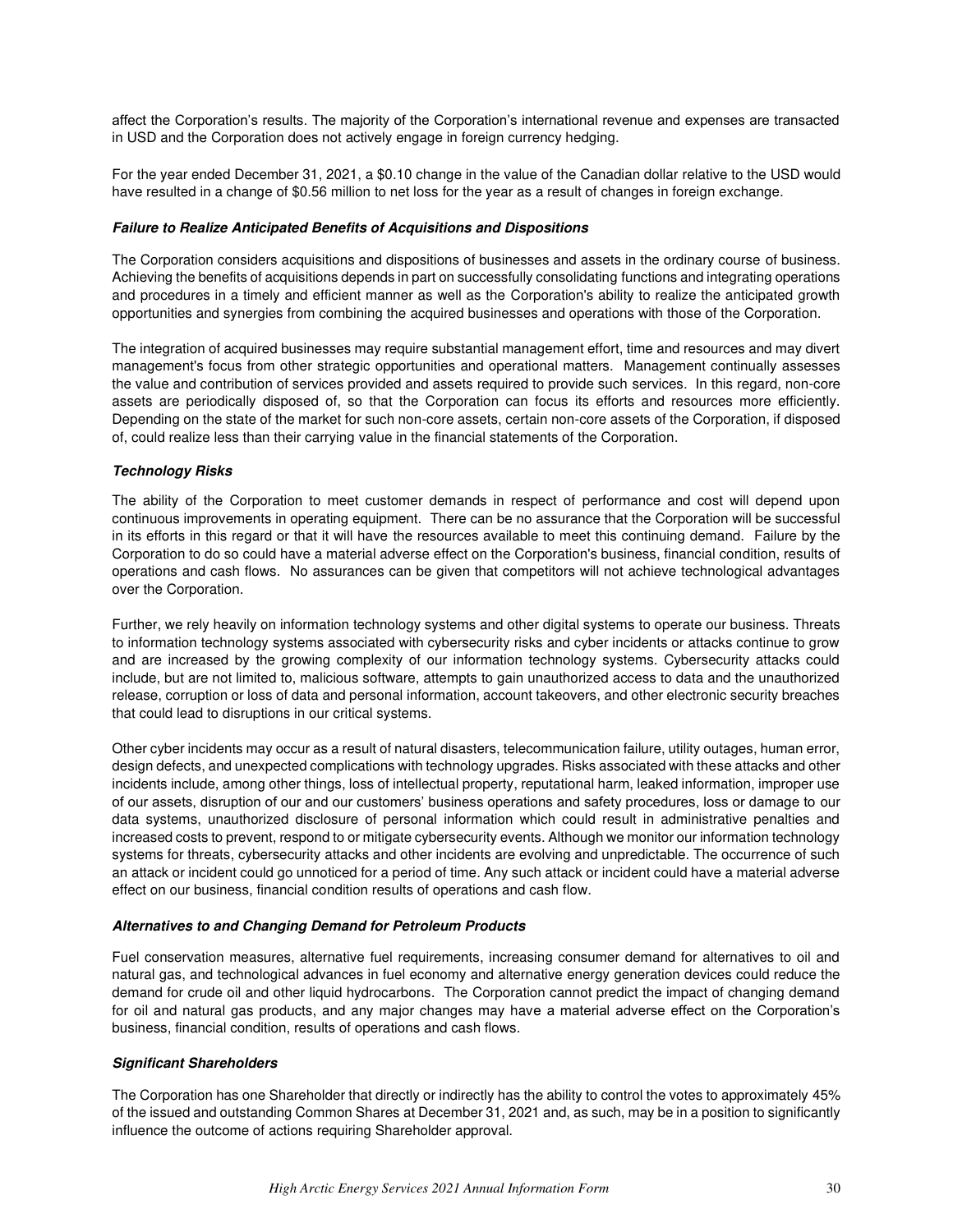#### *Internal Control Deficiencies*

Senior management personnel have conducted reviews and designed and developed processes to ensure that internal controls are established and adhered to. Based upon their evaluation of the internal controls, the Chief Executive Officer and Chief Financial Officer have satisfied themselves that the internal controls are effective to provide reasonable assurance regarding the reliability of financial reporting and the preparation of financial statements for external purposes in accordance with IFRS. However, the Corporation's potential inability to successfully address potential material weaknesses in internal controls or other control deficiencies may affect its ability to report its financial results on a timely and accurate basis and to comply with disclosure and other requirements.

#### *Dividends*

The amount of future cash dividends paid by the Corporation will be subject to the discretion of the Board and may vary depending on a variety of factors and conditions existing from time to time, many of which will be beyond the control of the Corporation. These factors and conditions include fluctuations in capital expenditure requirements, debt service requirements, restrictions imposed on the Corporation by its lenders, operating costs, foreign exchange rates and the satisfaction of the liquidity and solvency tests imposed by applicable corporate law for the declaration and payment of dividends. There can be no assurance that the Corporation will pay dividends in the future.

#### *Dilution*

High Arctic may make future acquisitions or enter into financings or other transactions involving the issuance of securities of High Arctic which may be dilutive.

### *Volatility in Market Price of Common Shares*

The market price for Common Shares may be volatile and subject to wide fluctuations in response to numerous factors, many of which are beyond the Corporation's control, including the following: (i) actual or anticipated fluctuations in High Arctic's financial results; (ii) recommendations by securities research analysts; (iii) changes in the economic performance or market valuations of other companies that investors deem comparable to High Arctic; (iv) the loss or resignation of members of Management or the Board and other key personnel of High Arctic; (v) sales or perceived sales of additional Common Shares; (vi) significant acquisitions or business combinations, strategic partnerships, joint ventures or capital commitments by or involving High Arctic or its competitors where High Arctic does not realize its anticipated benefits from such transaction; (vii) trends, concerns, technological or competitive developments, regulatory changes and other related issues in the oil and natural gas industry; and (viii) actual or anticipated fluctuations in interest rates.

Financial markets have experienced significant price and volume fluctuations in recent years that have particularly affected the market prices of equity securities of companies and that have, in many cases, been unrelated to the operating performance, underlying asset values or prospects of such companies. Accordingly, the market price of the Common Shares may decline even if High Arctic's operating results, underlying asset values or prospects have not changed. Additionally, these factors, as well as other related factors, may cause decreases in asset values which may result in impairment losses.

#### *Interest Rate Risk*

Interest rate risk is the risk that the value of a financial instrument will fluctuate as a result of changes in market interest rates. The Corporation is exposed to interest rate risk as its long-term debt facility, when drawn upon, is a floating rate Credit Facility and fluctuates in response to changes in the prime interest rates. For the year ended December 31, 2021, a 1% nominal change in the interest charged to the Corporation under its Credit Facility would not have been material. For the Corporations' Mortgage Facility, the interest rate is fixed for five years and will be adjusted then, thereby reducing exposure to interest rate risk on this facility.

#### *Income Tax Risk*

The Corporation has risks for income tax matters, including the unanticipated tax and other expenses and liabilities of the Corporation due to changes in income tax laws. The Corporation must file tax returns in the foreign jurisdictions in which it operates. The tax laws and the prevailing assessment practices are subject to interpretation and the foreign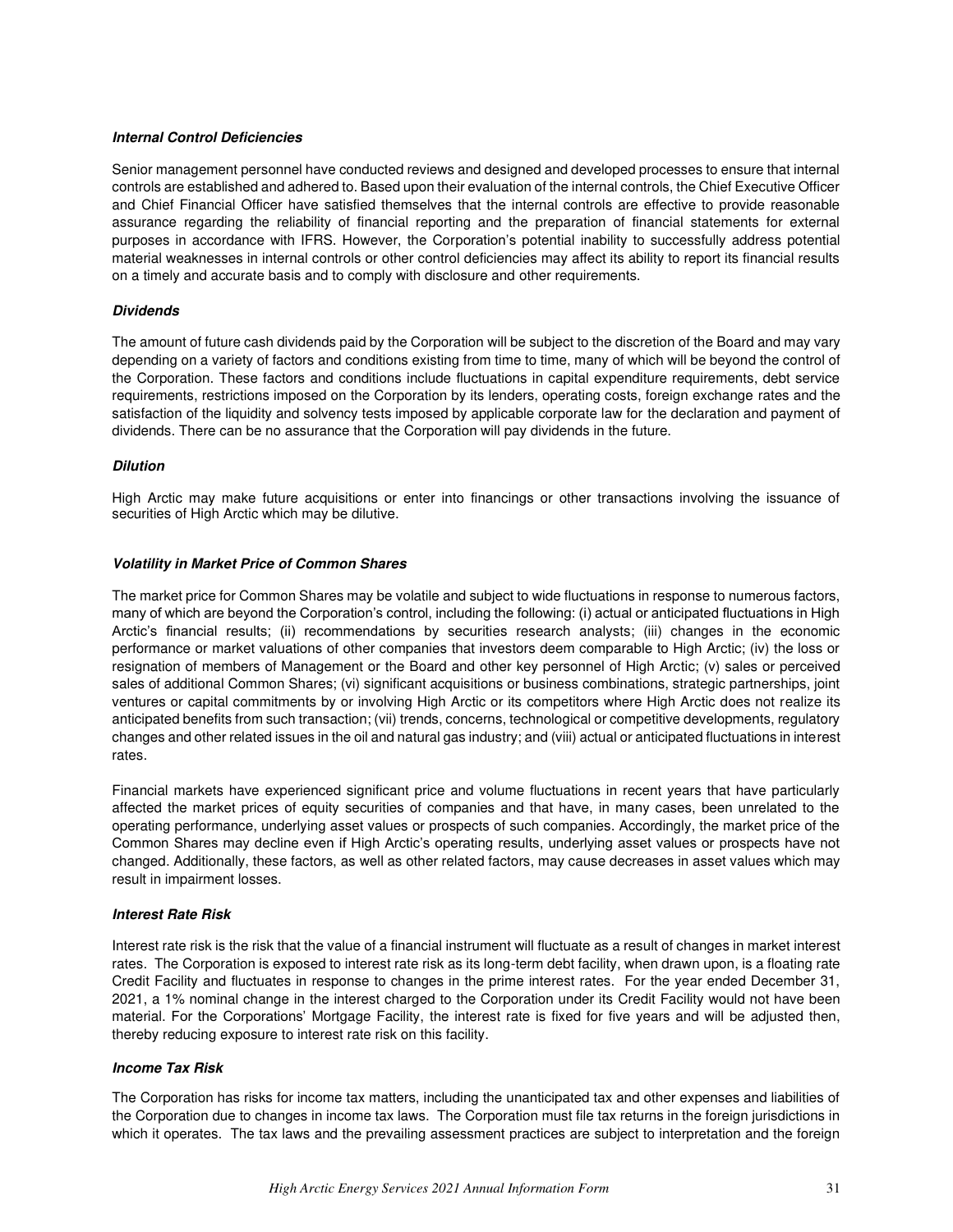authorities may disagree with the filing positions adopted by the Corporation. The impact of any challenges cannot be reliably estimated and may be significant to the financial position or overall operations of the Corporation.

#### *Forward-Looking Statements and Information May Prove Inaccurate*

Shareholders and prospective investors are cautioned not to place undue reliance on the Corporation's forward-looking statements and information. By its nature, forward-looking statements and information involve numerous assumptions, known and unknown risk and uncertainties, of both a general and specific nature, which could cause actual results to differ materially from those suggested by the forward-looking statements or contribute to the possibility that predictions, forecasts or projections will prove to be materially inaccurate. Additional information on the risks, assumptions and uncertainties related to forward-looking statements and information are found under the heading "Note Regarding Forward-Looking Statements" in this AIF.

#### *Conflicts of Interest*

Certain directors or officers of High Arctic may also, or may in the future be, directors or officers of other companies that may compete or be counterparties to agreements with High Arctic, and as such may, in certain circumstances, have a conflict of interest. Conflicts of interest, if any, will be subject to and governed by procedures prescribed by the ABCA which require a director or officer of a corporation who is a party to, or is a director or an officer of, or has a material interest in any person who is a party to, a material contract or proposed material contract with High Arctic disclose his or her interest and, in the case of directors, refrain from voting on any matter in respect of such contract unless otherwise permitted under the ABCA. See "Directors and Officers - Conflicts of Interest" in this AIF.

#### *Breach of Confidentiality*

While discussing potential business relationships or other transactions with third parties, High Arctic may disclose confidential information relating to the business, operations or affairs of the Corporation. Although confidentiality agreements are to be signed by third parties prior to the disclosure of any confidential information, a breach of such confidentiality agreement could put High Arctic at competitive risk and may cause significant damage to its business. The harm to High Arctic's business from a breach of confidentiality cannot presently be quantified but may be material and may not be compensable in damages. There can be no assurance that, in the event of a breach of confidentiality, High Arctic will be able to obtain equitable remedies, such as injunctive relief from a court of competent jurisdiction in a timely manner, if at all, in order to prevent or mitigate any damage to its business that such a breach of confidentiality may cause.

### **DIVIDENDS AND DISTRIBUTIONS**

<span id="page-31-0"></span>On May 17, 2012, the Corporation instituted a dividend policy and the first monthly dividend of \$0.01 per Common Share was paid on June 14, 2012. In March 2013, the Corporation increased its monthly divided to \$0.0125 per share and subsequently increased it to \$0.0165 per Common Share in November 2014 which remained in effect until March 2020. In 2020, the Corporation suspended its monthly dividend of \$0.0165. In 2021, the Corporation declared a onetime special dividend of \$0.20 per share. No future dividends are currently scheduled. The table below summarizes the total annual dividends paid to shareholders in each of the last three fiscal periods.

| <b>For the Year Ended</b> | <b>Aggregate Annual</b><br><b>Dividend per Common</b><br><b>Share</b> |
|---------------------------|-----------------------------------------------------------------------|
| 2019                      | \$0.198                                                               |
| 2020                      | \$0.033                                                               |
| 2021                      | \$0,200                                                               |

The declaration and payment by the Corporation of any future dividends or distributions on the Common Shares and the amount will be at the discretion of Board and will be established on the basis of the Corporation's earnings, financial requirements, statutory solvency tests, any contractual restriction on such dividends and other conditions existing from time-to-time. There can be no assurance that the Corporation will continue to pay any dividends or distributions in the future.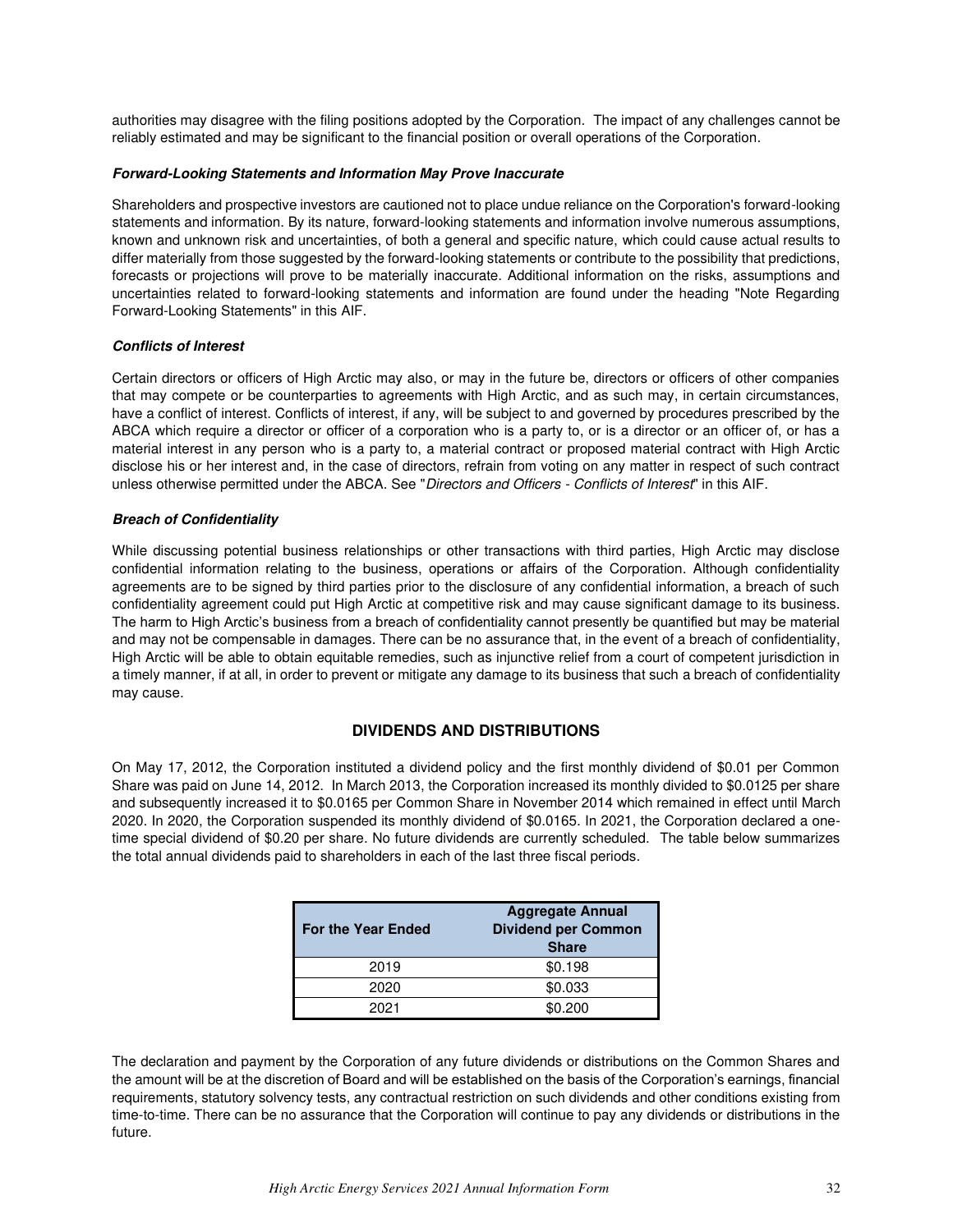# **CAPITAL STRUCTURE**

<span id="page-32-0"></span>The Corporation is authorized to issue an unlimited number of Common Shares and an unlimited number of Preferred Shares. The Corporation's Common Shares trade on the TSX under the symbol "HWO".

As at December 31, 2021 there were 48,733,145 issued and outstanding Common Shares. No Preferred Shares have been issued.

Each Common Share entitles its holder to receive notice of and to attend all meetings of the Shareholders and to one vote at such meetings. The holders of Common Shares are, at the discretion of the board of directors, entitled to receive any dividends declared by the board of directors.

The holders of Common Shares are entitled to share equally in any distribution of the assets of the Corporation upon its liquidation, dissolution, bankruptcy or winding-up or other distribution of its assets among its Shareholders for the purpose of winding-up its affairs.

The Preferred Shares may be issued from time to time in one or more series, each consisting of such number of Preferred Shares as determined by the board of directors of the Corporation, who also may fix the designations, rights, privileges, restrictions and conditions attaching to the shares of each series of Preferred Shares. The Preferred Shares of each series shall, with respect to payment of dividends and distribution of assets in the event of voluntary or involuntary liquidation, dissolution or winding-up of the Corporation or any other distribution of the assets of the Corporation among its shareholders for the purpose of winding-up its affairs, rank on a parity with the Preferred Shares of every other series and shall be entitled to preference over the Common Shares and the shares of any other class ranking junior to the Preferred Shares.

### *Credit Facility*

As at December 31, 2021, High Arctic had no amount drawn on a \$37.0 million Credit Facility which matures on August 31, 2023. In December 2021, the Corporation amended its revolving Credit Facility from a borrowing limit of \$45 million to \$37 million and site-specific assets held as mortgage security for separate mortgage financing have been carved out. The Credit Facility is renewable with the lender's consent and is secured by a general security agreement over certain of the Corporation's assets. In addition, up to \$5 million of the Credit Facility shall be available by way of account overdraft outside of covenant requirements described below.

The Credit Facility is subject to two financial covenants, which are reported to the lender on a quarterly basis:

| <b>Covenants</b>                                      | <b>Required</b>  | <b>December 31, 2021</b>          |
|-------------------------------------------------------|------------------|-----------------------------------|
| Funded Debt to covenant EBITDA<br>(1)                 | 3.00: 1 Maximum  | Not Applicable – no amounts drawn |
| Covenant EBITDA to Interest<br>Expense <sup>(2)</sup> | $3.00:1$ Minimum | 11.1:1                            |

(1) Funded Debt to Covenant EBITDA is defined as the ratio of consolidated Funded Debt to the aggregate Covenant EBITDA for the trailing four quarters. Funded Debt is the amount of debt provided and outstanding as at the date of the covenant calculation.

(2) EBITDA for the purposes of calculating the covenants is defined as a trailing 12-month net income (loss) plus interest expense, current tax expense, deferred income tax expense (recovery), depreciation and amortization, share-based compensation expense, and non-cash inventory write-downs, less gains from foreign exchange and sale or purchase of assets and lease payments.

The Corporation was in compliance with the financial covenants under its Credit Facility as at December 31, 2021, and there have been no changes to these financial covenants subsequent to this date.

#### *Mortgage Facility*

In December 2021, the Corporation executed an \$8.1 million mortgage arrangement secured by lands and buildings owned and occupied by High Arctic and located within Alberta, Canada. The mortgage has an initial term of 5 years with a fixed interest rate of 4.30% and an amortization period of 25 years, payable monthly. The Credit Facility has been amended to accommodate the Mortgage Financing.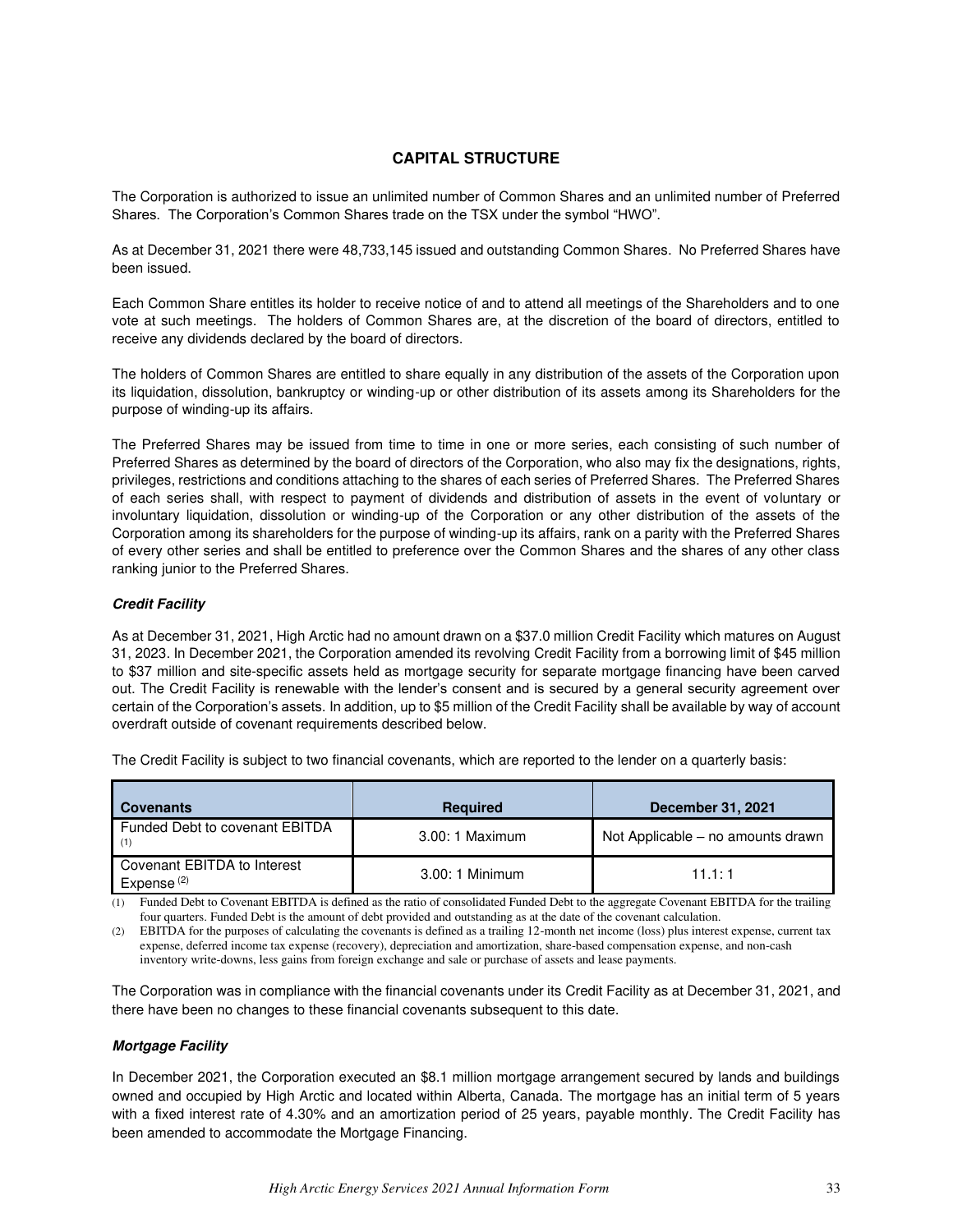# **MARKET FOR SECURITIES**

## <span id="page-33-0"></span>**Trading Summary**

The Common Shares are listed for trading on the TSX under the symbol "HWO". The following table sets forth the price range and trading volume of the Common Shares as reported by the TSX for the months indicated during 2021:

| <b>Month</b> | High (\$) | Low $(\$)$ | <b>Total Volume</b> |
|--------------|-----------|------------|---------------------|
| January      | \$1.36    | \$1.00     | 518,096             |
| February     | \$1.51    | \$0.94     | 1,114,536           |
| March        | \$1.63    | \$1.13     | 667,852             |
| April        | \$1.33    | \$1.12     | 451,170             |
| May          | \$1.34    | \$1.16     | 818,640             |
| June         | \$1.64    | \$1.31     | 1,788,422           |
| July         | \$1.61    | \$1.25     | 690,421             |
| August       | \$1.36    | \$1.15     | 376,217             |
| September    | \$1.43    | \$1.18     | 808,902             |
| October      | \$2.00    | \$1.36     | 1,604,464           |
| November     | \$1.85    | \$1.40     | 1,271,986           |
| December     | \$1.54    | \$1.25     | 831,799             |

# **Prior Sales**

The following tables summarize the securities of the Corporation not listed on a marketplace for the financial year ended December 31, 2021 and granted during the most recently completed financial year.

#### *Share-based Compensation activity*

#### **Stock Option Grants:**

In the twelve-month period ended December 31, 2021, the Corporation granted 638,000 stock options.

| Date of<br>Grant   | <b>Number of</b><br><b>Stock options granted</b> | <b>Trading Price on Date of</b><br><b>Issuance</b> |
|--------------------|--------------------------------------------------|----------------------------------------------------|
| June 7, 2021       | 494,500                                          | \$1.56                                             |
| August 13, 2021    | 27,000                                           | \$1.32                                             |
| September 30, 2021 | 100,000                                          | \$1.35                                             |
| November 29, 2021  | 16,500                                           | \$1.57                                             |

# Performance Share Unit Plan (the "PSUP Plan") Grants:

The share units granted under this plan may be Performance Share Units ("PSU's") or Restricted Share Units (RSU's).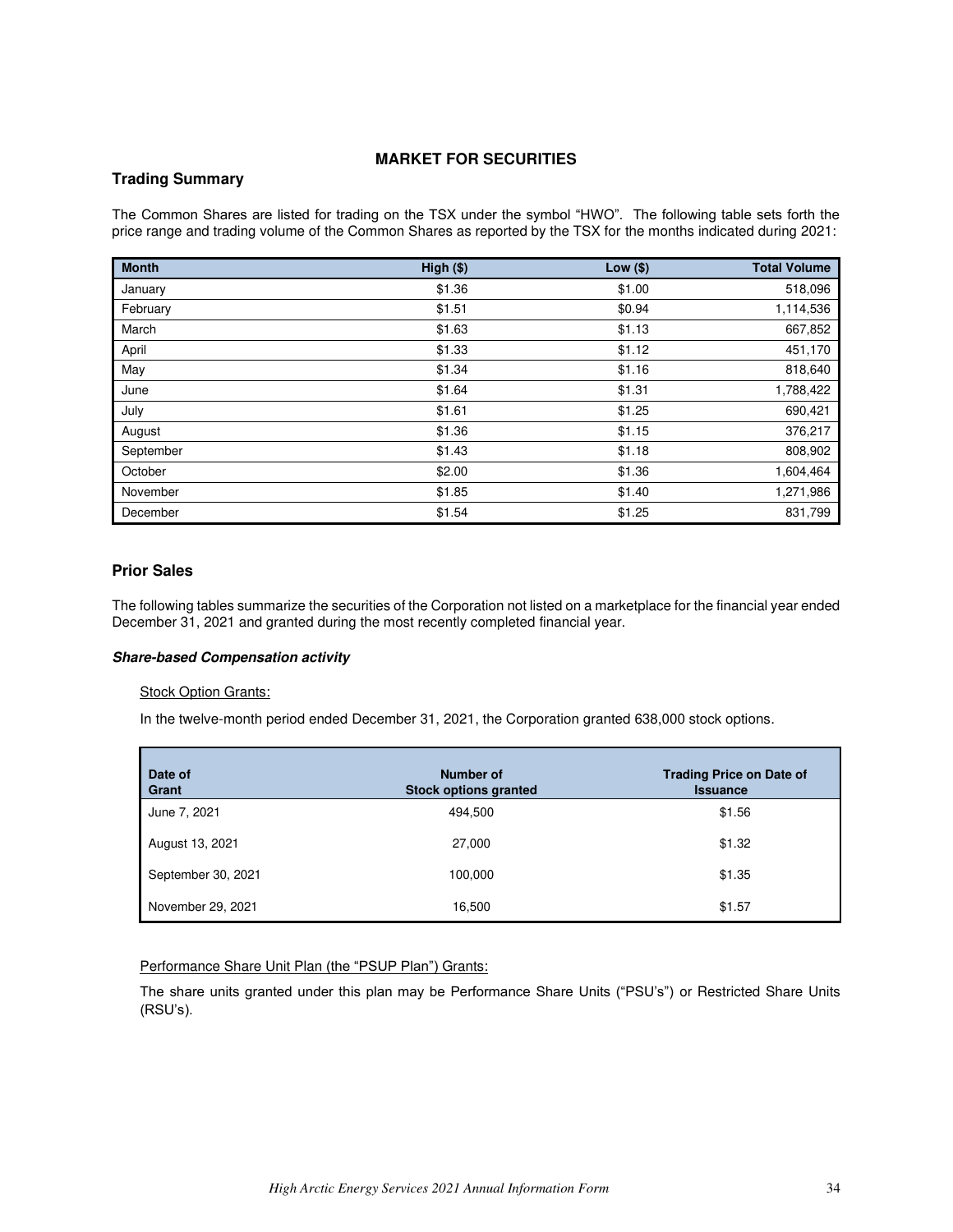In the twelve-month period ended December 31, 2021, the Corporation granted PSUs to acquire an aggregate of 80,000 Common Shares, the particulars of which are set forth in the following table:

| Date of<br>Grant  | Number of<br>Common Shares Issuable on Release (1) | <b>Trading Price on Date of</b><br><b>Issuance</b> |
|-------------------|----------------------------------------------------|----------------------------------------------------|
| June 7, 2021      | 62.500                                             | \$1.56                                             |
| November 12, 2021 | 17.500                                             | \$1.79                                             |

(1) Each PSU entitles the holder to acquire one Common Share or the cash equivalent on the terms and conditions set forth in the PSUP Plan.

In the twelve-month period ended December 31, 2021, the Corporation granted RSUs to acquire an aggregate of 10,000 Common Shares, the particulars of which are set forth in the following table:

| Date of           | Number of                             | <b>Trading Price on Date of</b> |
|-------------------|---------------------------------------|---------------------------------|
| Grant             | Common Shares Issuable on Release (1) | <b>Issuance</b>                 |
| November 12, 2021 | 10.000                                | \$1.79                          |

(1) Each RSU entitles the holder to acquire one Common Share or the cash equivalent on the terms and conditions set forth in the PSUP Plan.

### Deferred Share Unit Plan ("the DSU Plan") Grants:

г

In the twelve-month period ended December 31, 2021, the Corporation granted Deferred Share Units ("DSUs") to acquire an aggregate of 241,998 Common Shares, the particulars of which are set forth in the following table:

| Date of<br>Grant   | <b>Number of</b><br><b>Common Shares Issuable on Release</b><br>(1)(2) | <b>Trading Price on Date of</b><br><b>Issuance</b> |
|--------------------|------------------------------------------------------------------------|----------------------------------------------------|
| March 31, 2021     | 44.441                                                                 | \$1.22                                             |
| June 30, 2021      | 29,171                                                                 | \$1.60                                             |
| September 30, 2021 | 40,768                                                                 | \$1.35                                             |
| December 10, 2021  | 90,000                                                                 | \$1.48                                             |
| December 31, 2021  | 37,618                                                                 | \$1.49                                             |

(1) Each DSU entitles the holder to acquire one Common Share or the cash equivalent on the terms and conditions set forth in the DSU Plan.

(2) DSU issuance includes the election of some directors to receive quarterly director fee compensation in DSU's.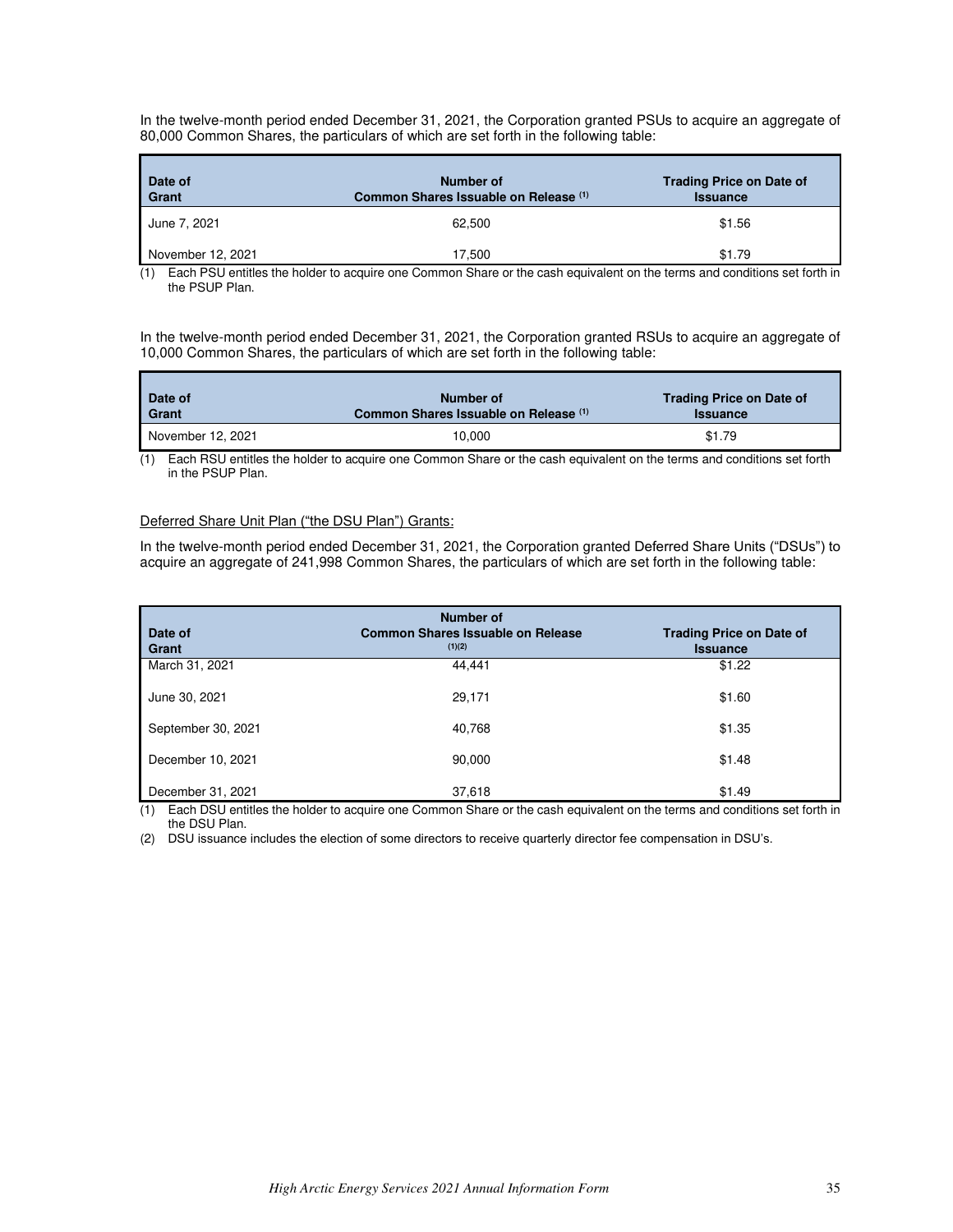# **DIRECTORS AND OFFICERS**

<span id="page-35-0"></span>The following table sets forth the names and municipalities of residence of those individuals who are directors and officers of the Corporation at December 31, 2021, and March 10, 2022, together with their principal occupations and positions held during the last five years:

| Name and Municipality of<br>Residence                       | <b>Position</b>                                                                     | Director / Officer<br><b>Since</b> | <b>Principal Occupation During the Preceding Five</b><br>Years                                                                                                                                                                                                                                                                                                                                                                              |
|-------------------------------------------------------------|-------------------------------------------------------------------------------------|------------------------------------|---------------------------------------------------------------------------------------------------------------------------------------------------------------------------------------------------------------------------------------------------------------------------------------------------------------------------------------------------------------------------------------------------------------------------------------------|
| Simon P. D. Batcup <sup>(4,7)</sup><br>Guelph, Ontario      | Director                                                                            | June, 2007                         | Mr. Batcup has been actively involved in executive<br>management of numerous private and public<br>companies, as both owner and investor. He is a<br>consultant with Osborne Interim and was formerly<br>chairman of Brauerei Fahr, a brewery based in Turner<br>Valley.                                                                                                                                                                    |
| Michael R. Binnion (4,5,9)<br>Calgary, Alberta              | Director and<br>Chairman of the<br>Board                                            | June, 2005                         | Mr. Binnion is the Chairman of the Corporation. He is<br>also the President and Chief Executive Officer of<br>Questerre Energy Corporation since November 2000.                                                                                                                                                                                                                                                                             |
| Daniel J. Bordessa <sup>(2,6,8,9)</sup><br>Toronto, Ontario | Director                                                                            | April, 2011                        | Mr. Bordessa is a Partner of Cyrus Capital Partners,<br>L.P. which manages investment funds since March<br>2005.                                                                                                                                                                                                                                                                                                                            |
| Douglas J. Strong (1,4,8,9)<br>Calgary, Alberta             | Director                                                                            | December, 2018                     | Mr. Strong is a Chartered Professional Accountant<br>(Chartered Accountant) with 36 years of experience<br>having been with Precision Drilling 21 years in a<br>number of senior financial and operational roles,<br>including Chief Financial Officer from 2005 to 2010 and<br>most recently as President of Completion & Production<br>Services responsible for completion and production in<br>Canada and the US.                        |
| Honourable Joe Oliver <sup>(2,6)</sup><br>Toronto, Ontario  | <b>Director</b>                                                                     | June, 2016                         | Mr. Oliver is an independent businessman. Mr. Oliver<br>is the former Canadian Minister of Natural Resources<br>and Minister of Finance (2011-2015). He is currently<br>the Chair of the Ontario Independent Electricity<br>System Operator (IESO).                                                                                                                                                                                         |
| Ember W. M. Shmitt (3,6)<br>New York, New York              | Director                                                                            | <b>July, 2016</b>                  | Mrs. Shmitt is currently the Director of Investor<br>Relations at Cyrus Capital Partners, since February<br>2007.                                                                                                                                                                                                                                                                                                                           |
| Michael J. Maguire (8,9)<br>Brisbane, Australia             | <b>Chief Executive</b><br>Officer                                                   | December 2013                      | Mr. Maguire was appointed as Chief Executive Officer<br>on March 23, 2020. He joined the Corporation as Vice-<br>President, International Operations in December 2013<br>and was appointed President, International Operations<br>in December 2016. Prior to that, he spent seven years<br>with Easternwell Group in various positions of<br>increasing seniority.                                                                          |
| <b>Lance Mierendorf</b><br>Calgary, Alberta                 | <b>Chief Financial</b><br>Officer                                                   | October, 2021                      | Mr. Mierendorf joined High Arctic in April 2021 as<br>Interim Chief Financial Officer and moved into role of<br>Chief Financial Officer in October 2021. With 25+<br>years of financial leadership in the oil and gas industry,<br>including 10+ years in the CFO role for publicly listed<br>energy and oil field service companies, Mr. Mierendorf<br>has extensive experience in Canadian<br>and<br>international business environments. |
| <b>Stephen P Lambert</b><br>Toowoomba, Australia            | Vice-President<br><b>Business</b><br>Support and<br><b>Chief Process</b><br>Officer | March, 2020                        | Mr. Lambert joined High Arctic in July 2014 and has<br>held several roles of increasing seniority including<br>People and Safety Manager PNG, General Manager<br>PNG, and Global Director Quality and Risk. Mr.<br>Lambert's current role is VP Business Spt & CPO                                                                                                                                                                          |
| <b>Samuel Ward</b><br>Brisbane, Australia                   | Vice-President<br>Operations -<br><b>PNG</b>                                        | March, 2020                        | Mr. Ward joined High Arctic in January 2015 in a senior<br>operational capacity and has held several roles of<br>increasing seniority including Rig Superintendent,<br>Operations Manager and General Manager PNG. He<br>has over 15 years of oilfield drilling and well servicing<br>experience.                                                                                                                                           |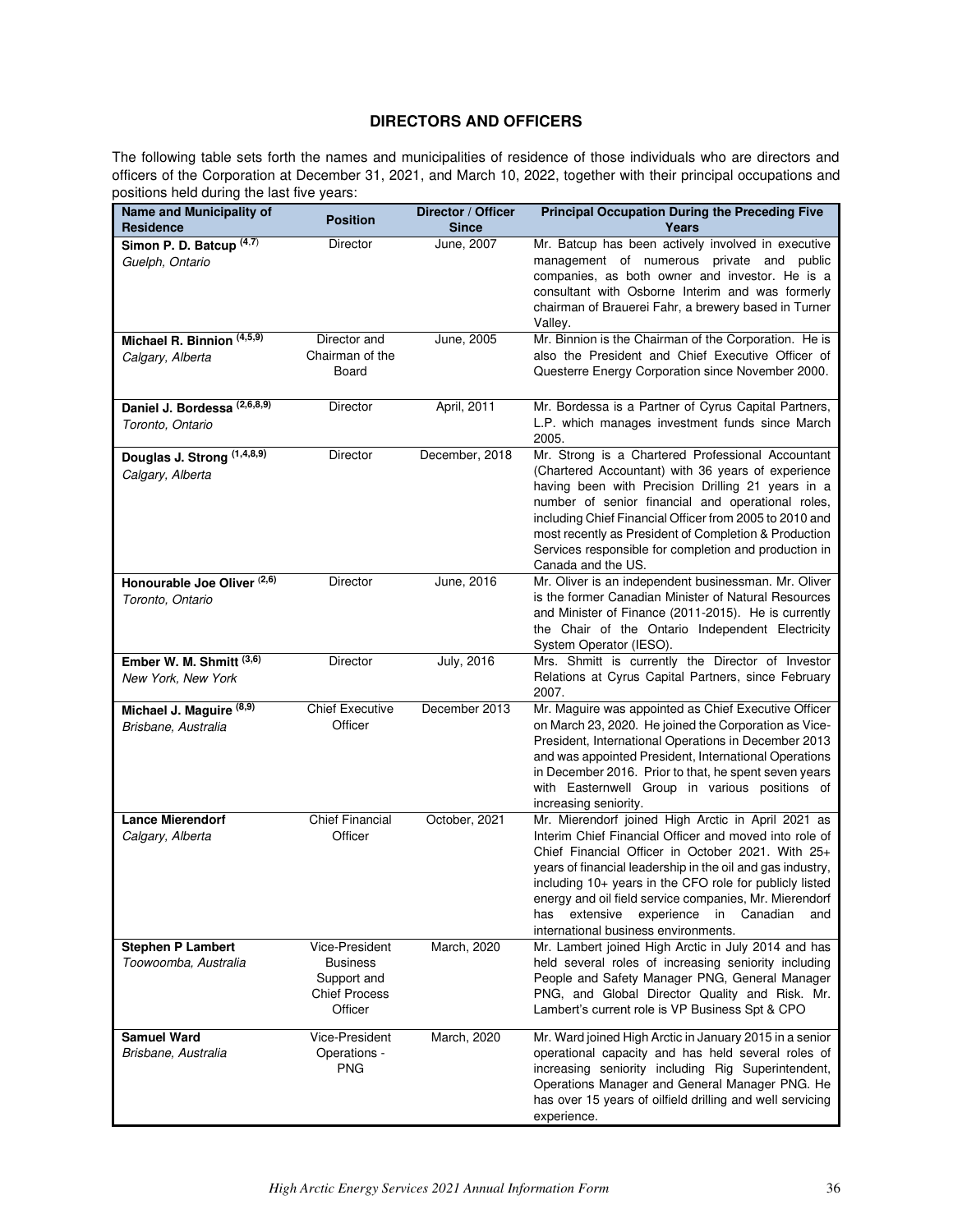| <b>Donald Pack</b><br>Calgary, Alberta | <b>Executive Vice-</b><br>President | January, 2017 | Mr. Pack has over 35 years of well servicing<br>experience prior to joining High Arctic in early 2017. In<br>1990, he moved to Precision Well Servicing where he<br>began his tenure and was promoted to Vice President<br>Operations where he oversaw the ongoing operations<br>of the completions and production<br>services<br>department prior to joining high arctic. |
|----------------------------------------|-------------------------------------|---------------|----------------------------------------------------------------------------------------------------------------------------------------------------------------------------------------------------------------------------------------------------------------------------------------------------------------------------------------------------------------------------|
| Chairman of the Audit Committee        |                                     |               |                                                                                                                                                                                                                                                                                                                                                                            |

- (2) Member of the Audit Committee<br>(3) Chairman of the Governance an
- (3) Chairman of the Governance and Nominating Committee
- (4) Member of the Governance and Nominating Committee
- (5) Chairman of the Remuneration Committee
- (6) Member of the Remuneration Committee
- (7) Chairman of the Quality, Health, Safety & Environment Committee
- (8) Member of the Quality, Health, Safety & Environment Committee
- (9) Member of the Executive Committee

The directors listed above will hold office until the next annual general meeting of the Corporation or until their successors are elected or appointed.

#### *Securities of Directors and Officers*

To the knowledge of the Corporation, as at December 31, 2021, the directors and executive officers of the Corporation, as a group, beneficially owned, directly or indirectly, or exercised control or direction over 2,611,199 Common Shares of the Corporation, or approximately 5.4% of the 48,733,145 Common Shares of the Corporation then issued and outstanding. The Common Shares beneficially owned, directly or indirectly, or over which control or direction is exercised, is based upon information furnished to the Corporation by the above individuals and/or management.

FBC Holdings Sàrl ("FBC") owned 21,916,634 common share or 45% of the issued and outstanding shares of High Arctic as of December 31, 2021. Daniel Bordessa, a Director of the Corporation, is a partner of Cyrus Capital Partners, L.P., which is the investment manager of FBC. Under certain circumstances, under the partnership agreement of Cyrus Capital Partners, L.P., Mr. Bordessa could become a controlling partner thereby able to indirectly exercise control or direction over the Common Shares of the Corporation owned by the partnership.

#### *Conflicts of Interest*

Circumstances may arise where members of the board of directors or officers of the Corporation are directors or officers of Corporations which are in competition to our interests. No assurances can be given that opportunities identified by such board members or officers will be provided to the Corporation. Pursuant to the ABCA, directors who have an interest in a proposed transaction upon which our board of directors are voting are required to disclose their interests and refrain from voting on the transaction. As at the date hereof, High Arctic is not aware of any existing or potential material conflicts of interest between the Corporation or one of its subsidiaries and any of its directors or officers.

#### *Cease Trade Orders*

To the knowledge of the Corporation, no director or executive officer of the Corporation, as at the date of this AIF, or within 10 years before the date of this AIF, has been, a director, chief executive officer or chief financial officer of any company, that:

- (a) was subject to a cease trade order, an order similar to a cease trade order or an order that denied the relevant company access to any exemption under securities legislation, that was in effect for a period of more than 30 consecutive days, that was issued while the director or executive officer was acting in the capacity as director, chief executive officer or chief financial officer; or
- (b) was subject to a cease trader order, an order similar to a cease trade order or an order that denied the relevant company access to any exemption under securities legislation, that was in effect for a period of more than 30 consecutive days, that was issued after the director or executive officer cease to be a director, chief executive officer or chief financial officer and which resulted from an event that occurred while that person was acting in the capacity as director, chief executive officer or chief financial officer.

#### *Bankruptcies*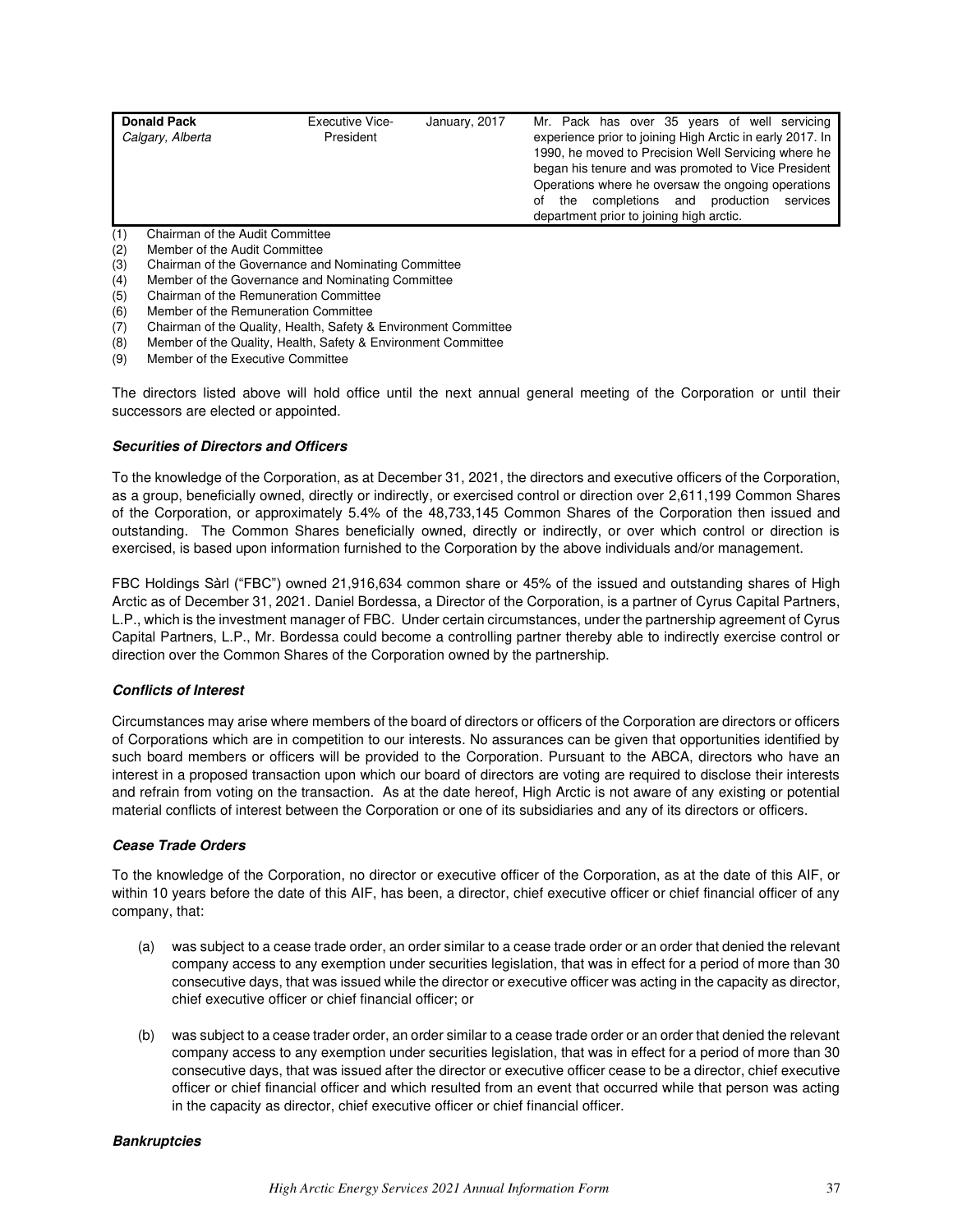Except as noted below, to the knowledge of the Corporation, no director or executive officer of the Corporation, or a Shareholder holding a sufficient number of securities of the Corporation to affect materially the control of the Corporation, is:

- (a) as at the date of this AIF, or has been within the 10 years before the date of this AIF, a director or executive officer of any company that, while that person was acting that capacity, or within a year of that person ceasing to act in that capacity, became bankrupt, made a proposal under any legislation relating to bankruptcy or insolvency or was subject to or instituted any proceedings, arrangement or compromise with creditors or had a receiver, receiver manager or trustee appointed to hold its assets; or
- (b) has within the 10 years before the date of the AIF, become bankrupt, made a proposal under any legislation relating to bankruptcy or insolvency, or became subject to or instituted any proceedings, arrangement, or compromise with creditors, or had a receiver, receiver manager or trustee appointed to hold the assets of the director, executive officer or shareholder.

Daniel Bordessa was a director of DesignLine Corporation; a private Delaware corporation involved in the transportation manufacturing sector, between February 2013 and March 2013 and was appointed to the director seat as a representative of Cyrus Capital Partners, L.P. Cyrus Capital Partners, L.P., is the investment manager for certain funds that are the senior secured debt providers, preferred shareholder, and a significant shareholder (on a fully diluted basis) of DesignLine Corporation. In August 2013 DesignLine Corporation, with the agreement of Cyrus Capital Partners, L.P., filed for creditor protection under Chapter 11 of the US Bankruptcy Code.

Daniel Bordessa was a director of Angel Mining plc between August 21, 2009, and October 22, 2012, and was appointed to the director seat as a representative of Cyrus Capital Partners, L.P. Cyrus Capital Partners, L.P., is the investment manager for certain funds that are the senior secured debt providers and largest shareholder (on a fully diluted basis) of Angel Mining plc. On March 1, 2013, Angel Mining plc, with the agreement of Cyrus Capital Partners, L.P., appointed the administrators Cork Gully LLP in the United Kingdom as a result of liquidity issues at its subsidiaries.

#### *Regulatory Actions*

To the knowledge of the Corporation, no director or executive officer of the Corporation, or a Shareholder holding a sufficient number of securities of the Corporation to materially affect the control of the Corporation, has been subject to:

- (a) any penalties or sanctions imposed by a court relating to securities legislation or by a securities regulatory authority or has entered into a settlement agreement with a security's regulatory authority; or
- (b) any other penalties or sanctions imposed by a court or regulatory body that would likely be considered important to a reasonable investor in making an investment decision.

# **AUDIT COMMITTEE INFORMATION**

#### <span id="page-37-0"></span>*Audit Committee Charter*

The primary function of the Audit Committee is to assists the board of directors of the Corporation in fulfilling its oversight responsibilities for financial reporting processes, financial statements, and risk management. The Audit Committee Charter of the Corporation is set forth in Schedule "A" attached to this AIF.

#### *Composition of the Audit Committee*

The Audit Committee currently has 3 members: Douglas Strong, Daniel Bordessa and Joe Oliver. None of the Audit Committee members has a direct or indirect material relationship with the Corporation. Furthermore, each member of the Audit Committee has been determined by the Board to be "independent" as defined in National Instrument 52-110 – Audit Committees ("NI 52-110"). The Audit Committee members are all financially literate, meaning the member has the ability to read and understand a set of financial statements that present a breadth and level of complexity of the issues that can be expected to be raised by the Corporation's financial statements.

#### *Relevant Education and Experience of Members of the Audit Committee*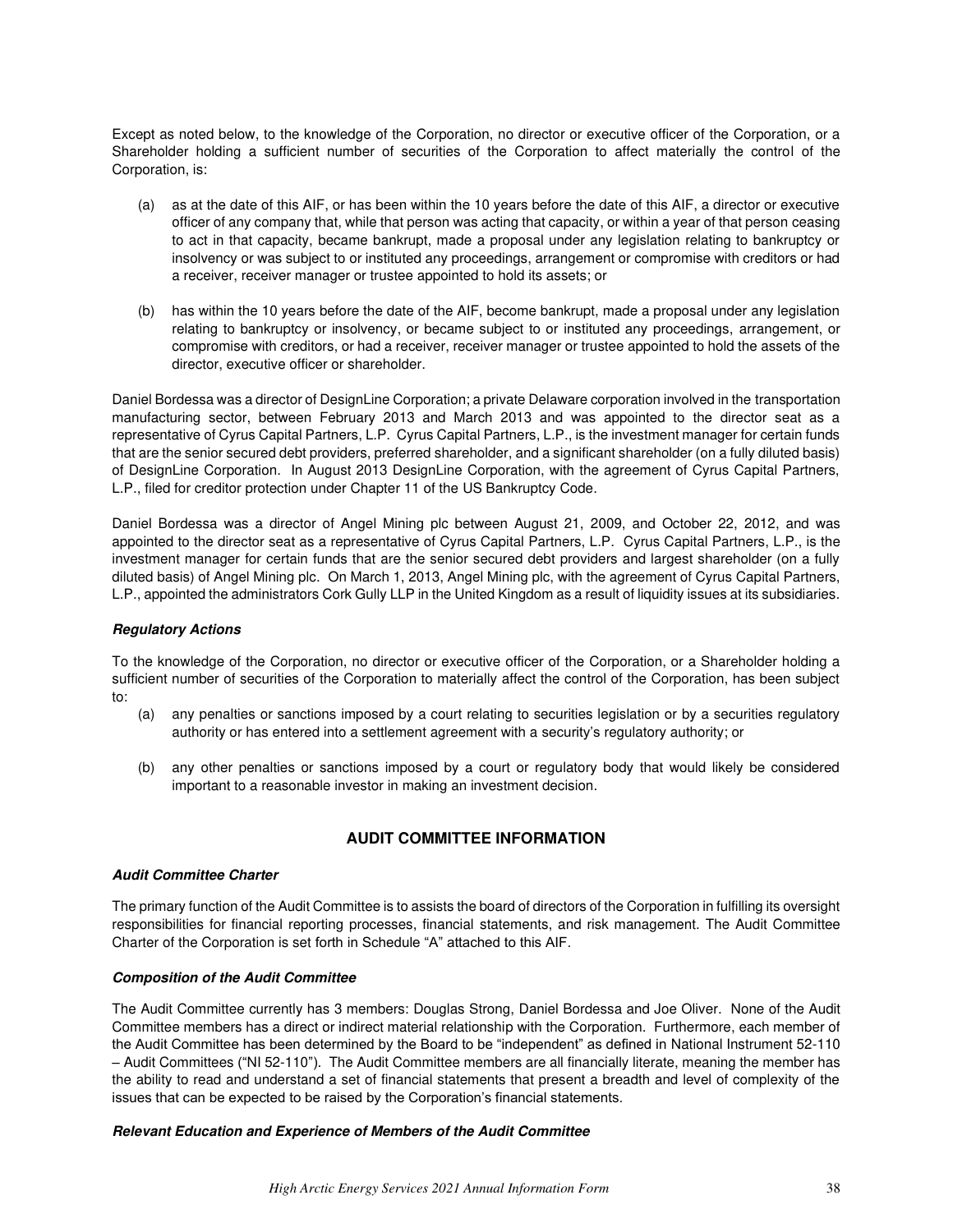The following is a description of the education and experience of each member of the Audit Committee.

#### *Douglas J. Strong – Chairman*

Mr. Strong joined the board in December 2018. Mr. Strong has 37 years of experience having been with Precision Drilling 21 years in a number of senior financial and operational roles, including Chief Financial Officer from 2005 to 2010 and most recently as President of Completion & Production Services responsible for service rigs and snubbing in Canada and the US. Prior to that his experience includes financial roles with Nabors Industries associated with international land contract drilling outside North America. Mr. Strong began his career with Collins Barrow in Calgary, Alberta in 1980 and holds a Bachelor of Commerce degree from the University of Calgary and is a Chartered Accountant and CPA.

#### *Daniel J. Bordessa*

Mr. Bordessa joined the Board in April of 2011. Mr. Bordessa is a Partner of Cyrus Capital Partners, L.P. (Cyrus) and was formerly a Managing Director of Cyrus Capital Partners Europe, LLP. Mr. Bordessa has been actively involved in the financial advisory and investment business through equity and debt investments in public and private companies. Mr. Bordessa is responsible for the origination, execution, and management of complex financial transactions on behalf of the funds which Cyrus manages. Mr. Bordessa also sits on a number of boards of public and privately held companies in Canada and internationally. Mr. Bordessa holds a Master of Business Administration degree from the Schulich School of Business at York University and an Honours Bachelor of Commerce degree from Carleton University.

#### *Joe Oliver*

Mr. Oliver joined the Board in June of 2016. Mr. Oliver is the former Canadian Minister of Natural Resources and Minister of Finance (2011–2015). He is currently the Chair of the Ontario Independent Electricity System Operator (IESO). Previously, Mr. Oliver served as Executive Director of the Ontario Securities Commission and as the President and CEO of the Investment Dealers Association of Canada. He received a Bachelor of Arts degree and a Bachelor of Civil Law degree from McGill University and an MBA from the Harvard Business School.

#### *Pre-Approval Policies and Procedures*

The Audit Committee has adopted specific policies and procedures for the engagement of non-audit services as outlined in section 4(24) of the Audit Committee Terms of Reference attached as Schedule "A" of this AIF.

#### *External Auditor Services Fees*

On November 24, 2021 High Arctic announced that the Corporation had chosen KPMG LLP as external auditors for calendar year 2021 and PricewaterhouseCoopers LLC has resigned.

The table below provides information about the fees expensed to the Corporation by KPMG and PricewaterhouseCoopers LLP in fiscal 2021 and 2020 dividing the services into the categories of work performed, in CAD \$:

PricewaterhouseCoopers LLP fees:

| Type of Work                          | <b>2021 Fees</b> | <b>2020 Fees</b> |
|---------------------------------------|------------------|------------------|
| Audit Fees (1) - Canada               | \$70.025         | \$229,500        |
| Audit Fees (1) - Foreign Subsidiaries | \$71.948         | \$162,500        |
| Audit Related Fees <sup>(2)</sup>     | \$4.863          |                  |
| Tax fees $(3)$                        | \$197,554        | \$68,000         |
| <b>Total</b>                          | \$344,390        | \$457,500        |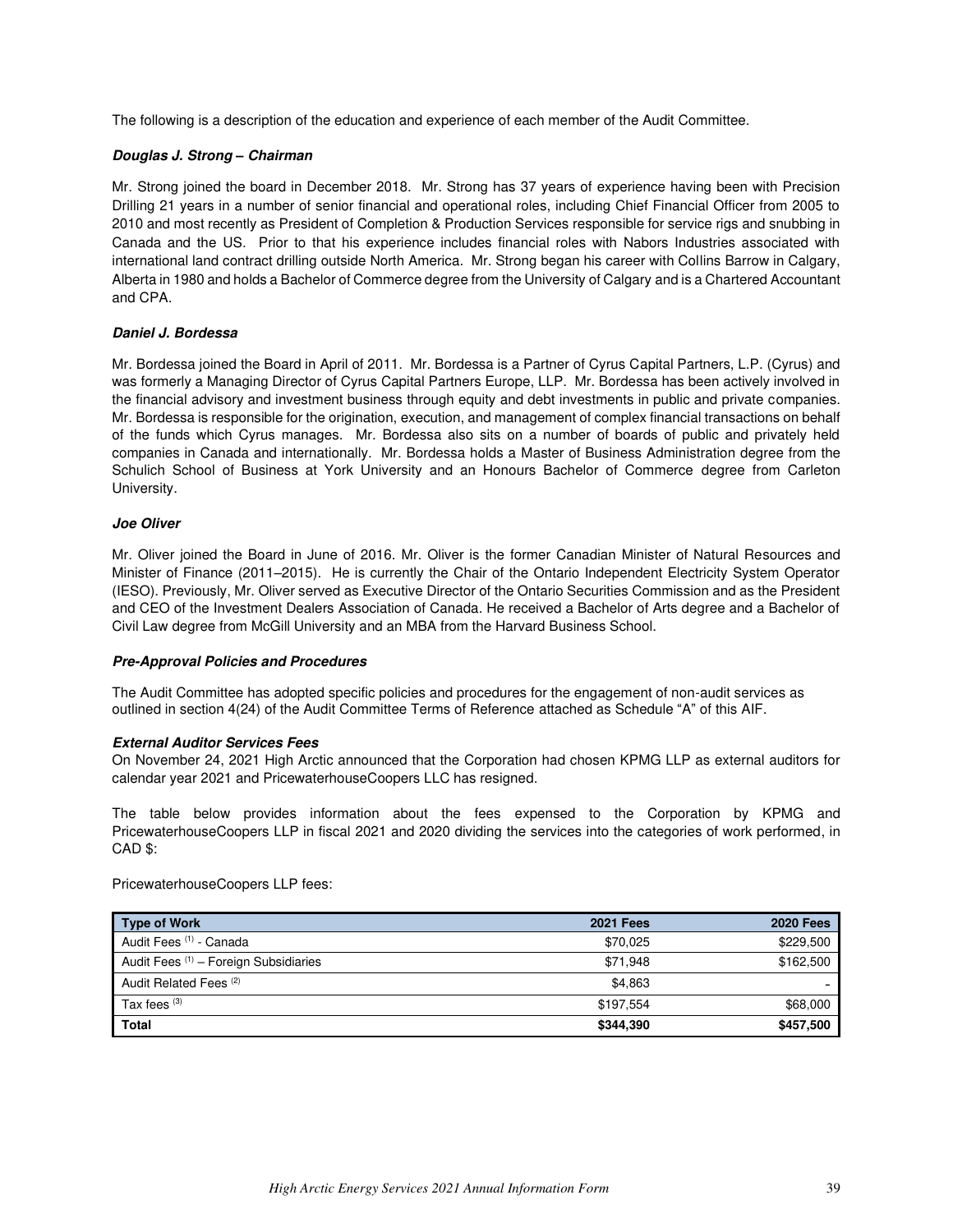KPMG fees:

| <b>Type of Work</b>                   | <b>2021 Fees</b> | <b>2020 Fees</b> |
|---------------------------------------|------------------|------------------|
| Audit Fees (1) - Canada               | \$256,800        |                  |
| Audit Fees (1) - Foreign Subsidiaries | \$109.500        |                  |
| Audit Related Fees <sup>(2)</sup>     | \$-              |                  |
| Tax fees $(3)$                        | \$2,980          |                  |
| <b>Total</b>                          | \$369,280        |                  |

<sup>(1)</sup> Audit fees consist of fees for the audit of the Corporation's annual financial statements of the parent company and all relevant subsidiaries, the review of the Corporation's interim financial statements and services that are normally provided in connection with statutory and regulatory filings or engagements.

### **LEGAL PROCEEDINGS AND REGULATORY ACTIONS**

<span id="page-39-0"></span>In the normal course of the Corporation's operations, it may become involved in, named as a party to, or be the subject of, various legal proceedings, including regulatory proceedings, tax proceedings and legal actions. Potential litigation may develop in relation to personal injuries (including resulting from exposure to hazardous substances, property damage, property taxes, environmental issues, including claims relating to contamination or natural resource damages and contract disputes). The outcome with respect to outstanding, pending or future proceedings cannot be predicted with certainty and may be determined adversely to the corporation and could have a material adverse effect on the Corporation's assets, liabilities, business, financial condition and results of operations.

The Corporation is not party to any legal proceeding, nor was it a party to any legal proceedings during the 2021 financial year, nor is the Corporation aware of any contemplated legal proceedings involving the Corporation, its subsidiaries or any of its property which involves a claim for damages exclusive of interest and costs that may exceed 10% of the current assets of the Corporation.

There are no penalties or sanctions imposed against the Corporation by a court relating to securities legislation or by a securities regulatory authority during legal proceedings material to the Corporation to which the Corporation is a party or of which any of its property is the subject matter, and there are no such proceedings known to the Corporation to be contemplated during the financial year ended December 31, 2021.

### **INTEREST OF MANAGEMENT AND OTHERS IN MATERIAL TRANSACTIONS**

<span id="page-39-1"></span>Cyrus Capital Partners L.P., as investment manager to FBC Holdings Sàrl, owns 45% of the issued and outstanding shares of High Arctic as of December 31, 2021. Daniel Bordessa, a Director of the Corporation, is a Partner of Cyrus Capital Partners L.P. Other than the aforementioned or pursuant to the related party transactions, as set out in the consolidated audited financial statements for the year-ended December 31, 2021, there were no other material interests, direct or indirect, of directors and executive officers of the Corporation or any Shareholder who is the direct or indirect beneficial owner of, or who exercises control or direction over more than 10% of the Common Shares, or any known associate or affiliate of such persons in any transaction within the three most recently completed financial years or during the current financial year which has materially affected or will materially affect the Corporation.

### **AUDITORS, TRANSFER AGENT AND REGISTRAR**

<span id="page-39-2"></span>The auditors of the Corporation at year end are KPMG LLP, Chartered Professional Accountants, Suite 3100, 205 5 Avenue SW, Calgary, AB T2P 4B9.

<sup>(2)</sup> Audit-related fees consist of fees for assurance and related services that are reasonably related to the performance of the audit or review of the Corporation's financial statements and are not reported as audit fees. Such fees include services provided in conjunction with the filing of regulatory documents by the Corporation.

<sup>(3)</sup> All non-audit services, including tax filing, are disclosed to and pre-approved by the Audit Committee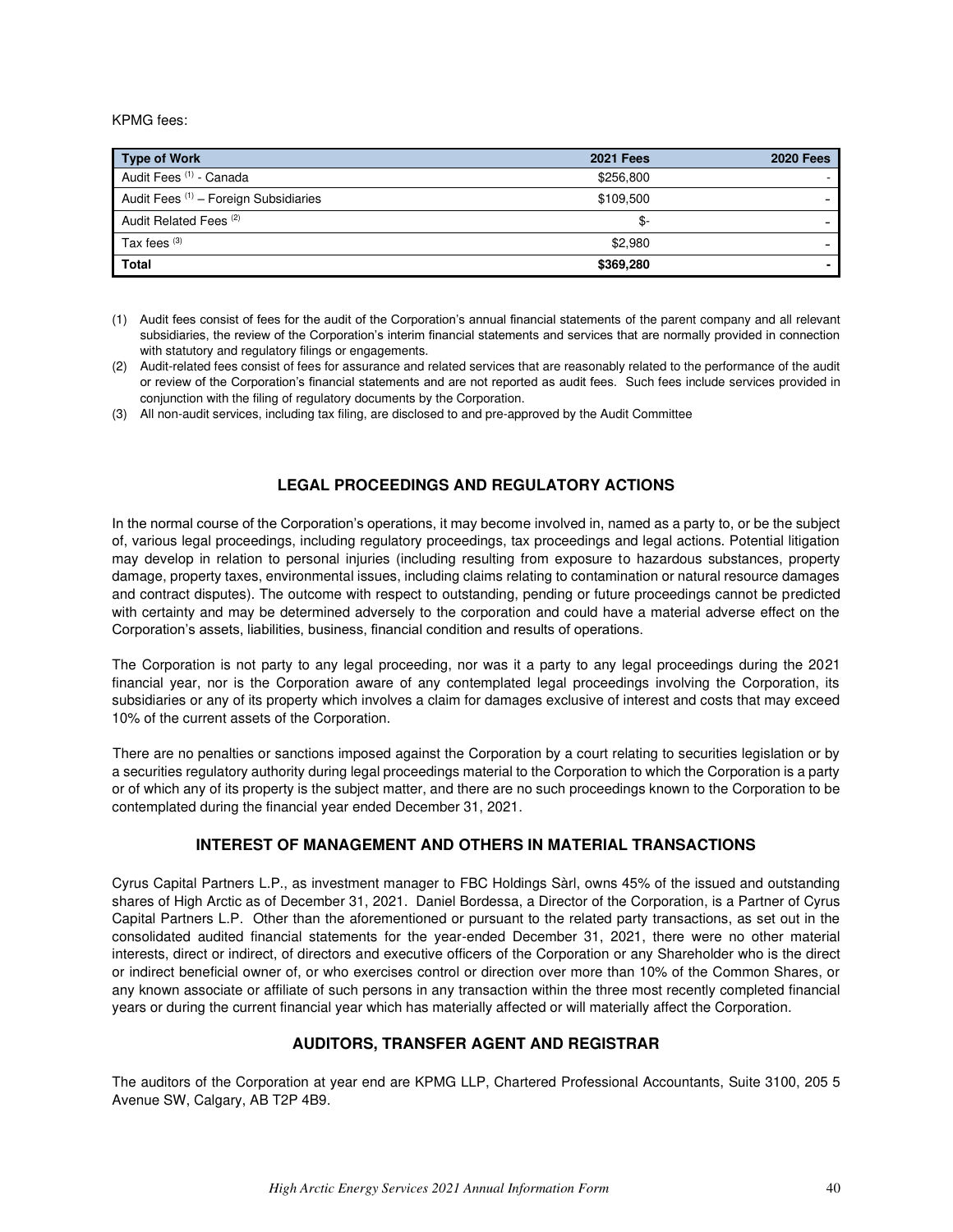At December 31, 2021 Computershare Investor Services was the registrar and transfer agent for the Common Shares of the Corporation at its offices in Calgary, Alberta and Toronto, Ontario. On February 16, 2022 High Arctic announced that it had replaced Computershare Investor Services as the registrar and transfer agent with Odyssey Trust Company at their principal offices in Calgary, Alberta, Vancouver, British Columbia and Toronto, Ontario.

### **MATERIAL CONTRACTS**

<span id="page-40-0"></span>Except for contracts entered into in the ordinary course of business (unless otherwise required by applicable securities requirements to be disclosed) and the Credit Facility discussed above under the heading *"Capital Structure",* neither the Corporation nor its subsidiaries have entered into any material contracts within the last financial year, or before the last financial year that are still in effect.

# **INTEREST OF EXPERTS**

<span id="page-40-1"></span>The corporation changed auditors for the 2021 year ended audit from Pricewaterhouse Coopers LLP to KPMG LLP. There is no person or company whose profession or business gives authority to a statement, report or valuation made by such person or company and who is named as having prepared or certified a statement, report or valuation described or included in a filing, or referred to in a filing, made under National Instrument 51-102 by the Corporation during, or related to, the Corporation's most recently completed financial year other than KPMG LLP, Chartered Professional Accountants, and Pricewaterhouse Coopers LLP the Corporation's auditors, who have prepared an independent auditor's report dated March 10, 2022 and March 11, 2021 in respect of the Corporation's consolidated financial statements as at December 31, 2021 and December 31, 2020 and for years then ended.

KPMG LLP are the auditors of the Corporation and have confirmed that they are independent with respect to the Corporation within the meaning of the relevant rules and related interpretations prescribed by the relevant professional bodies in Canada and any applicable legislation or regulations.

## **ADDITIONAL INFORMATION**

<span id="page-40-2"></span>Additional information relating to the Corporation may be found on the System for Electronic Document Analysis and Retrieval (SEDAR) at www.sedar.com. Additional information, including directors' and officers' remuneration and indebtedness, principal holders of the Corporation's securities and securities authorized for issuance under equity compensation plans is contained in the Corporation's Management Proxy and Information Circular for its most recent annual meeting of Shareholders. Additional financial information is contained in the Corporation's audited consolidated financial statements and management's discussion and analysis for the year ended December 31, 2021, which are also available on SEDAR at www.sedar.com.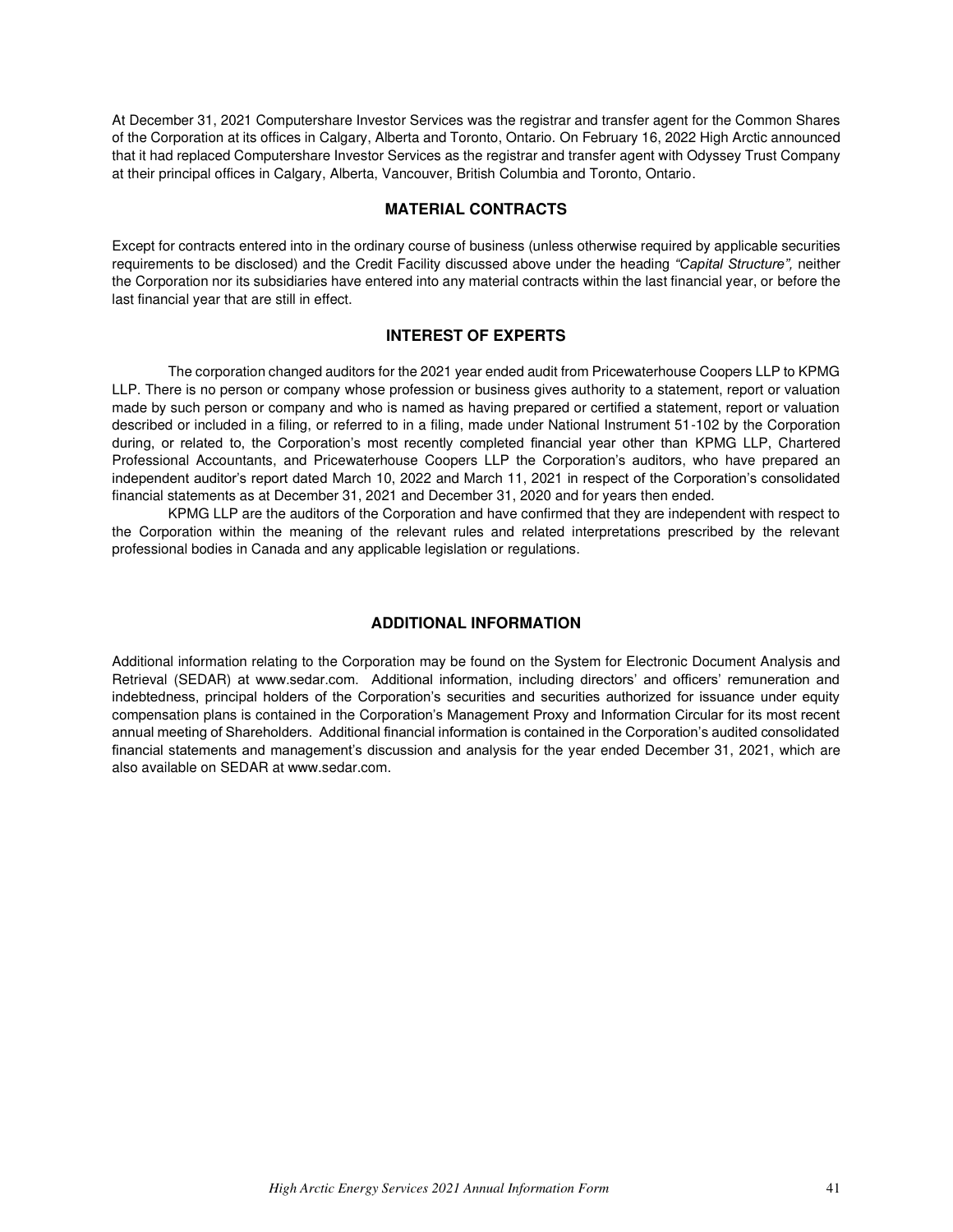### **SCHEDULE A**

## **HIGH ARCTIC ENERGY SERVICES INC. AUDIT COMMITTEE TERMS OF REFERENCE**

#### <span id="page-41-0"></span>**1. Constitution**

Pursuant to the Business Corporations Act (Alberta), the bylaws of High Arctic Energy Services Inc. (the "**Corporation**" or "**High Arctic**") and annual resolutions of the Board of Directors of the Corporation (the "**Board**") and in intended compliance with applicable corporate and securities laws and the requirements of each stock exchange upon which securities of the Corporation are traded, there is hereby constituted, as a standing committee of the Board, a committee designated as the "Audit Committee" (the "Committee"), which Committee is delegated the powers and subject to the terms of reference hereinafter set forth.

#### **2. Mandate**

The mandate of the Committee shall be to assist the Board in fulfilling its oversight responsibilities in respect of: (i) the adequacy, integrity and effectiveness of the Corporation's and its subsidiaries (collectively, "**High Arctic**") financial reporting process and financial statements, including, without limitation, the adequacy, integrity and effectiveness of internal financial and management controls and systems; and the adequacy and integrity of the audit process; and (ii) risk management for High Arctic, including, without limitation, the adequacy, integrity and effectiveness of risk management systems and reporting, in addition to any mandate or function prescribed by applicable law, regulation or rule to be discharged by the Committee constituted as the audit committee of an entity such as High Arctic.

The purpose of this document is to establish the terms of reference for the Audit Committee to assist the Board in fulfilling its oversight responsibilities. Responsibility for accounting for transactions and internal control over financial accounting lies with executive officers of the Corporation and senior management ("**Management**") of the Corporation.

#### **3. Organization and Operation**

- (1) The Committee shall be comprised of a minimum of three (3) members of the Board. Committee members shall be appointed by the Board provided that any member may be removed or replaced at any time by the Board.
- (2) Each of the members of the Committee shall be "unrelated directors", "outside directors" and "financially literate", as such terms are defined from time to time pursuant to the Governance Guidelines of the Toronto Stock Exchange ("TSX") and, to the extent practicable, the Committee shall include at least one member who may reasonably be regarded as a financial expert. In addition, each of the members of the Committee shall be "independent" and "financially literate" as required by Multilateral Instrument 52-110 adopted by the Canadian Securities Administrators ("**CSA**") or any rule or instrument implemented in substitution or addition thereto.
- (3) A majority of the members of the Committee shall be residents of Canada.
- (4) The Committee shall have the power to appoint its chairman.
- (5) Any member of the Committee, the President and Chief Executive Officer or the auditors of the Corporation (the "**auditors**") may call a meeting of the Committee upon not less than 48 hours' notice to the other members of the Committee. The Committee shall have the right to determine who shall, and who shall not, be present at any time during a meeting of the Committee.
- (6) The auditors of the Corporation are entitled to receive notice of every meeting of the Committee and, at the expense of the Corporation, to attend and be heard thereat and, if so, requested by a member of the Committee, shall attend any meeting of the Committee held during the term of office of the auditors.
- (7) The Chief Executive Officer and Chief Financial Officer or their designates shall be available to attend at all meetings of the Committee upon invitation of the Committee.
- (8) The Committee shall meet at least four times annually.
- (9) A quorum for meetings of the Committee shall be a majority of its members present in person, by video conference, by telephone, or a combination thereof.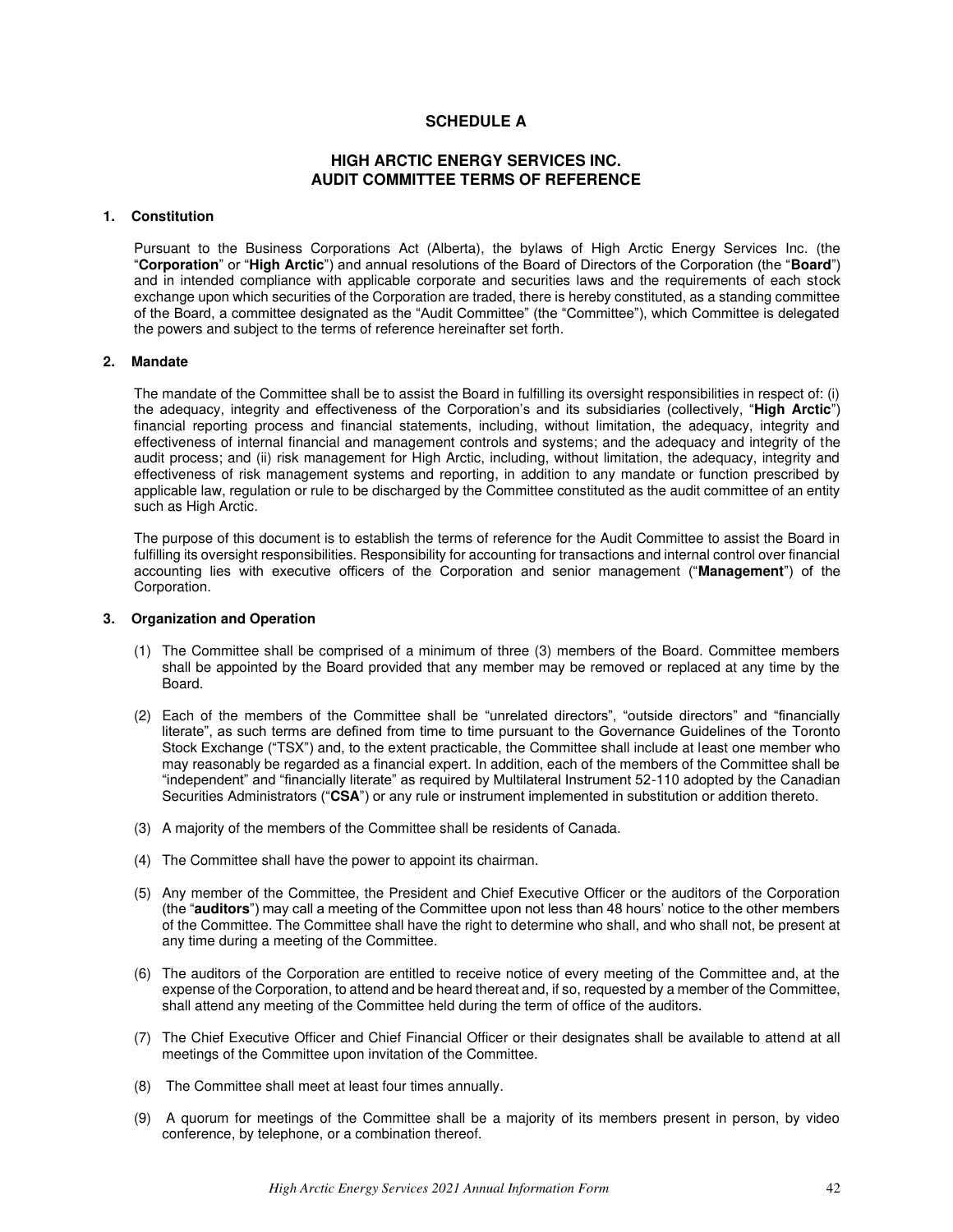- (10) Questions arising at any meeting of the Committee shall be decided by a majority of the votes cast.
- (11) The rules for calling, holding, conducting, and adjourning meetings of the Committee shall be the same as those governing meetings of the Board or as otherwise provided in the by-laws of the Corporation.
- (12) The Corporate Secretary, or such other person as the Corporate Secretary of the Corporation shall designate, shall keep minutes of the meetings of the Committee. Minutes of each Committee meeting should be concise in describing substantive issues discussed by the Committee and clearly identify Committee responsibilities discharged and those outstanding.
- (13) Except as set forth herein, the Committee may determine its own rules of procedure.

#### **4. Duties and Responsibilities**

In the discharge of its mandate, the Committee shall:

#### *Corporate Information and Internal Control*

- (1) Review and recommend for approval by the Board, annual and quarterly financial statements, and all financial information in any prospectus, offering memorandum, AIF, management's discussion, and analysis ("**MD&A**") or annual report of the Corporation;
- (2) Review and make recommendations with respect to information and control systems of High Arctic;
- (3) Review and approve all major changes to information and control systems of High Arctic;
- (4) Review and approve spending authorities and expenditure approval limits of officers of High Arctic;
- (5) Review and approve all determinations made in respect of significant accounting and tax compliance issues;
- (6) Review all significant financial, accounting and tax issues in connection with proposed non-recurring events such as mergers, acquisitions, or divestitures;
- (7) Review and approve all press releases or other publicly circulated documents containing financial information;
- (8) In consultation with the auditors, review and monitor the integrity of the financial statements of High Arctic and any formal announcements relating to High Arctic's financial performance, and review significant financial reporting judgments contained therein;
- (9) Review and monitor the effectiveness of High Arctic's internal control monitoring function;

(10) Review and monitor the effectiveness of the audit process, taking into consideration applicable professional and regulatory requirements;

#### *Auditors*

(11) Make recommendations to the Board in respect of the auditors to be nominated for the purpose of preparing or issuing an audit report or performing other audit, review, or attest services for High Arctic, in respect of the terms of retainer of the auditors and, as determined desirable or necessary, in respect of the replacement of the auditors (subject to shareholder notification and approval);

(12) Review the terms of the auditors' engagement and make recommendations to the Board as to the compensation of the auditors;

(13) Require the auditors to report directly to the Committee;

(14) Oversee the work of auditors engaged for the purposes of preparing or issuing an audit report or performing other audit, review, or attest services for High Arctic, including the resolution of disagreements between management and the auditors regarding financial reporting;

(15) Annually consider any comments raised by the auditors of the Corporation regarding internal controls and procedures;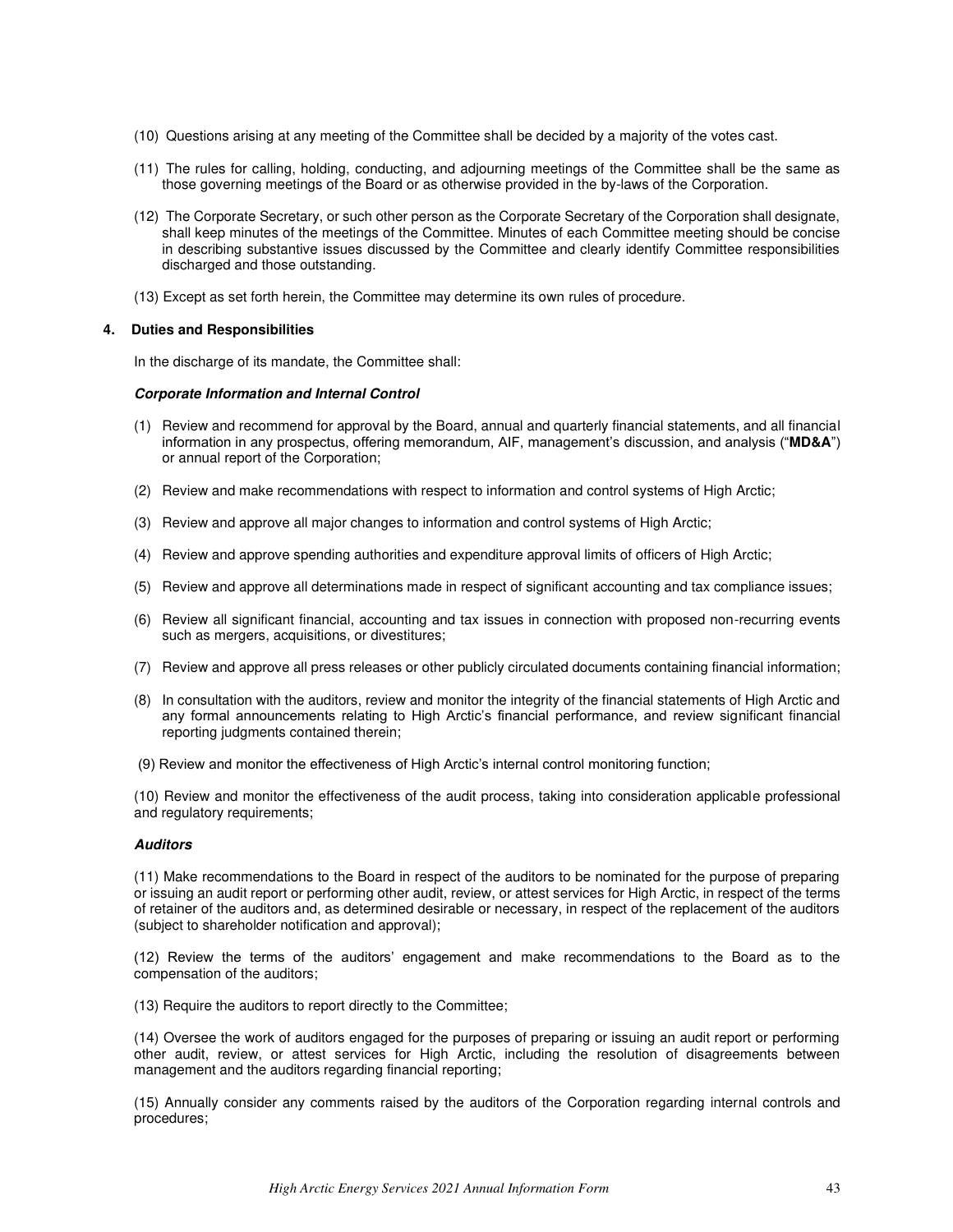(16) Review and make recommendations in respect of any material issues raised by any internal quality control review (or peer review) of High Arctic or by any inquiry or investigation by governmental or professional authorities;

(17) Annually, evaluate the auditors' qualifications, performance, and independence;

(18) Review and discuss with the auditors any disclosed relationships or services that may impact the objectivity and independence of the auditors;

(19) Annually, to ensure continuing auditor independence, consider the rotation of the lead audit partner or the auditor itself;

(20) Where there is a change of auditor, review all issues related to the change, including information to be included in the notice of change of auditors (Section 4.11 of National Instrument 51-102 – Continuous Disclosure Obligations ("**NI 51-102**"), and the planned steps for an orderly transition;

(21) Review all reportable events, including disagreements, unresolved issues, and consultations, as defined in NI 51-102, on a routine basis, whether or not there is a change of auditors;

(22) Develop and implement a policy on the engagement of the auditors to supply non-audit services, taking into account any relevant independence guidance regarding the provision of non-audit services by the auditor;

(23) At each meeting, consult with external auditors, without the presence of management, about the quality of High Arctic's accounting principles, internal controls and completeness and accuracy of High Arctic's financial reports;

(24) Pre-approve engagements for non-audit services provided by the auditors or their affiliates, together with estimated fees and potential issues of independence. The pre- approval requirement is waived with respect to the provision of non-audit services if:

(i) the aggregate amount of all such non-audit services provided to High Arctic constitutes not more than five percent of the total amount of revenues paid by High Arctic to the auditors during the fiscal year in which the non-audit services are provided;

(ii) such services were not recognized by High Arctic at the time of the engagement to be non-audit services; and

(iii) such services are promptly brought to the attention of the Committee by High Arctic and approved prior to the completion of the audit by the Committee or by one or more members of the Committee who are members of the Board to whom authority to grant such approvals has been delegated by the Committee.

Provided the pre-approval of the non-audit services is presented to the Committee's first scheduled meeting following such approval, such authority may be delegated by the Committee to one or more independent members of the Committee;

(25) Set hiring policies for partners, employees and former partners and employees of the present and former auditors;

(26) At least annually, separately interview management and the auditors to discuss the relationship between them, especially as regards to the competency, communication, access provided, and cooperation displayed in matters relating to the audit and the financial affairs of High Arctic;

(27) Establish procedures for:

(a) the receipt, retention and treatment of complaints received by High Arctic regarding accounting, internal accounting controls, or auditing matters;

(b) the confidential, anonymous submission by employees of High Arctic of concerns regarding questionable accounting and auditing matters; and

(c) the proportionate and independent investigation of any matters raised by employees of High Arctic, including the appropriate follow-up action (if any);

(28) Monitor changes to applicable laws, regulations and rules and industry standards and practices with respect to financial reporting;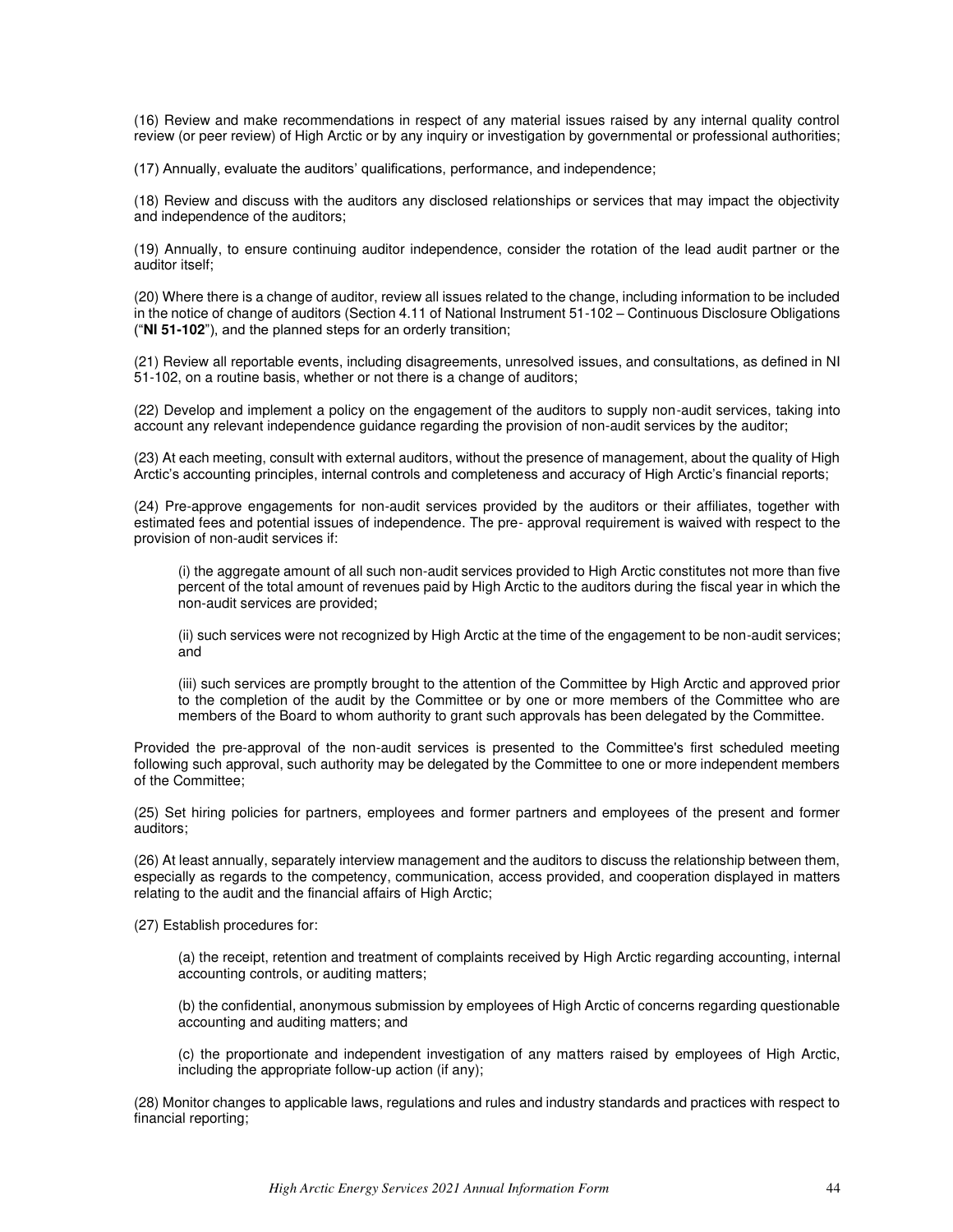#### *Audit*

(29) Review with management and the auditors the audit plan for the coming year;

(30) Review with management and the auditors any proposed changes in major accounting policies, the presentation and impact of significant risks and uncertainties, and key estimates and judgments of management that may be material to financial reporting;

(31) Separately interview management and the auditors regarding significant financial reporting issues during the fiscal period and the method of resolution;

(32) Review any problems experienced by the auditors in performing the audit, including any restrictions imposed by management or significant accounting issues in which there was a disagreement with management;

(33) Review annual and quarterly financial statements with management and the auditors (including disclosures under MD&A), in conjunction with the report of all significant variances between comparative reporting periods;

(34) Review the certification process under National Instrument 52-109 adopted by the CSA;

(35) Review and make recommendations as to the auditors' report to management and management's response and subsequent remedy of any identified weaknesses;

#### *Risk Management and Controls*

(36) Provide oversight in respect of risk management policies and practices, including the identification of major business risks and the processes and other steps taken to mitigate such risks;

(37) Review and make recommendations as to hedging strategies, policies, objectives, and controls;

(38) Review, not less than quarterly, a mark to market assessment of High Arctic's hedge positions and counter party credit risk and exposure;

- (39) Review High Arctic's risk retention philosophy and resulting exposure to the Corporation;
- (40) Review the adequacy of insurance coverage;

(41) Review loss prevention policies and programs in the context of competitive and operational considerations;

(42) Review and recommend for approval the annual operating and capital budgets of High Arctic and any amendments thereto;

- (43) Annually review authority limits for capital expenditures;
- (44) Review all pending litigation involving High Arctic and assess the prospective exposure to High Arctic;
- (45) Obtain explanations of significant variances with comparative reporting periods;
- (46) Ascertain compliance with covenants under loan agreements; and

(47) Review, not less than annually, High Arctic's cyber-security risk management programs and effectiveness of monitoring function.

#### *Other Duties and Responsibilities*

The responsibilities, practices and duties of the Committee outlined herein are not intended to be comprehensive. The Board may, from time to time, charge the Committee with the responsibility of reviewing other items of financial, control or risk management nature.

The Committee shall periodically report to the Board decisions taken in exercise of powers conferred herein and the results of reviews undertaken and any associated recommendations.